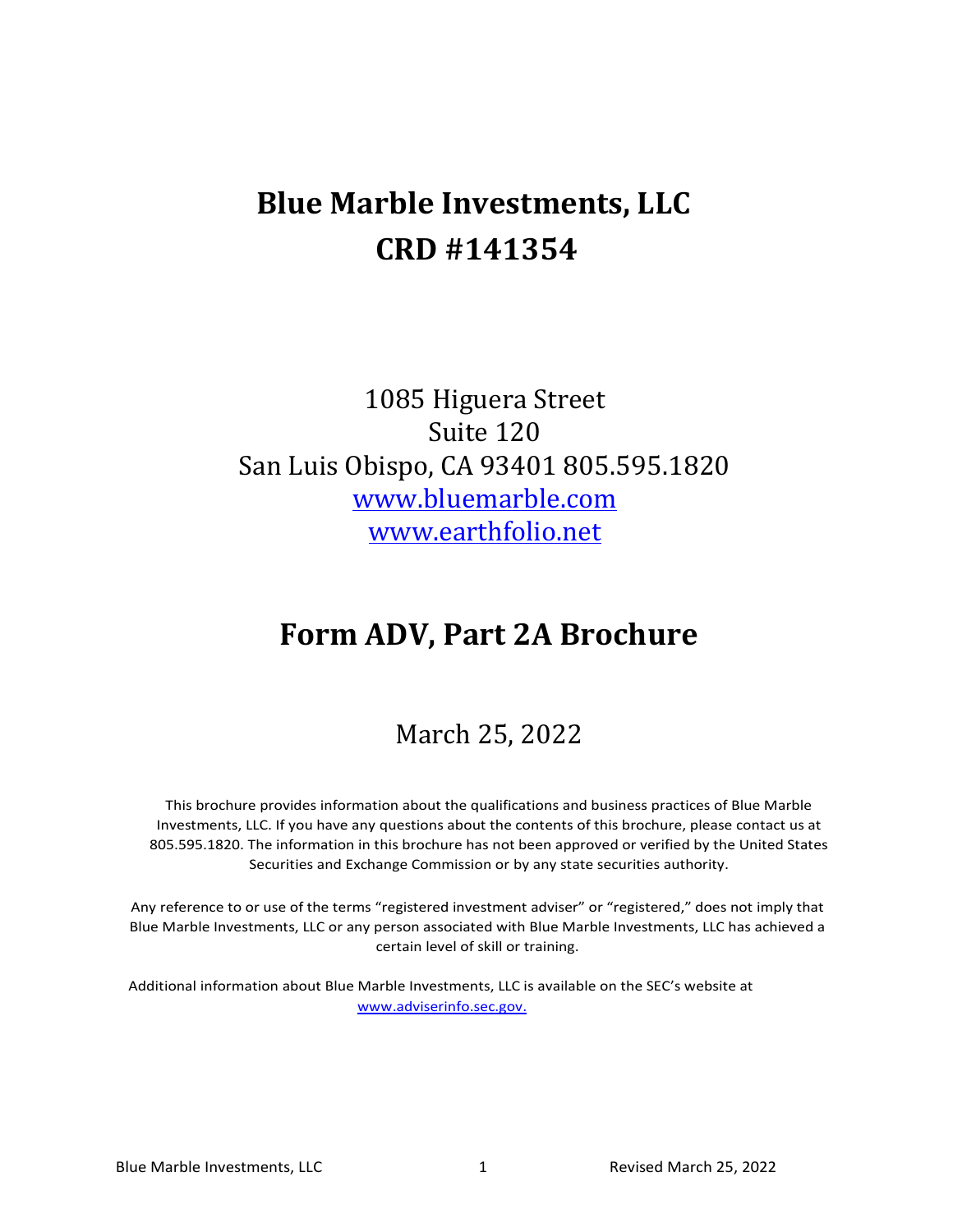# <span id="page-1-0"></span>**ITEM 2 - MATERIAL CHANGES**

The purpose of this page is to inform you of material changes since the last annual update to this brochure. If you are receiving this brochure for the first time this section may not be relevant to you.

Blue Marble Investments, LLC ("Blue Marble") reviews and updates our brochure at least annually to confirm that it remains current.

The material changes in this brochure from the last annual updating amendment of Blue Marble Investments, LLC on February 01, 2021 are described below. Material changes relate to Blue Marble Investments, LLC's policies, practices or conflicts of interests.

Changes made on March 13, 2021:

 Blue Marble Investments, LLC has transitioned to registration with the United States Securities and Exchange Commission from its prior registration at the state level.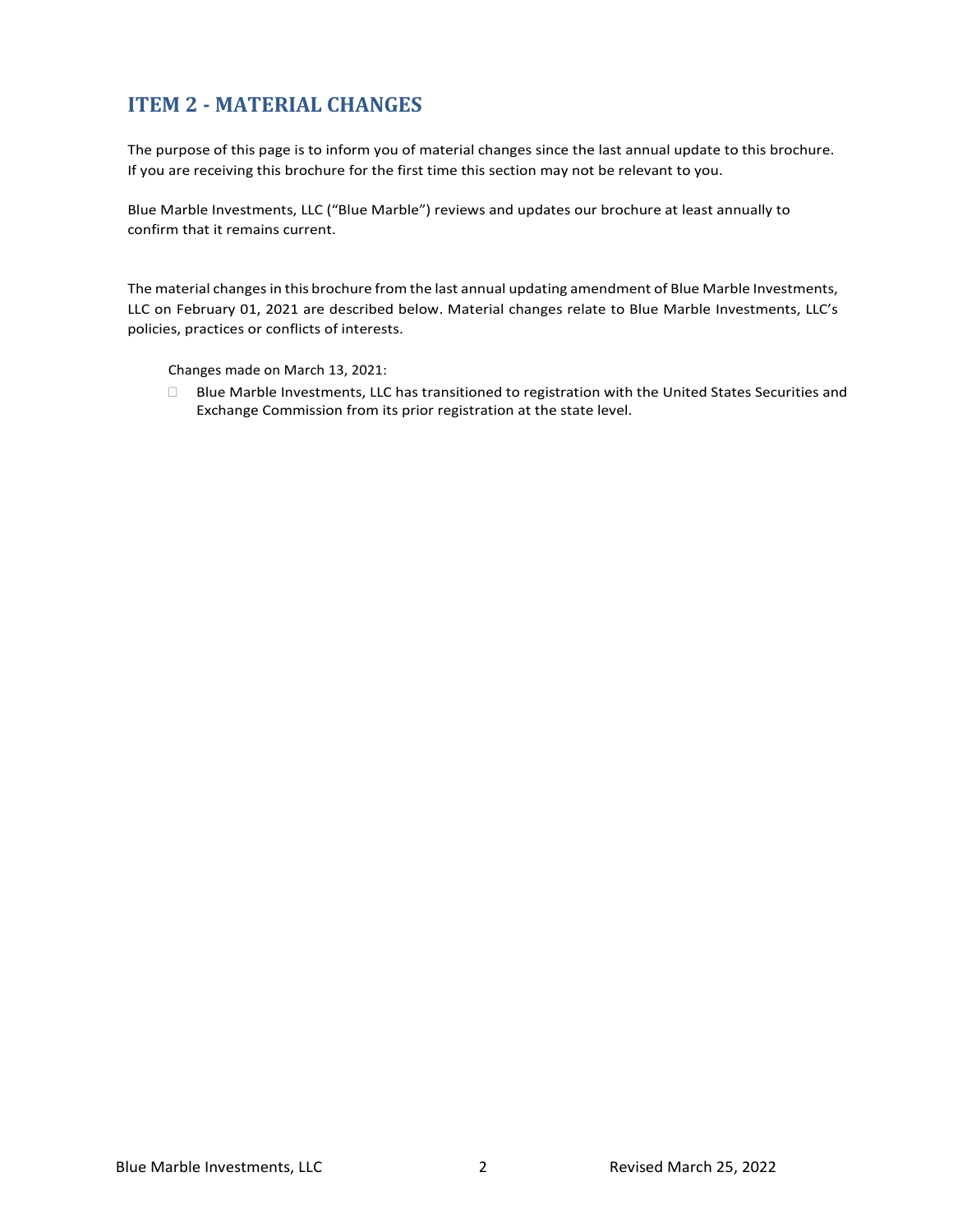# <span id="page-2-0"></span>**ITEM 3 - TABLE OF CONTENTS**

| ITEM 6 - PERFORMANCE-BASED FEES AND SIDE-BY-SIDE MANAGEMENT             | .12 |
|-------------------------------------------------------------------------|-----|
|                                                                         |     |
|                                                                         |     |
| ITEM 8 - METHODS OF ANALYSIS, INVESTMENT STRATEGIES AND RISK OF LOSS 12 |     |
|                                                                         |     |
|                                                                         |     |
|                                                                         |     |
|                                                                         |     |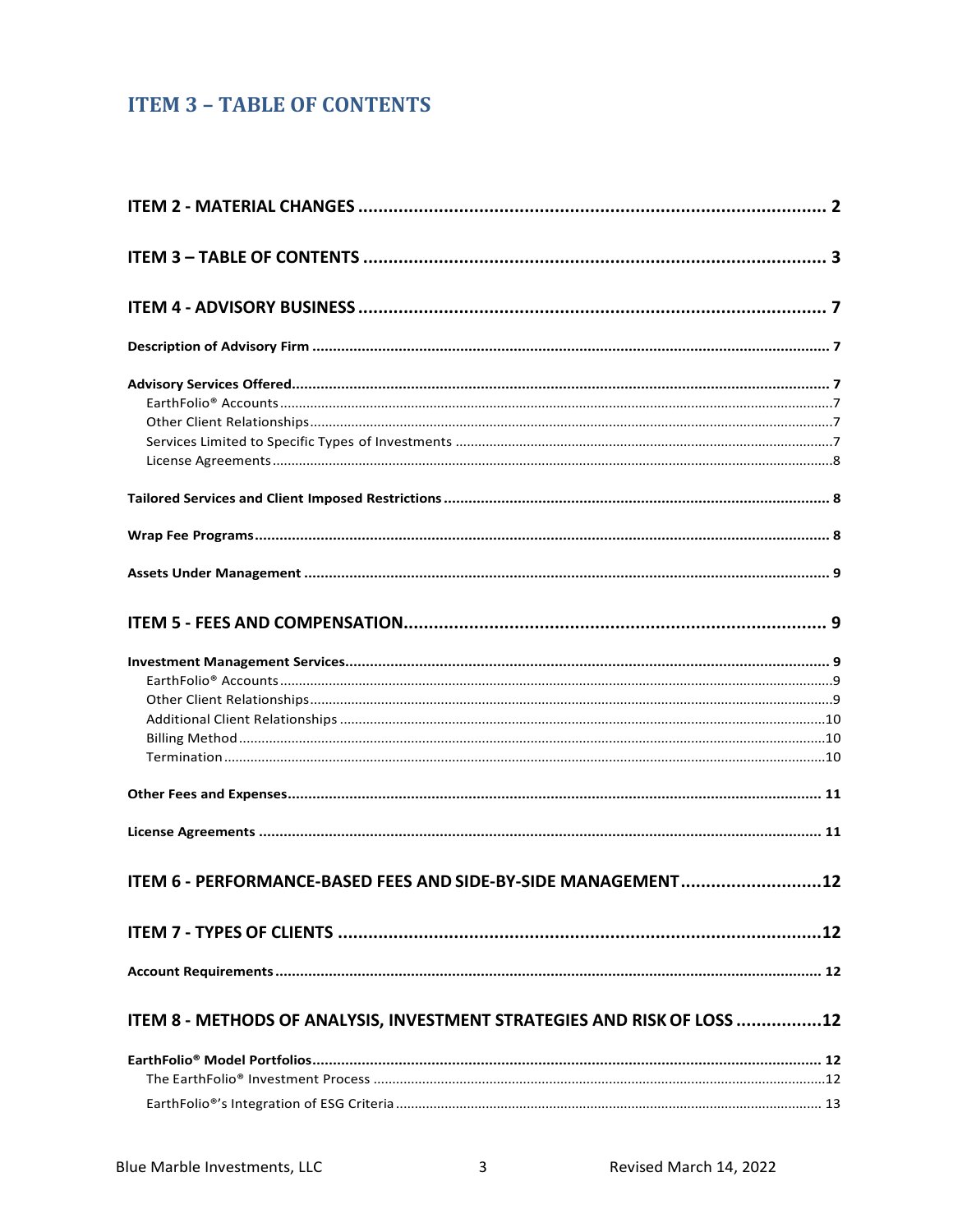| ITEM 10 - OTHER FINANCIAL INDUSTRY ACTIVITIES AND AFFILIATIONS18               |  |
|--------------------------------------------------------------------------------|--|
| ITEM 11 - CODE OF ETHICS, PARTICIPATION OR INTEREST IN CLIENT TRANSACTIONS AND |  |
|                                                                                |  |
|                                                                                |  |
|                                                                                |  |
|                                                                                |  |
|                                                                                |  |
|                                                                                |  |
|                                                                                |  |
|                                                                                |  |
|                                                                                |  |
|                                                                                |  |
| <b>ITEM 14 - CLIENT REFERRALS AND OTHER COMPENSATION </b><br>. 21              |  |
|                                                                                |  |
|                                                                                |  |
|                                                                                |  |
|                                                                                |  |
|                                                                                |  |
|                                                                                |  |
|                                                                                |  |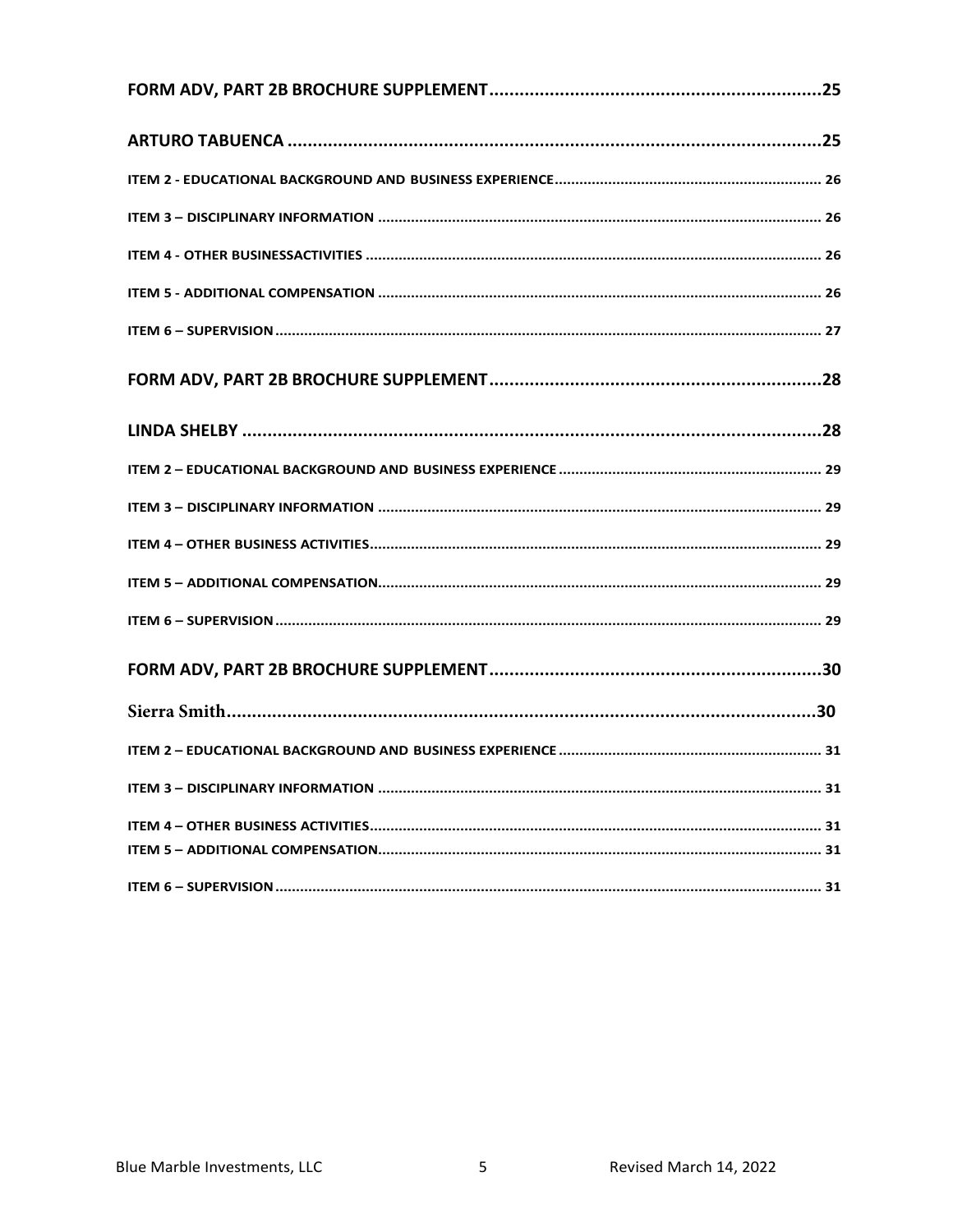# <span id="page-5-0"></span>**ITEM 4 - ADVISORY BUSINESS**

# <span id="page-5-1"></span>**Description of Advisory Firm**

Blue Marble Investments, LLC ("Blue Marble," "BMI", "we," "our," or "us") is a privately owned limited liability company headquartered in San Luis Obispo, California. Blue Marble is registered or exempt as an investment adviser with the State of California and states for which they have clients.

Blue Marble is a socially active investment firm that offers managed portfolios that promote social progress and environmental sustainability. Blue Marble registered as an independent investment adviser in 2007. From 2000 to 2007, Blue Marble's manager provided socially responsible investment advice through another registered investment advisory firm. Arturo Tabuenca is Blue Marble's Managing Member and principal owner. Robert Shelby is an LLC member and 15% owner. Mr. Shelby is not currently registered as an Investment Adviser Representative, will not provide investment advice to clients and is not actively engaged in managing Blue Marble Investments, LLC.

# <span id="page-5-2"></span>**Advisory Services Offered**

#### <span id="page-5-3"></span>*EarthFolio® Accounts*

In 2007, Blue Marble launched the EarthFolio® portfolio series. EarthFolio® is a collection of online professionally managed portfolios that feature ESG screened (environmental, social, governance) mutual funds. EarthFolio® is offered through a wrap fee program. The EarthFolio® model portfolios are designed to diversify the client's assets and are available in a range of asset allocation strategies to address various investment objectives. These services are provided on a discretionary basis only.

Prior to opening an account, a client will complete a questionnaire on the website, which once completed will suggest the most appropriate model based on the answers provided by the client that pertained to the client's investment objectives, risk tolerance, and investment time horizon. If the client decides to open an account with Blue Marble, the client will complete an application and receive new account forms online, including an investment advisory agreement and Blue Marble's Form ADV Part 2 brochure.

#### <span id="page-5-4"></span>*Other Client Relationships*

Before Blue Marble registered as an investment adviser, Blue Marble's manager Arturo Tabuenca provided investment advice to clients through Commonwealth Financial Network ("CFN"), a registered investment adviser. In 2007, Arturo Tabuenca terminated his working relationship with CFN, and Blue Marble became registered as an investment adviser. Blue Marble manages accounts according to each client's individual investment objectives and in the same style and same manner as they were managed at CFN. The management of these accounts may differ in part in terms of the asset allocation, security selection, and timing of transactions from the management of Blue Marble's EarthFolio® accounts that are managed according to the range of portfolio styles available. Blue Marble also accepts new clients that want a more customized portfolio and do not want an EarthFolio® account. These services are provided on a discretionary basis only.

#### <span id="page-5-5"></span>*Services Limited to Specific Types of Investments*

In these accounts, we primarily invest in mutual funds and ETFs, but may also utilize additional types of investments if they are appropriate to address the individual needs, goals, and objectives of the client or in response to client request. We describe the material investment risks for the primary securities that we utilize under the heading *Specific Security Risks* in *Item 8* below.

Blue Marble may offer investment advice on any investment held by the client at the start of the advisory relationship including, but not limited to, common and preferred stocks, warrants or rights of domestic or foreign corporations, bonds, notes and debentures. While these products are not part of our typical advisory strategies, in certain instances they may be incorporated into a client's actively managed portfolio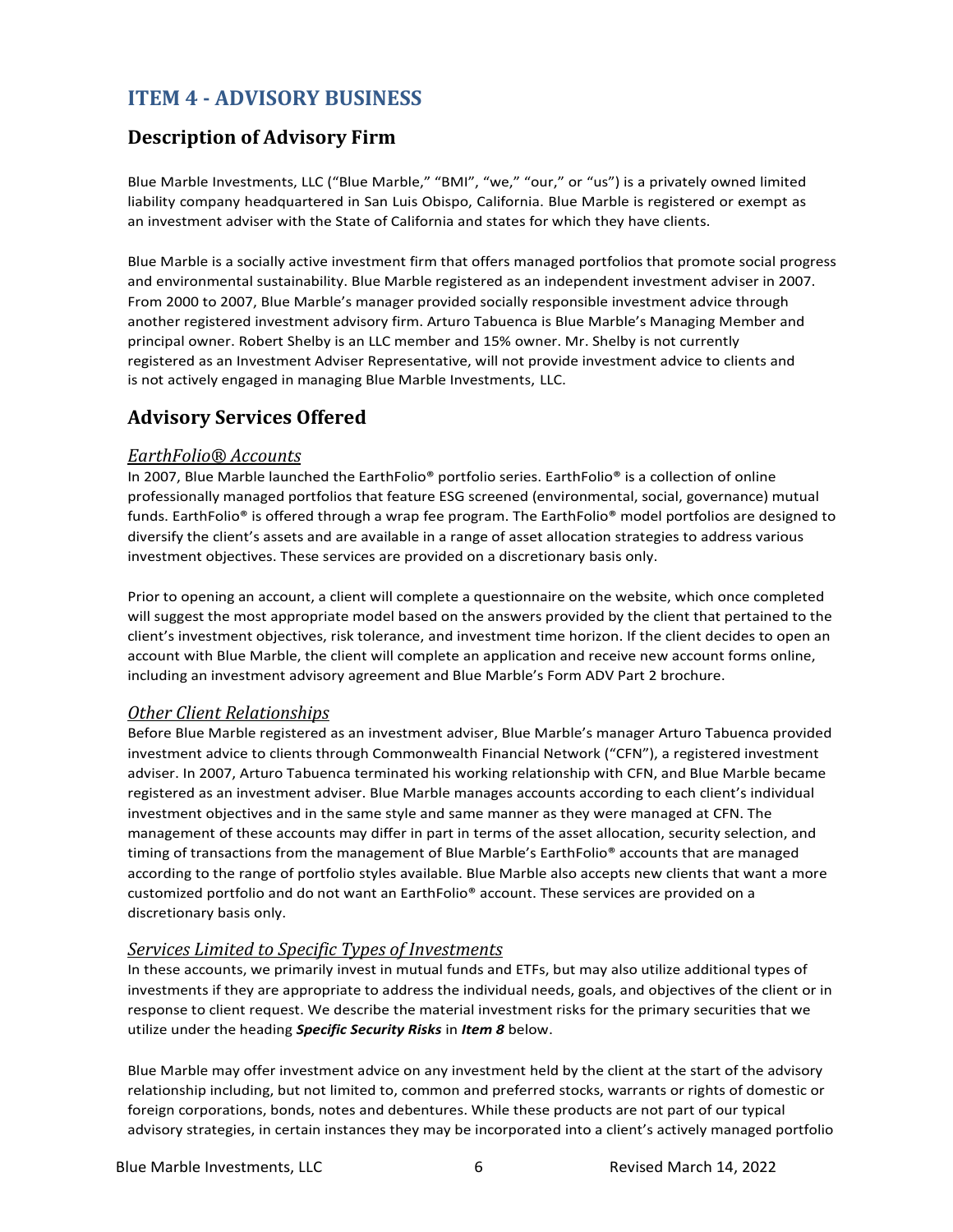rather than liquidated.

We discuss our discretionary authority below under *Item 16 - Investment Discretion*. For more information about the restrictions clients can put on their accounts, see *Tailored Services and Client Imposed Restrictions* in this Item below.

We describe the fees charged for the EarthFolio<sup>®</sup> model portfolios and other client relationships under *Item 5 - Fees and Compensation*, below.

# <span id="page-6-0"></span>**Tailored Services and Client Imposed Restrictions**

Clients investing in EarthFolio® accounts will complete a web-based interactive questionnaire which contains questions about the investor's time horizon and risk tolerance. The questionnaire is designed to help the investor determine his/her appropriate investment profile based on the answers he/she provides and to recommend the EarthFolio® portfolio that appears to best match his/her appropriate profile. The client may choose not to invest in the recommended model portfolio. Blue Marble manages the EarthFolio® portfolios based on the investment strategy discussed below under *Item 8 - Methods of Analysis, Investment Strategies, and Risk of Loss*.

For clients seeking a more tailored approach outside of EarthFolio®, specific investment needs and goals are determined via client interviews and a written investor profile. Tailored services typically include taxfree bonds, individual equities, and Institutional-class shares. Our investment advice may not be suitable if the client does not provide us with accurate and complete information. It is the client's responsibility to keep Blue Marble informed of any changes to their investment objectives or restrictions.

Outside of the EarthFolio® accounts, clients may request other restrictions on the account, such as when a client needs to keep a minimum level of cash in the account or does not want Blue Marble to buy or sell certain specific securities or security types in the account. Blue Marble reserves the right to not accept and/or terminate management of a client's account if we feel that the client-imposed restrictions would limit or prevent us from meeting or maintaining the client's investment strategy.

# <span id="page-6-1"></span>**Wrap Fee Programs**

Blue Marble sponsors and acts as portfolio manager in our own wrap fee program, featuring EarthFolio<sup>®</sup> portfolios. The wrap fee program is described in our Form ADV Part 2A Appendix 1 wrap fee program brochure.

## <span id="page-6-2"></span>**Assets Under Management**

As of December 2021, Blue Marble's discretionary assets under management totaled \$ 134,501,416.00 and non-discretionary assets under management totaled \$ 0.00.

# <span id="page-6-3"></span>**ITEM 5 - FEES ANDCOMPENSATION**

## <span id="page-6-4"></span>**Investment Management Services**

#### <span id="page-6-5"></span>*EarthFolio® Accounts*

Clients' EarthFolio® accounts are charged an annual management fee of 0.50% of assets under management. EarthFolio® fees are charged quarterly in arrears. The advisory fee is determined by the account's market value at quarter-end. Clients do not pay transaction fees for transactions in EarthFolio® accounts, but may pay other fees charged by the custodian, as noted below. Blue Marble does not negotiate fees on its Earthfolio Wrap Accounts.

#### <span id="page-6-6"></span>*Other Client Relationships*

Blue Marble Investments, LLC 7 Revised March 14, 2022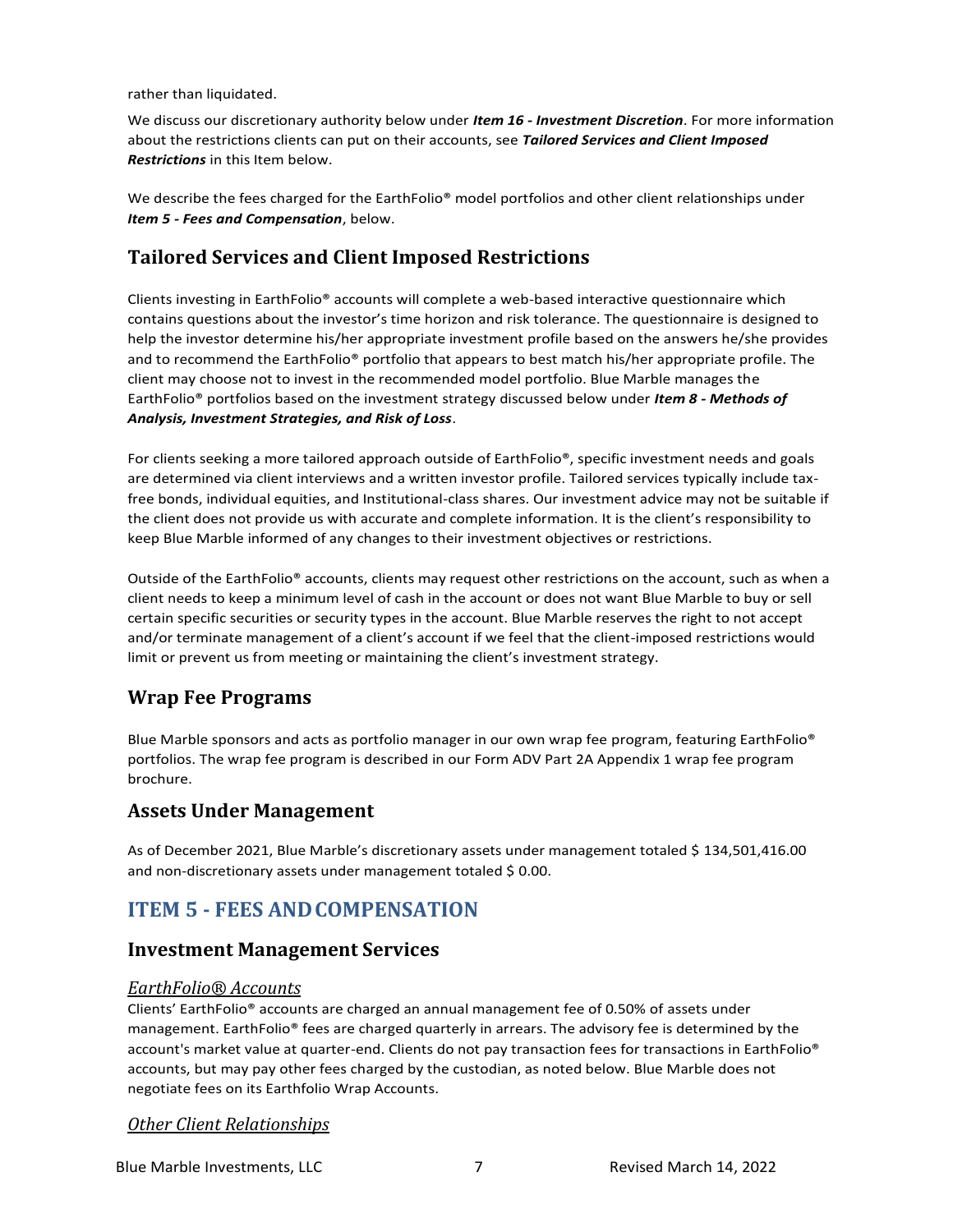Client accounts managed outside of the EarthFolio® models are charged an annual management fee based on assets under management according to the following fee schedule:

Accounts with values up to \$3,000,000 will be charged an annual percentage fee based on a tiered schedule:

#### **Account Fee Schedule**

| <b>Assets Under Management</b> |                        | Annual Management Fee |  |
|--------------------------------|------------------------|-----------------------|--|
| First                          | \$500,000 or portion   | 1.10%                 |  |
| <b>Next</b>                    | \$500,000 or portion   | .65%                  |  |
| <b>Next</b>                    | \$1,000,000 or portion | .55%                  |  |
| <b>Next</b>                    | \$3,000,000 or portion | .50%                  |  |
| <b>Next</b>                    | \$5,000,000 or portion | .35%                  |  |
| Over                           | \$10,000,000           | .20%                  |  |
|                                |                        |                       |  |

Management fees are charged quarterly in arrears. Blue Marble may negotiate fees in certain instances. Multiple portfolios owned by one household may be considered as one account in order to qualify for lower overall fees. Lower fees for comparable services may be available from other sources. Aggregated account information will be included on Schedule A of Client Agreement.

#### <span id="page-7-0"></span>*Additional Client Relationships*

Arturo Tabuenca is a licensed insurance agent and registered securities representative of Purshe Kaplan Sterling Investments ("PKS"), a non-affiliated registered broker-dealer and a member of the Financial Industry Regulation Authority ("FINRA"). Sierra Smith is also a registered securities representative of PKS. Mr. Tabuenca and Ms. Perry's activities with PKS represent a minority of their time and are generally only conducted upon client request or for products outside the scope of Blue Marble's socially responsible objective. A conflict of interest exists to the extent that Mr. Tabuenca and Ms. Perry receive commissions and/or trailing service fees (12b-1 fees) related to the sale of commissionable products and this practice gives them an incentive to recommend products based on the compensation received, rather than on the client's needs. Therefore, clients are advised that the client is under no obligation to act on these recommendations or purchase commissionable products through Mr. Tabuenca or Ms. Perry as registered representatives. In all cases, insurance commissions will be fully disclosed to the client. Commissions from these products are separate from any fees that Blue Marble receives for advisory services. Clients have the right to utilize or decline to utilize the services of any representative of Blue Marble in their outside capacity and have the right to purchase services or products recommended by Blue Marble through another provider.

#### <span id="page-7-1"></span>*Billing Method*

All management fees will be billed in arrears and will be deducted from the account the following quarter. The initial fee for a new account will be pro-rated for the number of days in the billing period that the account is under Blue Marble's management. Initial and subsequent fees will be based on the account's market value as of the close of business on the last business day of the billing period for which the fee is due.

When it deducts fees directly from client accounts at a selected custodian, Blue Marble will be deemed to have limited custody of client's assets and must have written authorization from the client to do so. Clients will receive all account statements and billing invoices that are required in each jurisdiction, and they should carefully review those statements for accuracy. Client invoices will include the fee, the formula used to calculate the fee, the fee calculation itself, the time period covered by the fee, the amount of assets under management, and the name of the custodian(s).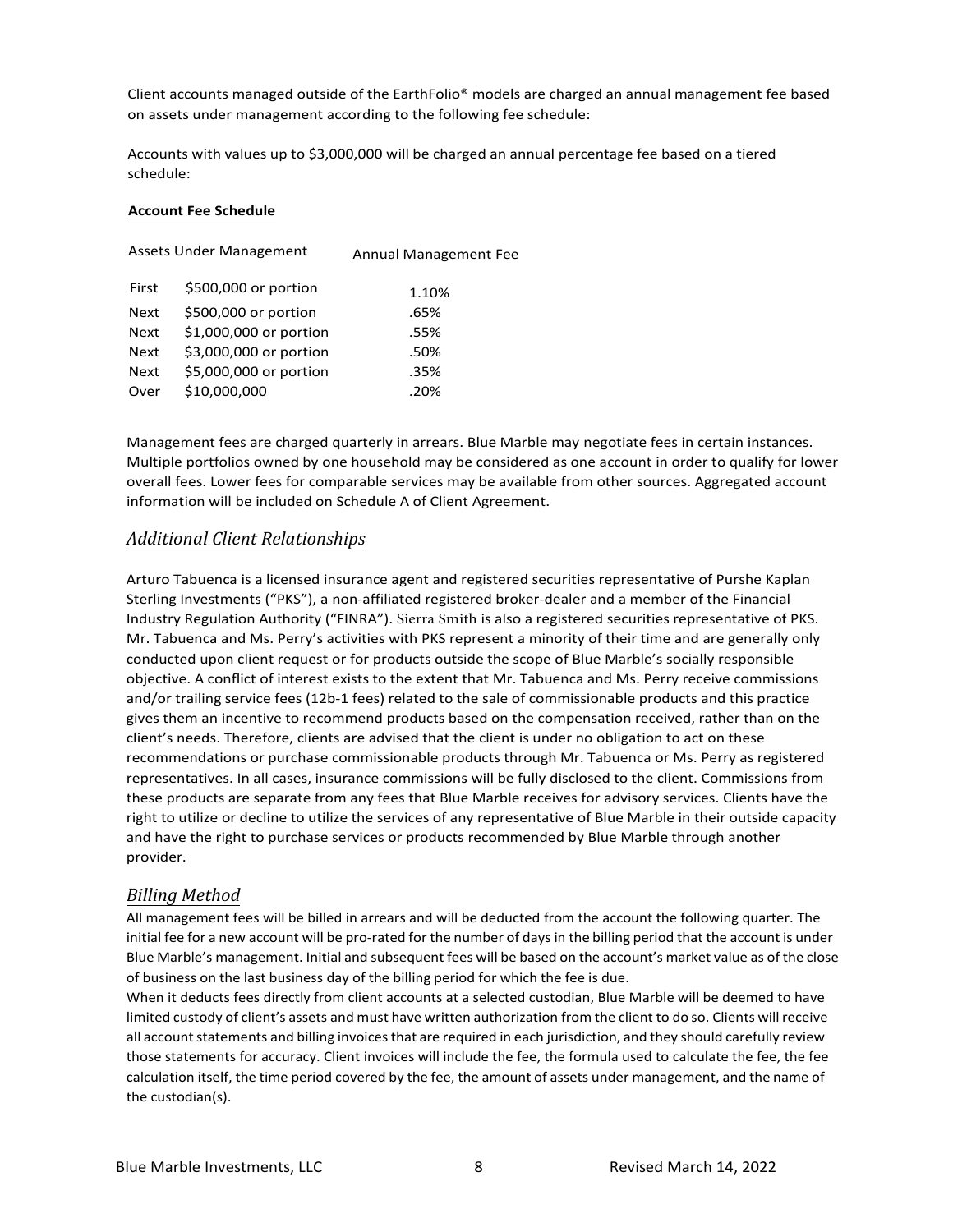#### <span id="page-8-0"></span>*Termination*

Per the terms of the advisory agreement, clients may terminate the agreement without penalty, and full refund of Blue Marble's fees, within five business days of signing the advisory agreement, thereafter either party may terminate the agreement upon thirty (30) days' notice to the other party. Notice may be given by mail, telephone or email. Upon notice of termination, Blue Marble will calculate the final fees due for services provided through the effective date of termination. Any advisory fees that we have earned for the services provided will be due upon termination. If the final fees are not debited from the client's account, we will send the client an invoice showing the advisory fees due for services rendered and not yet paid and client may make payment via personal check or wire transfer.

For contracts terminated over 5 business days after signing the advisory contract, terminations will not affect liabilities or obligations from transactions initiated in client accounts prior to termination. In the event the client terminates the investment advisory agreement, Blue Marble will not liquidate any securities in the account. In the event of client's death or disability, Blue Marble will continue management of the account until an authorized party notifies us of client's death or disability and gives us alternative instructions.

## <span id="page-8-1"></span>**Other Fees and Expenses**

This brochure describes Blue Marble's non-wrap fee advisory services; clients utilizing Blue Marble's wrap fee portfolio management should see the separate Wrap Fee Program Brochure for additional details regarding third party fees. Client accounts not participating in the wrap fee program are responsible for the payment of all third party fees (i.e., custodian fees, commissions, brokerage fees, mutual fund fees, transaction fees, etc.). Clients pay all transaction charges for institutional shares, individual stocks and bonds, account transfer fees, and/or other similar charges incurred in connection with transactions in accounts, from the assets in the account. These charges are in addition to the fees clients pay to Blue Marble. In addition, all fees paid to Blue Marble for investment management services are separate and distinct from the fees and expenses charged within mutual funds or exchange traded funds held in a client's account. Mutual funds and ETFs charge internal management fees and operational costs, including 12b-1 fees. These fees are indirectly charged to all holders of the fund shares. Blue Marble investment advisor representatives do not receive 12b-1 fees for investment advisory assets for which they are receiving a management fee. (Advisors may receive 12b-1 fees for client brokerage accounts in their capacity of registered representatives with PKS.)

Clients with mutual funds or ETFs in their portfolios are effectively paying both Blue Marble and the fund manager for the management of their assets. A client could invest in a mutual fund or ETF directly, without using our services. In that case, the client would not receive the benefit of services we provide, which include analyzing and selecting funds, reviewing that the funds follow ESG practices, and determining a proper allocation mix. Accordingly, the client should review both the internal fees charged by the funds and the advisory fees we charge to understand the total amount of fees the client will pay and evaluate the advisory services we provide accordingly. total amount of client assets that are invested according to our model portfolio allocations on the last day of the quarter.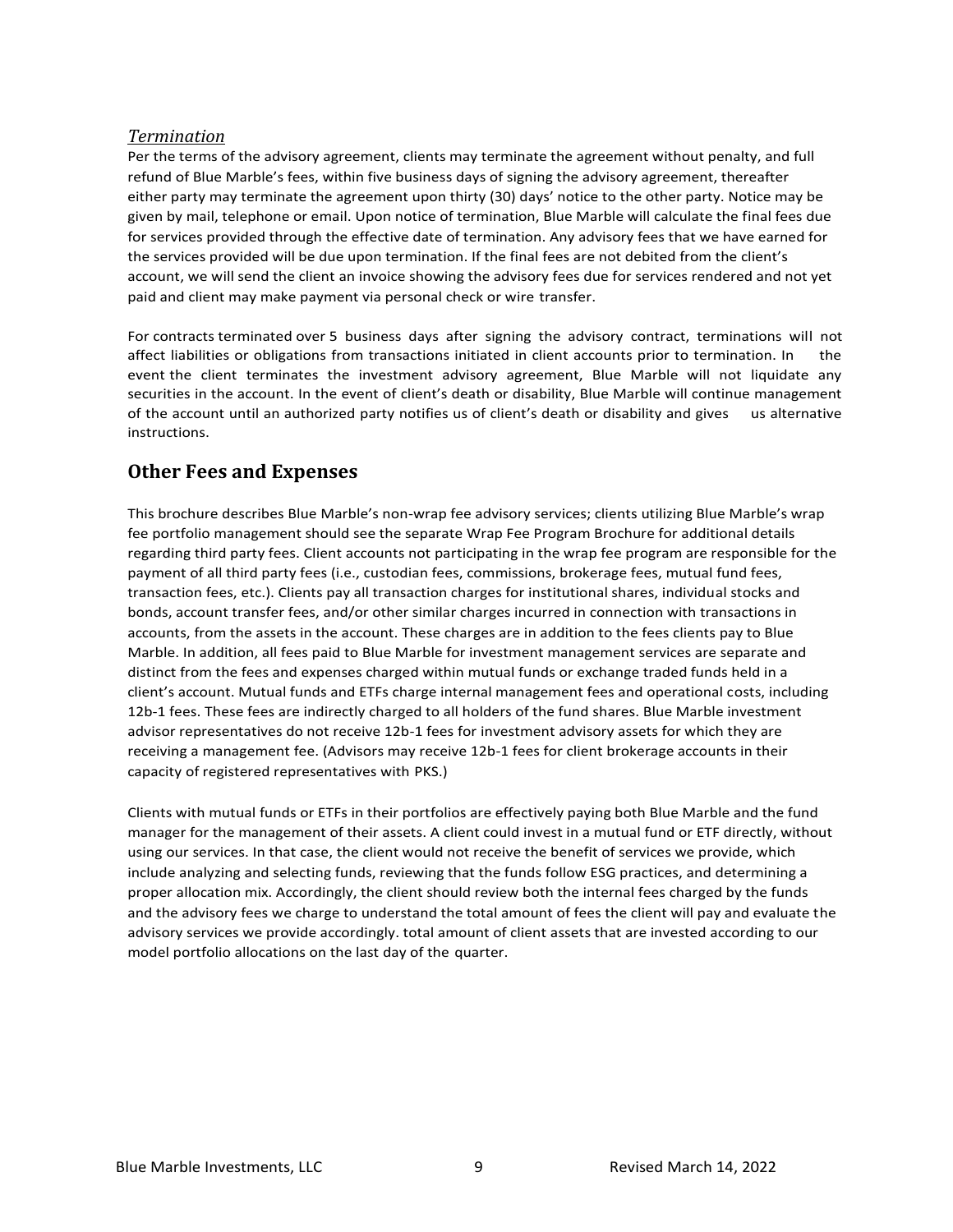# <span id="page-9-0"></span>**ITEM 6 - PERFORMANCE-BASED FEES AND SIDE-BY-SIDE MANAGEMENT**

Blue Marble does not charge performance-based fees or other fees based on a share of capital gains on or capital appreciation of the assets of a client and therefore does not engage is side-by-side management.

# <span id="page-9-1"></span>**ITEM 7 - TYPES OF CLIENTS**

Blue Marble primarily provides investment advisory services to individuals (including high net worth individuals, trusts and estates, and individual participants of retirement plans). In addition, we offer advisory services to charitable organizations and businesses.

## <span id="page-9-2"></span>**Account Requirements**

The minimum investment required by an individual client is generally \$250,000. The minimum account size for accounts invested according to the EarthFolio® models is \$25,000. Accounts below these minimums may be accepted on an individual basis at Blue Marble's discretion.

# <span id="page-9-3"></span>**ITEM 8 - METHODS OF ANALYSIS, INVESTMENT STRATEGIES AND RISK OF LOSS**

## <span id="page-9-4"></span>**EarthFolio® Model Portfolios**

The EarthFolio® models are socially and environmentally screened portfolios designed to provide a diversified asset allocation to clients based on the client's investment objectives and risk tolerance.

EarthFolio® comes in a range of portfolio styles, each designed to help match the needs of varying investors based on their individual goals, risk tolerances, and time horizons.

#### <span id="page-9-5"></span>*The EarthFolio® Investment Process*

Blue Marble follows a multi-step process in determining the securities to include in the model portfolios:

*Step 1 — Fund Universe:* EarthFolio invests exclusively in mutual funds categorized as Sustainable or Socially Responsible, which are screened for environmental, social and corporate governance (ESG) factors.

*Step 2 — Asset Allocation:* EarthFolio models are strategically allocated across a range of portfolio objectives designed to maximize long-term returns and lower risk.

*Step 3 —* Fund Selection: Final mutual fund selections are made based on relative quality and performance in areas such as capitalization, style consistency, operating expenses, and passive management.

*Step 4 —* Portfolio Construction: Portfolios are implemented based on client's responses to the investment questionnaire identifying their investment goals and risk tolerances.

*Step 5 —* Management and Monitoring: Individual asset allocations are periodically rebalanced to their original portfolio objectives and underlying mutual funds are monitored relative to peer performance and benchmarks.

Blue Marble monitors the performance of each holding against a stated benchmark. Additionally, active rebalancing is employed by Blue Marble in an effort to maintain the portfolio's integrity, and enhance its ability to pursue long-term growth.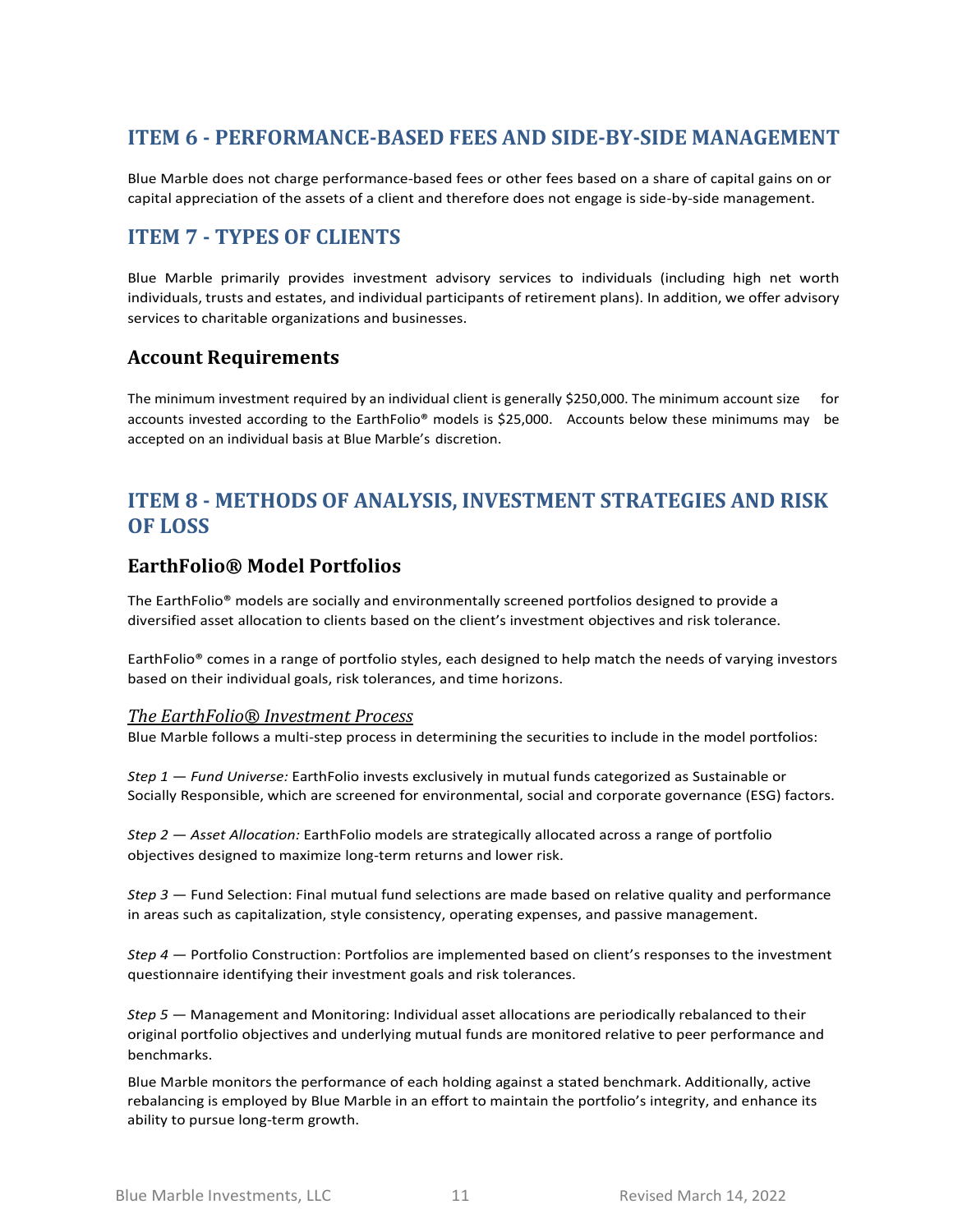### <span id="page-10-0"></span>*EarthFolio®'s Integration of ESG Criteria*

EarthFolio® models are globally diversified and invest in a broad range of equity funds, fixed-income funds, and money market funds. Mutual funds selected for EarthFolio® must pass rigorous financial screens, and just as importantly, invest in companies committed to ethical practices. Ethical practices fall into three broad categories: the environment, social progress, and corporate governance.

This type of investing is classified as Socially Responsible Investing, Sustainable Investing or Environmental, Social, and Governance (ESG) Investing, and is the hallmark of EarthFolio®. Some of the most common ESG screens employed include:

Conservation Clean Tech Equality and Diversity Human Rights Fair Labor Animal Welfare Non-Violence Corporate Governance Healthy Living Community Development

### <span id="page-10-1"></span>**Other Accounts**

For clients seeking a more tailored approach outside of EarthFolio®, specific investment needs and goals are determined via client interviews and a written investor profile. Tailored services may include tax- free bonds, individual equities, and Institutional-class shares.

Blue Marble may use fundamental, cyclical, and/or technical analysis in the selection of individual securities. Fundamental analysis typically involves analysis of corporate financial statements, management presentations, specialized research publications, and general news sources. This strategy would normally encourage purchasing securities that are undervalued or priced below their perceived value. The risk with fundamental analysis is that the market will fail to reach expectations of perceived value. Technical analysis attempts to predict a future stock price or direction based on market trends. The assumption is that the market follows discernible patterns and if these patterns can be identified then a prediction can be made. The risk is that markets do not always follow patterns and relying solely on this method may not work long term. Cyclical analysis involves the analysis of business cycles to find favorable market sectors. Cyclical analysis assumes that the markets react in cyclical patterns which once identified can be leveraged to provide performance. The risks with this strategy are two-fold: 1) the markets do not always repeat cyclical patterns and 2) if too many investors begin to implement this strategy, it changes the very cycles these investors are trying to exploit. Blue Marble may use cyclical and technical techniques in an effort to predict favorable conditions for buying and/or selling a security.

Blue Marble uses fundamental analysis in the selection of mutual funds, including the review of fund managers, annual reports, and any competitive advantages. In analyzing funds to include in client portfolios, we review key characteristics such as historical performance, consistency of returns, risk level, size of fund, etc. Expense ratio and other costs are also factors in fund selection.

We gather our information from a variety of sources, including financial newsletters and websites, third party research, corporate ratings services, company filings and releases, and KLD and the Social Investment Forum.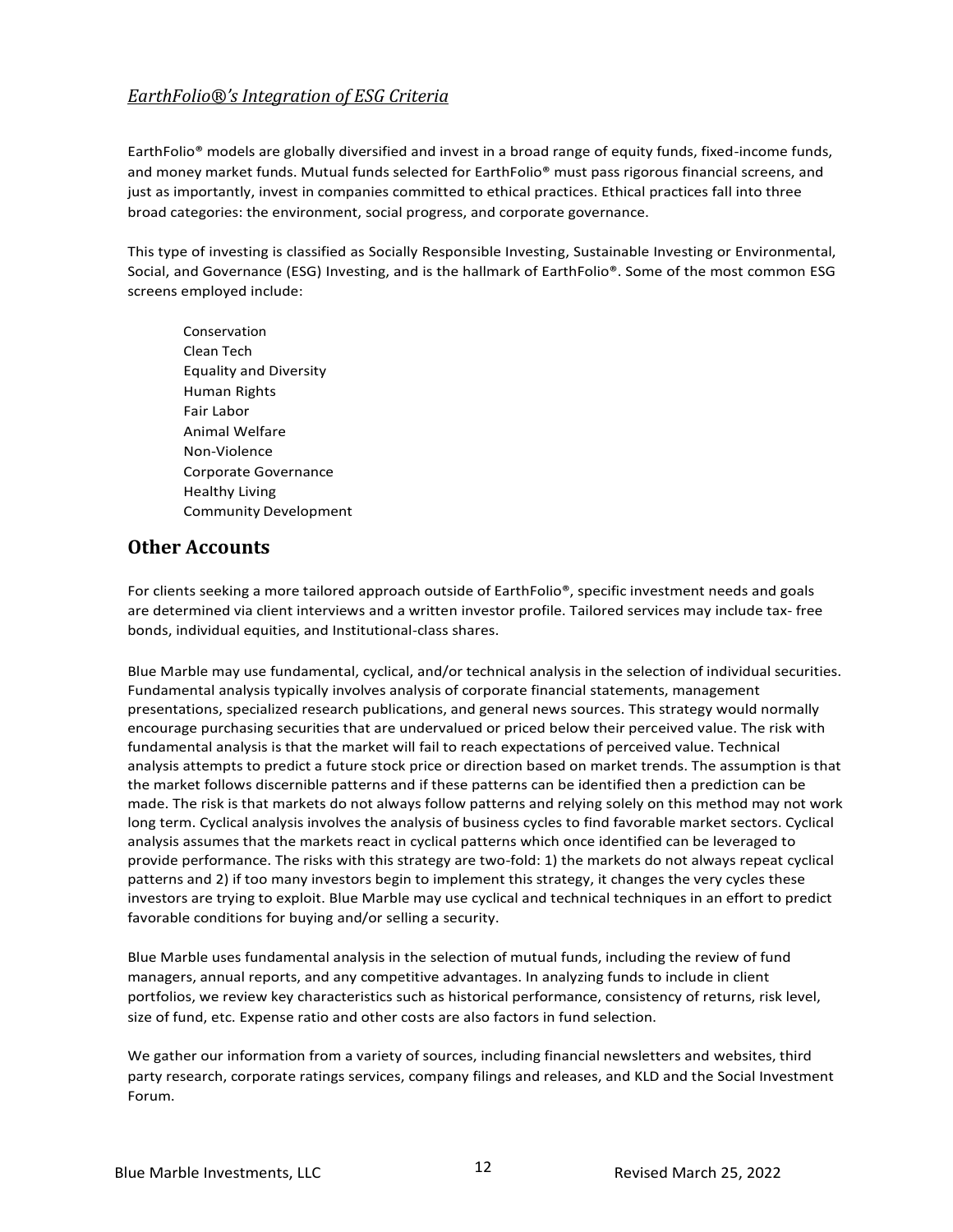# <span id="page-11-0"></span>**Investing Involves Risk**

Investing in securities always involves the risk that you will lose money. Before investing in the securities markets, clients should be prepared to bear that risk. Over time, a client's account value will fluctuate. At any time, your assets may be worth more or less than the amount you invested. Blue Marble makes no guarantees or promises that our market analysis will be accurate or the investment strategies we use will be successful.

Clients investing in an EarthFolio® account will have a model portfolio recommended to them based on their investment profile as determined by an interactive web-based questionnaire. Clients may decide to invest in a portfolio different than the one recommended; however, clients should understand that if they choose a model that was not recommended, the model may not be as appropriate for the client (may have higher risk or lower return potential) as the model recommended, based on the client's time horizon and risk tolerance.

# <span id="page-11-1"></span>**Specific Security Risks**

#### <span id="page-11-2"></span>*General Risks of Owning Securities*

The prices of securities held in client accounts and the income they generate may decline in response to certain events taking place around the world. These include events directly involving the issuers of securities held as underlying assets of mutual funds in a client's account, conditions affecting the general economy, and overall market changes. Other contributing factors include local, regional, or global political, social, or economic instability and governmental or governmental agency responses to economic conditions. Finally, currency, interest rate, and commodity price fluctuations may also affect security prices and income.

#### <span id="page-11-3"></span>*Mutual Funds (Open-end Investment Company)*

A mutual fund is a company that pools money from many investors and invests the money in stocks, bonds, short-term money-market instruments, other securities or assets, or some combination of these investments. The portfolio of the fund consists of the combined holdings it owns. Each share represents an investor's proportionate ownership of the fund's holdings and the income those holdings generate. The price that investors pay for mutual fund shares is the fund's per share net asset value (NAV) plus any shareholder fees that the fund imposes at the time of purchase (such as sales loads). All mutual funds within EarthFolio® accounts are purchased at NAV, with sales loads waived.

Mutual funds have benefits such as professional management, diversification, affordability, and liquidity. However, they also have features that some investors might view as disadvantages:

#### *Costs Despite Negative Returns*

Investors must pay management costs and internal fund expenses regardless of how the fund performs. Depending on the timing of their investment, investors may also have to pay taxes on any capital gains distribution they receive. This includes instances where the fund went on to perform poorly after purchasing shares.

#### *Lack of Control*

Investors typically cannot ascertain the exact make-up of a fund's portfolio at any given time, nor can they directly influence which securities the fund manager buys and sells or the timing of those trades.

#### *Price Uncertainty*

With an individual stock, investors can obtain real-time (or close to real-time) pricing information with relative ease by checking financial websites or by calling a broker or your investment adviser. Investors can also monitor how a stock's price changes from hour to hour—or even second to second. By contrast, with a mutual fund, the price at which an investor purchases or redeems shares will typically depend on the fund's NAV, which the fund might not calculate until many hours after the investor placed the order. In general,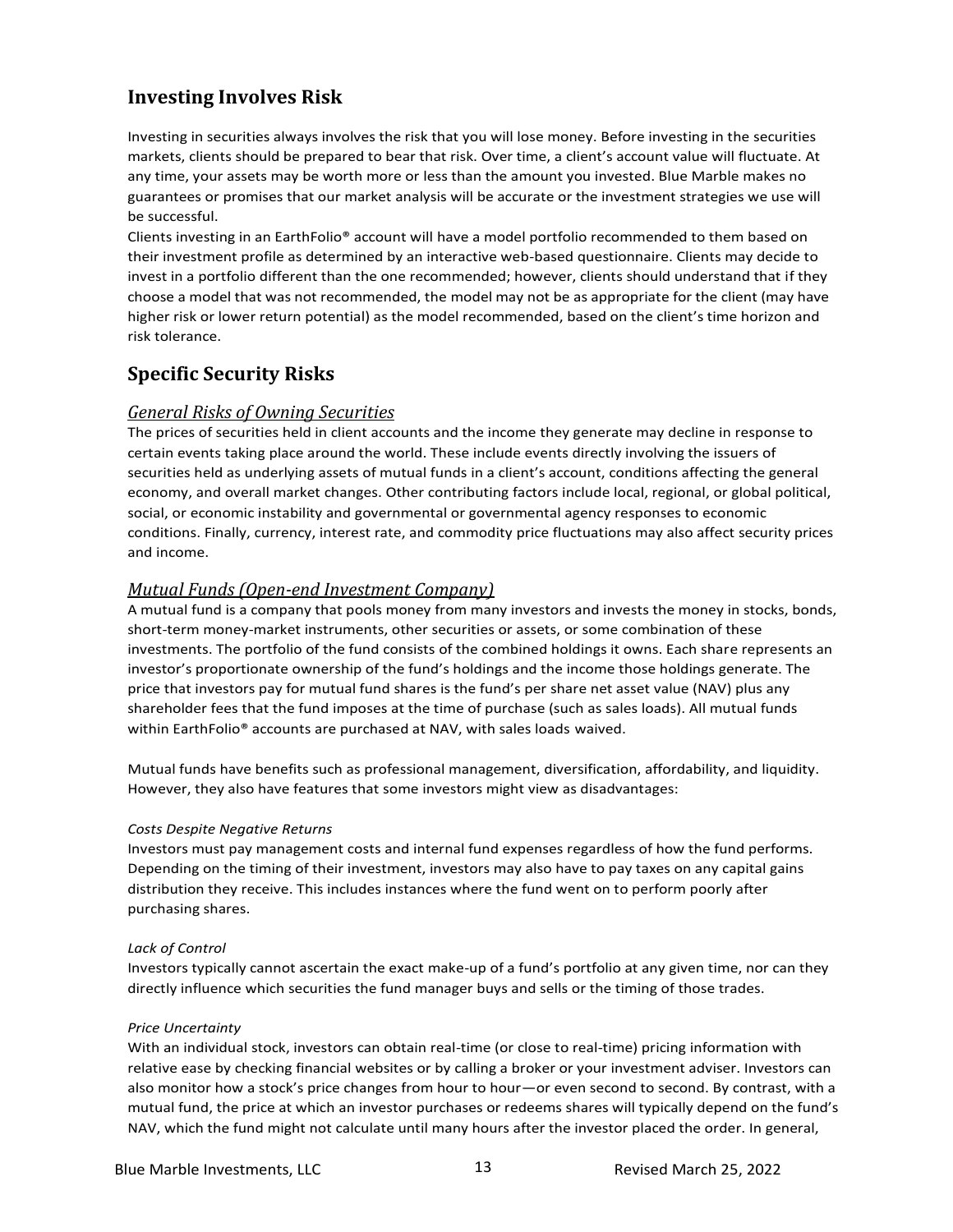mutual funds must calculate their NAV at least once every business day, typically after the major U.S. exchanges close.

#### <span id="page-12-0"></span>*Different Types of Funds*

When it comes to investing in mutual funds, investors have literally thousands of choices. Most mutual funds fall into one of three main categories; money market funds, bond funds (also called "fixed income" funds), and stock funds (also called "equity" funds). Each type has different features and different risks and rewards. Generally, the higher the potential return, the higher the risk of loss.

#### *Stock Funds*

Although a stock fund's value can rise and fall quickly (and dramatically) over the short term, historically stocks have performed better over the long term than other types of investments. This is true for corporate bonds, government bonds, and treasury securities. Overall "market risk" poses the greatest potential danger for investors in stocks funds. Stock prices can fluctuate for a broad range of reasons— such as the overall strength of the economy or demand for particular products or services. Not all stock funds are the same. For example:

#### *Growth Funds*

Growth funds focus on stocks that may or may not pay a regular dividend but have the potential for large capital gains. These funds favor companies expected to grow earnings, which could result in stock prices rising faster than the economy, and may be smaller and less seasoned companies. The smaller and less seasoned companies that may be in a growth fund have a greater risk of price volatility. Growth stocks, which can be priced on future expectations rather than current results, may decline substantially when expectations are not met or general market conditions weaken.

#### *Equity Income Funds*

Equity income funds stress current income over growth, and may invest in stocks that pay regular dividends. These funds are subject to dividend payout risk, which is the possibility that a number of the companies in which the fund invests will reduce or eliminate the dividend on the securities held by the fund.

#### *Small Cap Funds*

Funds that invest in stocks of small companies involve additional risks. Smaller companies typically have higher risk of failure, and are not as established as larger blue-chip companies are. Historically, smaller- company stocks have experienced a greater degree of market volatility than the overall market average.

#### *Mid Cap Funds*

Funds that invest in companies with mid-range market capitalizations involve additional risks. The securities of these companies may be more volatile and less liquid than the securities of larger companies.

#### *Index Funds*

Index funds aim to achieve the same return as a particular market index, such as the S&P 500 Composite Stock Price Index or the Calvert U.S. Large Cap Core Index, by investing in all—or perhaps a representative sample—of the companies included in an index.

#### *International Funds*

International investments are subject to additional risks, including currency fluctuation, political instability, and potential illiquid markets.

#### *Emerging Market Funds*

Funds that invest in foreign securities of smaller, less-developed countries involve special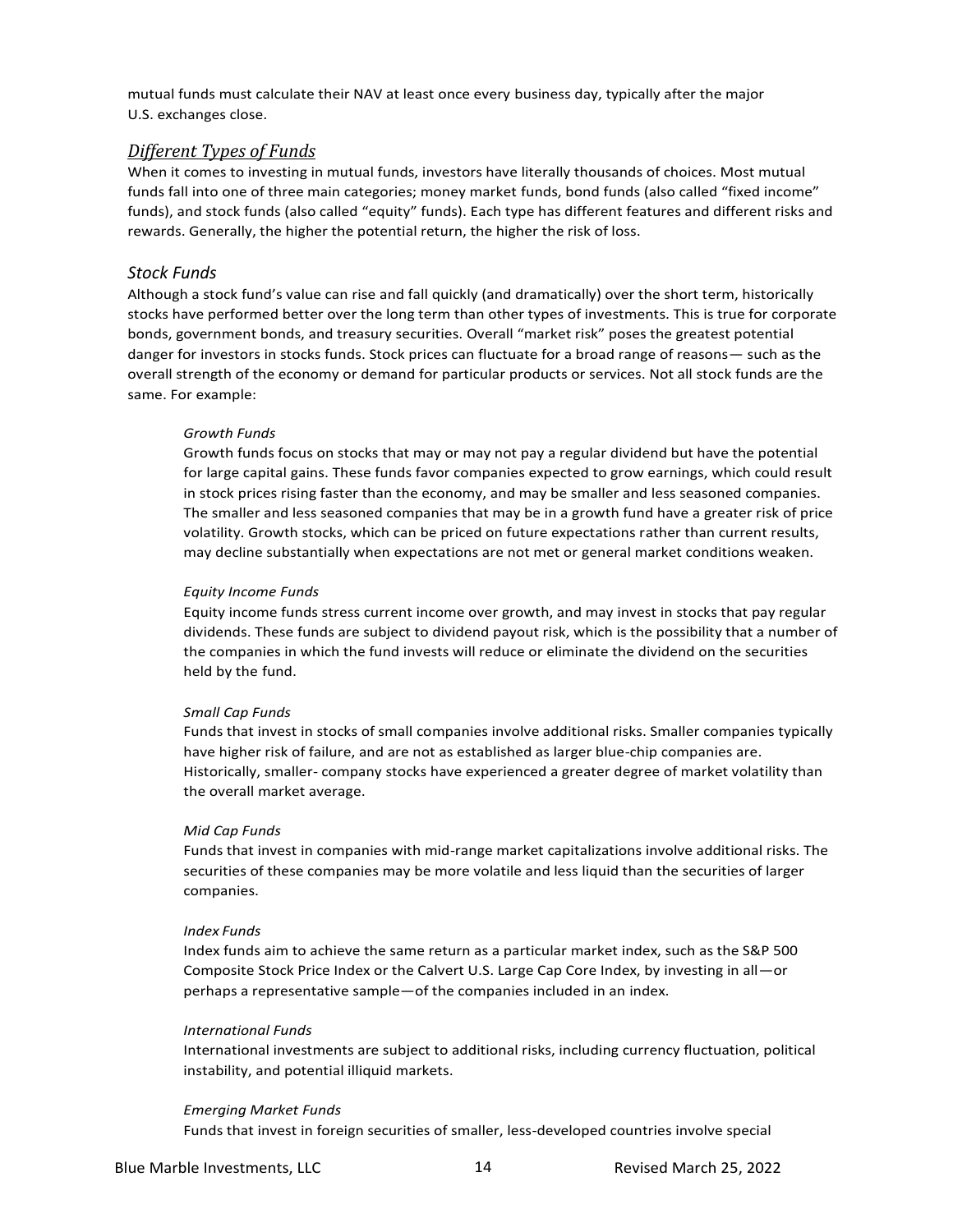additional risks. These risks include, but are not limited to currency risk, political risk and risk associated with varying accounting standards. Investing in emerging markets may accentuate these risks.

#### *Sector Funds*

Sector funds may specialize in a particular industry segment, such as technology or consumer products stocks. Funds that invest exclusively in one sector or industry involve additional risks. The lack of industry diversification subjects the investor to increased industry-specific risk.

#### *Bond Funds*

Bond funds generally have higher risks than money market funds, largely because they typically pursue strategies aimed at producing higher yields. Unlike money market funds, the SEC's rules do not restrict bond funds to high quality or short-term investments. Because there are many different types of bonds, bond funds can vary dramatically in their risks and rewards.

Some of the risks associated with bond funds include:

#### *Credit Risk*

There is a possibility that companies or other issuers may fail to pay their debts (including the debt owed to holders of their bonds). Consequently, this affects mutual funds that hold these bonds. Credit risk is less of a factor for bond funds that invest in insured bonds or U.S. Treasury Bonds. By contrast, those that invest in the bonds of companies with poor credit ratings generally will be subject to higher risk.

#### *Interest Rate Risk*

There is a risk that the market value of the bonds will go down when interest rates go up. Because of this, investors can lose money in any bond fund, including those that invest only in insured bonds or U.S. Treasury Bonds. Funds that invest in longer-term bonds tend to have higher interest rate risk.

#### *Prepayment Risk*

Issuers may choose to pay off debt earlier than the stated maturity date on a bond. For example, if interest rates fall, a bond issuer may decide to "retire" its debt and issue new bonds that pay a lower rate. When this happens, the fund may not be able to reinvest the proceeds in an investment with as high a return or yield.

#### *TIPS Funds*

Treasury Inflation Protected Securities (TIPS) are inflation-indexed securities structured to remove inflation risk. TIPS are indexed to an inflationary gauge to protect investors from the decline in the purchasing power of their money. The value of TIPS will increase with inflation but will decrease with deflation.

#### *Tax Consequences of Mutual Funds*

When investors buy and hold an individual stock or bond, the investor must pay income tax each year on the dividends or interest the investor receives. However, the investor will not have to pay any capital gains tax until the investor actually sells and makes a profit. Mutual funds are different. When an investor buys and holds mutual fund shares, the investor will owe income tax on any ordinary dividends in the year the investor receives or reinvests them. Moreover, in addition to owing taxes on any personal capital gains when the investor sells shares, the investor may have to pay taxes each year on the fund's capital gains. That is because the law requires mutual funds to distribute capital gains to shareholders if they sell securities for a profit that cannot be offset by a loss.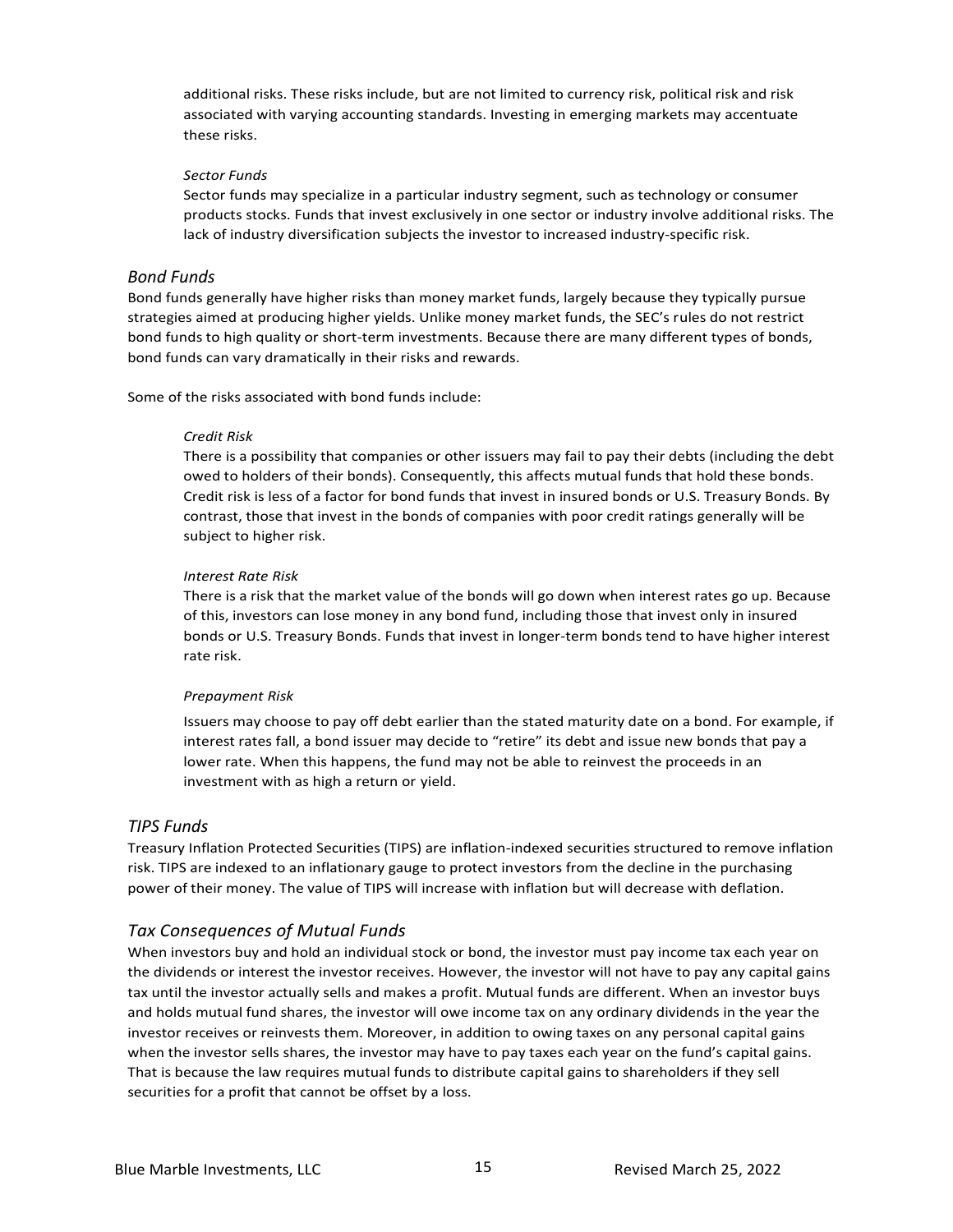#### *Exchange-Traded Funds (ETFs)*

ETF is a type of Investment Company (usually, an open-end fund or unit investment trust) containing a basket of stocks. Typically, the objective of an indexed ETF is to achieve returns similar to a particular market index, including sector indexes. An ETF is similar to an index fund in that it will primarily invest in securities of companies that are included in a selected market. Unlike traditional mutual funds, which can only be redeemed at the end of a trading day, ETFs trade throughout the day on an exchange. Like stock mutual funds, the prices of the underlying securities and the overall market may affect ETF prices. Similarly, factors affecting a particular industry segment may affect ETF prices that track that particular sector. An ETF is an investment fund traded on stock exchanges, similar to stocks. Investing in ETFs carries the risk of capital loss (sometimes up to a 100% loss in the case of a stock holding bankruptcy). Areas of concern include the lack of transparency in products and increasing complexity, conflicts of interest and the possibility of inadequate regulatory compliance. Because ETFs use "authorized participants" (APs) as agents to facilitate creations or redemptions (primary market), there is a risk that an AP decides to no longer participate for a particular ETF; however, that risk is mitigated by the fact that other APs can step in to fill the vacancy of the withdrawing AP [an ETF typically has multiple APs] and ETF transactions predominantly take place in the secondary market without need for an AP. Like other liquid securities,

ETF pricing changes throughout the trading day and there can be no guarantee that an ETF is purchased at the optimal time in terms of market movements. Moreover, due to market fluctuations, ETF brokerage costs, differing demand and characteristics of underlying securities, and other factors, the price of an ETF can be lower that the aggregate market price of its cash and component individual securities (net asset value – NAV). An ETF is subject to the same market risks as those of its underlying individual securities, and also has internal expenses that can lower investment returns.

#### *Cash and Cash Equivalents*

Cash and cash equivalents are the most liquid of investments. Cash and cash equivalents are considered very low-risk investments meaning, there is little risk of losing the principal investment. Typically, low risk also means low return and the interest an investor can earn on this type of investment is low relative to other types of investing vehicles. Cash equivalent investments are used minimally within the active management of our portfolios.

# <span id="page-14-0"></span>**ITEM 9 - DISCIPLINARY INFORMATION**

Blue Marble and our personnel seek to maintain the highest level of business professionalism, integrity, and ethics. Blue Marble does not have any disciplinary information to disclose.

# <span id="page-14-1"></span>**ITEM 10 - OTHER FINANCIAL INDUSTRY ACTIVITIES AND AFFILIATIONS**

Arturo Tabuenca, Blue Marble's Portfolio Manager, is also a licensed insurance agent and a registered securities representative of Purshe Kaplan Sterling Investments ("PKS"), a non-affiliated registered brokerdealer and a member of the Financial Industry Regulation Authority ("FINRA"). Mr. Tabuenca's activities with PKS represent less than 5% of his time and are generally only conducted upon client request or for products outside the scope of Blue Marble's socially responsible objective. A conflict of interest exists to the extent that Mr. Tabuenca receives commissions and/or trailing service fees related to the sale of commissionable products, as this practice gives him an incentive to recommend products based on the compensation received, rather than on the client's needs. Therefore, clients are advised that the client is under no obligation to act on these recommendations or purchase commissionable products through Mr. Tabuenca as a registered representative. In all cases, insurance commissions will be fully disclosed to the client. Commissions from these products are separate from any fees that Blue Marble receives for advisory services. Clients have the right to utilize or decline to utilize the services of any representative of Blue Marble in their outside capacity and have the right to purchase services or products recommended by Blue Marble through another provider

Sierra Smith is a registered representative with PKS. Her activities with PKS represent less than 5% of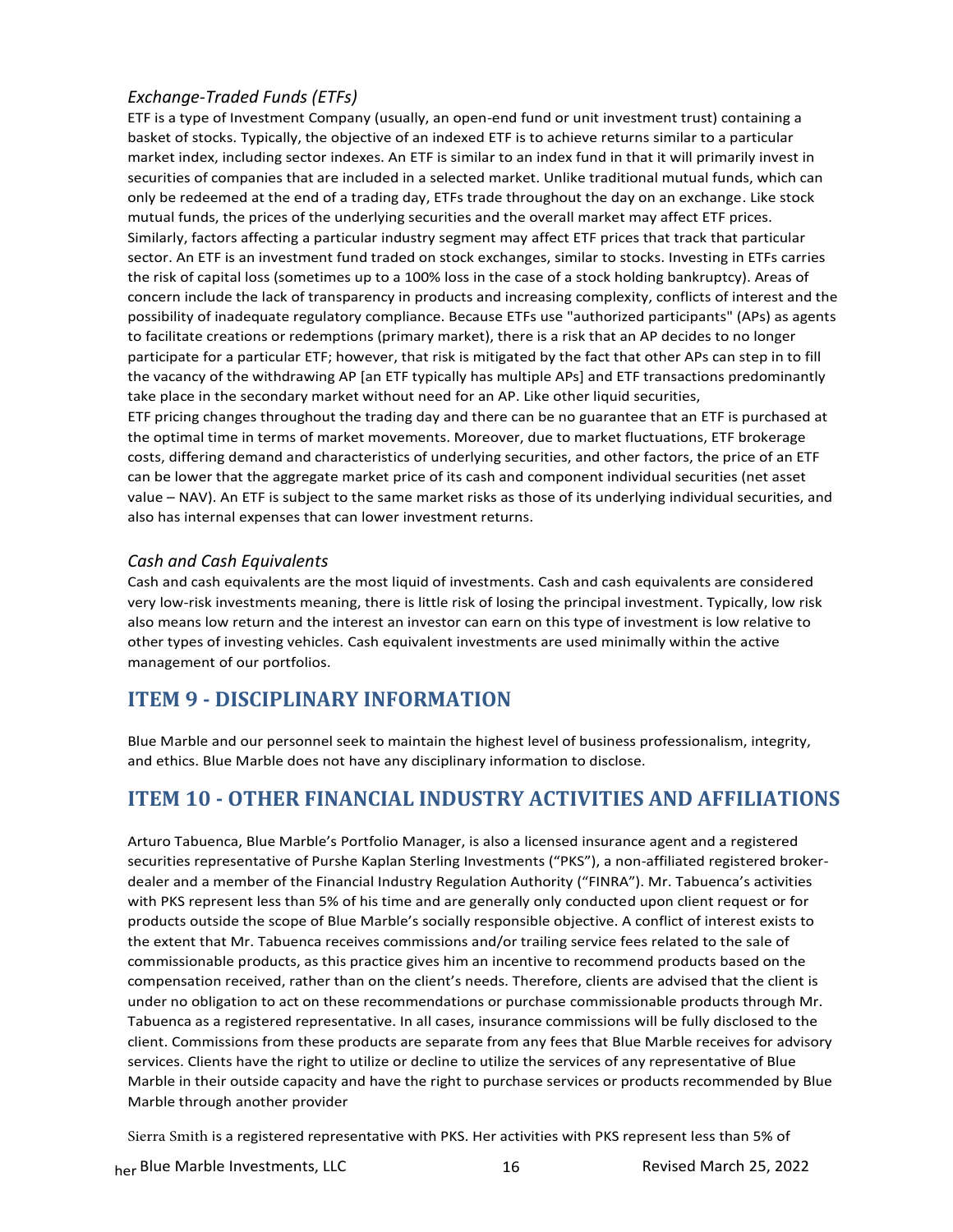time and are generally only conducted upon client request or for products outside the scope of Blue Marble's socially responsible objective. Clients should be aware that these services pay a commission and involve a possible conflict of interest, as commissionable products can conflict with the fiduciary duties of a registered investment adviser. BLUE MARBLE INVESTMENTS, LLC always acts in the best interest of the client; including in the sale of commissionable products to advisory clients. Clients are in no way required to utilize the services any representative of BLUE MARBLE INVESTMENTS, LLC in such individual's outside capacity.

Blue Marble's other Portfolio Managers may also be associated with unaffiliated firms in the financial industry. Please see the Form ADV Part 2B Brochure Supplement of each portfolio manager for a description of other business activities they engage in, the compensation they receive, and any related conflicts of interest.

# <span id="page-15-0"></span>**ITEM 11 - CODE OF ETHICS, PARTICIPATION OR INTEREST IN CLIENT TRANSACTIONS AND PERSONAL TRADING**

# <span id="page-15-1"></span>**Code of Ethics**

Blue Marble believes that we owe clients the highest level of trust and fair dealing. As part of our fiduciary duty, we place the interests of our clients ahead of the interests of the firm and our personnel. Blue Marble and its personnel do not have a material financial interest in recommendations made to client accounts. We have adopted a Code of Ethics that emphasizes the high standards of conduct that Blue Marble seeks to observe. Blue Marble's personnel are required to conduct themselves with integrity at all times and follow the principles and policies detailed in our Code of Ethics.

Blue Marble's Code of Ethics attempts to address specific conflicts of interest that either we have identified or that could likely arise. Our personnel are required to follow clear guidelines from the Code of Ethics in areas such as gifts and entertainment, other business activities, prohibitions of insider trading, and adherence to applicable state and federal securities laws. Blue Marble will provide a complete copy of the Code of Ethics to any client or prospective client upon request.

#### <span id="page-15-2"></span>*Personal Trading Practices*

Individuals who formulate investment advice for clients, or who have access to nonpublic information regarding any clients' purchase or sale of securities, are subject to Blue Marble's personal trading policies. Blue Marble and our personnel may purchase or sell securities for ourselves that we also recommend to clients. This includes related securities (e.g., warrants, options, or futures). This presents a conflict of interest as we have an incentive to favor our personal trades over client transactions or use the information about the transactions we intend to make for clients to our personal benefit. Our policies to address these conflicts include the following:

- 1. As a fiduciary to our clients, we have a duty to put our clients' interests first. Our fiduciary duty includes, but is not limited to, a duty of care, loyalty, obedience, and utmost good faith.
- 2. Clients receive the opportunity to act on investment recommendations prior to and in preference to accounts of Blue Marble and our personnel.
- 3. Blue Marble prohibits trading in a manner that takes personal advantage of our knowledge of client transactions or price movements caused by client transactions.
- 4. At times, we might wish to trade in the same security that we plan to trade for a client. For non-exchange traded mutual funds, if we traded on the same day as clients, we would receive the same price, since mutual funds are issued and redeemed once daily at the fund's net asset value ("NAV"). For stocks or other securities where the prices fluctuate during the day, we will place our own transactions after we place client trades. Since prices fluctuate, this does not guarantee that clients will get better prices than our personnel. The personal trading of our affiliates will not be permitted to front run or disadvantage trading for clients.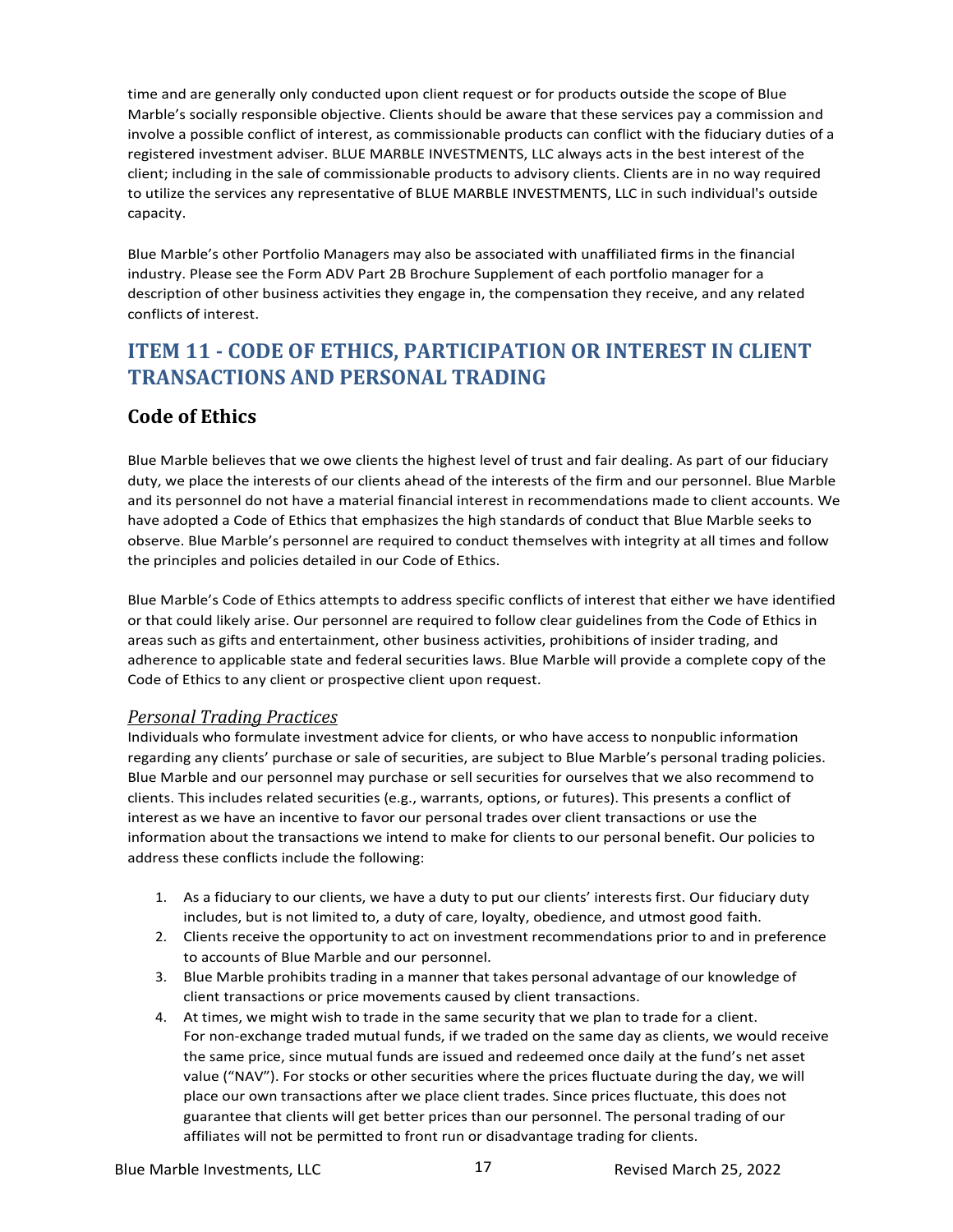5. Because these policies are intended to protect the interests of clients, we may make exceptions where we feel clients would not be harmed.

Blue Marble maintains required personal securities transaction records.

# <span id="page-16-0"></span>**ITEM 12 - BROKERAGE PRACTICES**

All Blue Marble client accounts are held at an independent qualified custodian. Blue Marble requires clients to open an account with TD Ameritrade Institutional, a division of TD Ameritrade, Inc. Member FINRA/SIPC/NFA ("TD Ameritrade"), a registered broker-dealer. The client will enter into a separate agreement with TD Ameritrade to custody the assets. Blue Marble is independently owned and operated and is not affiliated with TD Ameritrade.

By requiring clients to use TD Ameritrade, Blue Marble believes we may be able to more effectively manage the client's portfolio, achieve favorable execution of client transactions, and overall lower the costs to the portfolio. Clients may not direct Blue Marble to place trades through any outside brokers. Not all investment advisers require their clients to trade through specific brokerage firms.

## <span id="page-16-1"></span>**Factors Considered in Selecting Broker-Dealers for Client Transactions**

Blue Marble considers several factors in recommending TD Ameritrade to clients, including selection of mutual funds with no transaction fees, technology interface, execution, pricing, reasonableness of fees, service, stability, and history. In addition to SIPC coverage, TD Ameritrade provides each client with\$149.5 million of protection for securities and \$2 million of cash protection through supplemental coverage provided by London insurers. Blue Marble may also take into consideration the availability of the products and services we receive or that TD Ameritrade offers that assist us in managing and administering clients' accounts. TD Ameritrade provides us with access to their institutional trading and custody services, which are typically not available to TD Ameritrade retail investors. TD Ameritrade's services include brokerage, custody, research and access to mutual funds and other investments that are otherwise generally available only to institutional investors or would require a significantly higher minimum initial investment. TD Ameritrade does not generally charge clients separately for custody but is compensated by account holders through transaction fees and other expenses related to securities trades that are executed through TD Ameritrade.

#### <span id="page-16-2"></span>*Research and Other Benefits*

Blue Marble participates in the institutional advisor program (the "Program") offered by TD Ameritrade. TD Ameritrade offers to independent investment advisors services, which include custody of securities, trade execution, clearance and settlement of transactions. Blue Marble receives some benefits from TD Ameritrade through our participation in the Program.

There is no direct link between Blue Marble's participation in the program and the investment advice we give to our clients, although Blue Marble does receive economic benefits through our participation in the program that are typically not available to TD Ameritrade retail investors. These benefits include the following products and services (provided without cost or at a discount): receipt of duplicate client statements and confirmations; research related products and tools; consulting services; access to a trading desk serving Advisor participants; access to block trading (which provides the ability to aggregate securities transactions for execution and then allocate the appropriate shares to client accounts); the ability to have advisory fees deducted directly from client accounts; access to an electronic communications network for client order entry and account information; access to mutual funds with no transaction fees and to certain institutional money managers; and discounts on compliance, marketing, research, technology, and practice management products or services provided to Blue Marble by third party vendors.

Some of the products and services made available by TD Ameritrade through the program may benefit Blue Marble but may not benefit client accounts. These products or services may assist Blue Marble in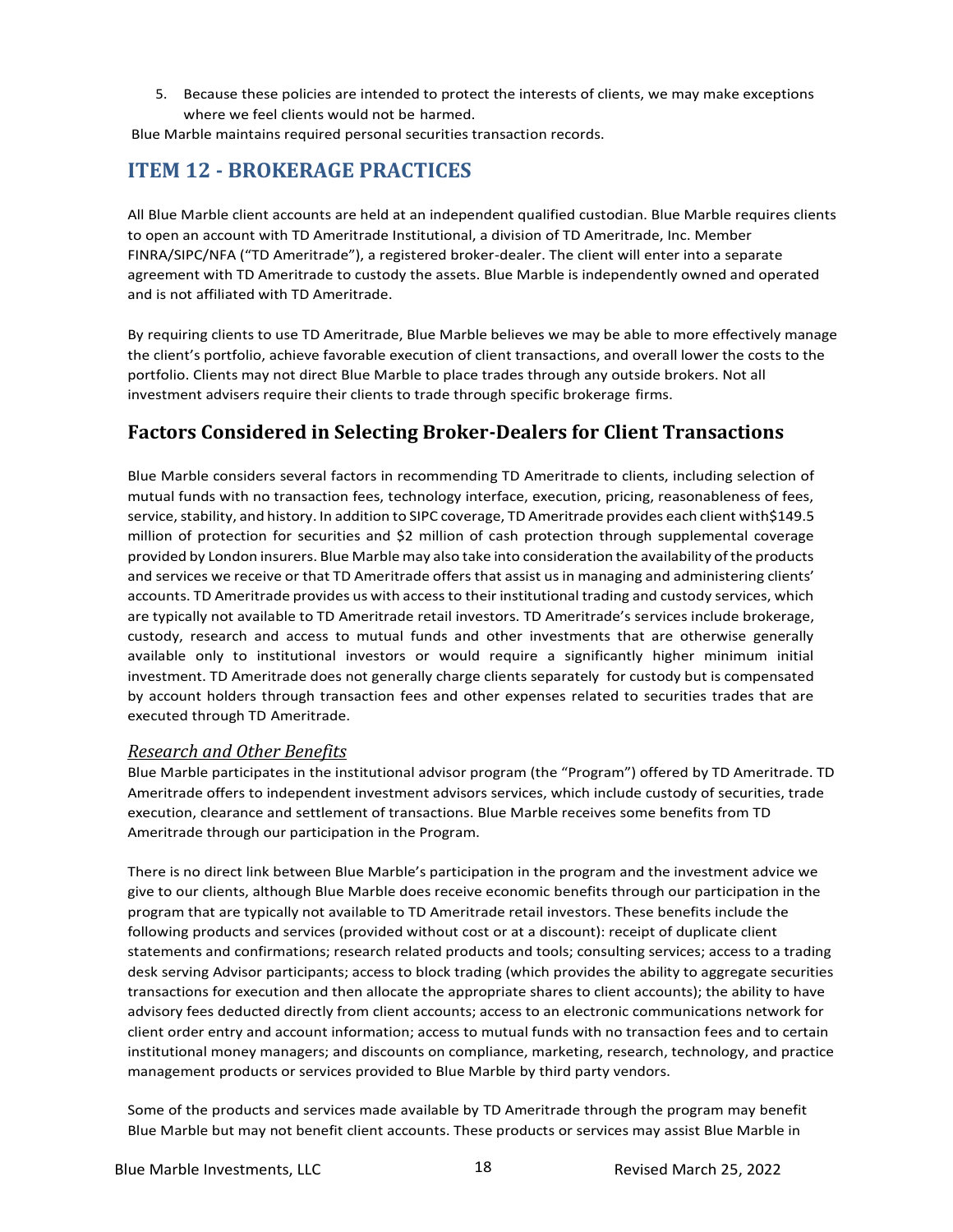managing and administering client accounts, including accounts not maintained at TD Ameritrade. Other services made available by TD Ameritrade are intended to help Blue Marble manage and further develop our business enterprise. The benefits received by Blue Marble or our personnel through participation in the program do not depend on the amount of brokerage transactions directed to TD Ameritrade.

As part of our fiduciary duties to clients, Blue Marble endeavors at all times to put the interests of our clients first. Clients should be aware, however, that the receipt of economic benefits by Blue Marble or our related persons in and of itself creates a conflict of interest and may indirectly influence the Blue Marble's choice of TD Ameritrade for custody and brokerage services. Blue Marble believes that its requirement that clients use TD Ameritrade as their custodian is appropriate for its clients based on the services TD Ameritrade provides and the fees TD Ameritrade charges.

## <span id="page-17-0"></span>**Aggregation and Allocation of Transactions**

In most cases, Blue Marble primarily buys and sells open-end mutual funds. However, in certain cases, Blue Marble may purchase individual stocks that are particularly strong in addressing an environmental or social issue (e.g. clean energy, water, LGBT equality), or in cases when a client prefers to be an individual equity shareholder. It is important to note that in most of these cases, the individual stock positions are modest relative to the overall client portfolio and are intended as long-term investments. In those cases, we may aggregate the orders for clients that are in the same securities if we believe that aggregation is in the best interests of our clients.

Blue Marble has adopted certain policies and procedures that we follow when aggregating trades, in an effort to provide an objective and equitable method of trade allocation so that all clients are treated fairly. The basic objectives of our policies and procedures are as follows:

- 1. Blue Marble will not aggregate trades unless we believe that aggregation is consistent with our duty to seek best execution for clients.
- 2. Blue Marble does not aggregate trades of our personnel with those of client accounts.
- 3. No client account will be favored over any other client account.
- 4. Each account that participates in an aggregated transaction will participate at the average of the executed share price for that transaction.
- 5. Blue Marble will allocate each transaction in writing prior to the time an order is transmitted to a broker for execution.
- 6. If the aggregated transaction is filled in its entirety, it will be allocated among the accounts listed on the pre allocation order. If an allocation is only partially filled, it will be allocated on a pro rata basis. However, if a pro rata allocation results in a de minimis amount to one or more of the accounts, Blue Marble may deviate from the pro rata allocation and document the reasons for the deviation.

Blue Marble believes that by combing orders in this way it will be advantageous to all participants. However, the average price could be less advantageous to a particular client than if that client had been the only account effecting the transaction or had completed its transaction before the other participants.

# <span id="page-17-1"></span>**ITEM 13 - REVIEW OF ACCOUNTS**

## <span id="page-17-2"></span>**Managed Account Reviews**

Accounts are reviewed at least quarterly basis by the Portfolio Manager to determine their conformity with client investment objectives, guidelines and Blue Marble's investment strategy. The review process is based on a variety of factors, which include but are not limited to: each model's investment strategy, a client's stated investment objectives, the economic environment, outlook for the securities markets and the merits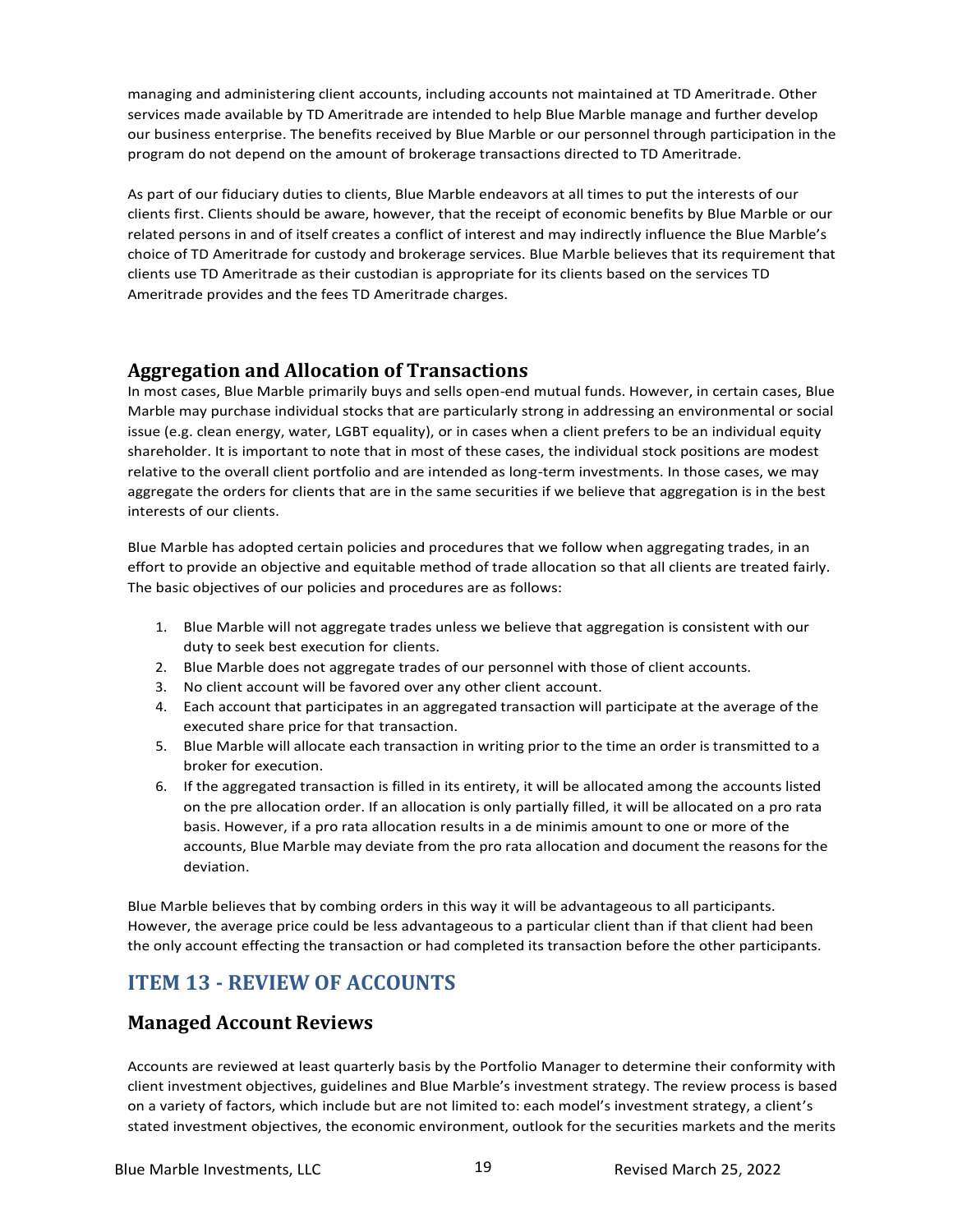of the securities and/or mutual funds in which the accounts are invested. Each client account will be reviewed at least annually with the client. In addition, a special review of an account may be triggered by one or more of the following: 1) a change in the client's investment objectives, guidelines and/or financial situation communicated by the client, 2) change in diversification, 3) tax considerations, 4) cash added or withdrawn from account, and 5) purchase or sale of a security or mutual fund in the account.

# <span id="page-18-0"></span>**Account Reporting**

Each client receives a written statement from the custodian that includes an accounting of all holdings and transactions in the account for the reporting period. Blue Marble does not provide additional reporting on the accounts we manage.

# <span id="page-18-1"></span>**ITEM 14 - CLIENT REFERRALS AND OTHER COMPENSATION**

## <span id="page-18-2"></span>**Support Products and Services**

We receive an economic benefit from TD Ameritrade in the form of the support products and services they make available to us and other independent investment advisors whose clients maintain their accounts at TD Ameritrade. These products and services, how they benefit us, and the related conflicts of interest are described above (*see Item 12 – Brokerage Practices*). We do not base particular investment advice, such as buying particular securities for our clients, on the availability of TD Ameritrade's products and services to us. Other than the benefits from TD Ameritrade discussed immediately above, we do not receive any compensation form third parties for advisory services we provide to clients and we do not pay any third party for referrals.

## <span id="page-18-3"></span>**ITEM 15 – CUSTODY**

We do not accept or maintain physical custody of any client funds or securities. Blue Marble does not allow arrangements with clients that authorize or permit Blue Marble to withdraw client funds or securities maintained with a qualified custodian under a standing letter of authorization ("SLOA"). Further, Blue Marble does not allow arrangements with clients that authorize or permit Blue Marble to move money between clients' own accounts ("first-person transfers") by wire transfer.

For the convenience of the client, we will set up quarterly fee deduction ability from the client's account, when authorized in writing by the client. Blue Marble is deemed to have constructive custody of our clients' funds when the clients authorize us to deduct our management fees directly from the client's account, however Blue Marble would not be required to undergo a Surprise Custody Examination so long as all of the following requirements are met:

- 1. Clients' accounts are held by a qualified custodian (generally a broker-dealer, bank, trust company, or other financial institution).
- 2. Clients receive statements directly from their qualified custodian at least quarterly. The statements will reflect the client's funds and securities held with the qualified custodian as well as any transactions that occurred in the account, including the deduction of Blue Marble's fee.
- 3. Each billing period, we send clients an invoice by e-mail that provides the client with information to determine the value of the client's assets upon which we based the fee, the amount of the fee, and how we calculated the fee.
- <span id="page-18-4"></span>4. We send only the amount of our fee to the custodian.

Clients will receive all account statements from the custodian and billing invoices from Blue Marble that are required in each jurisdiction, and they should carefully review those statements for accuracy.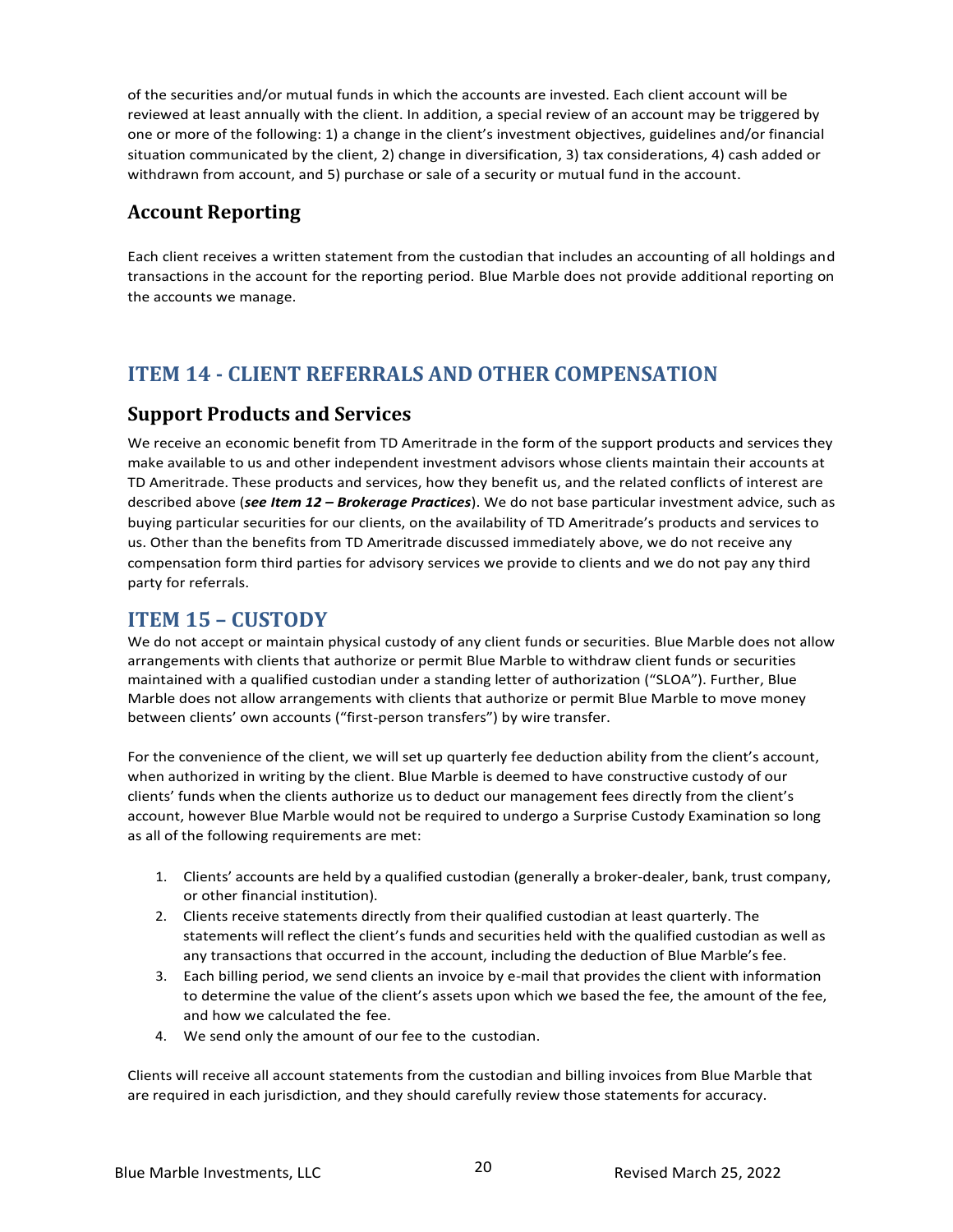# **ITEM 16 - INVESTMENT DISCRETION**

Blue Marble requires full discretion to decide the specific security to trade and to determine the quantity and the timing of transactions for client accounts. Blue Marble is not required to contact clients before placing trades in their account, but clients will receive confirmations directly from the broker for any trades placed. Clients grant us discretionary authority in the contracts they sign with us. Clients also give us trading authority within their accounts when they sign the custodian paperwork.

Certain client-imposed conditions may limit our discretionary authority, such as where the client prohibits transactions in specific security types. See also Tailored Services and Client Imposed Restrictions under Item 4, above.

# <span id="page-19-0"></span>**ITEM 17 - VOTING CLIENT SECURITIES**

# <span id="page-19-1"></span>**Proxy Voting**

Blue Marble does not accept or have the authority to vote client securities. In the rare event that a proxy is issued, clients may call us if they have questions about a particular solicitation. Blue Marble will not be deemed to have proxy voting authority solely as a result of providing advice or information about a particular proxy vote to a client. Clients will receive their proxies or other solicitations directly from their custodian or a transfer agent.

## <span id="page-19-2"></span>**Class Actions**

Blue Marble does not instruct or give advice to clients on whether or not to participate as a member of class action lawsuits and will not automatically file claims on the client's behalf. However, if a client notifies us that they wish to participate in a class action, we will provide the client with any transaction information pertaining to the client's account needed for the client to file a proof of claim in a class action.

# <span id="page-19-3"></span>**ITEM 18 - FINANCIAL INFORMATION**

Registered investment advisers are required in this item to provide clients with certain financial information or disclosures about the firm's financial condition. Blue Marble does not require the prepayment of more than \$1,200 in fees per client, six months or more in advance, and does not foresee any financial condition that is reasonably likely to impair our ability to meet contractual commitments to clients. Blue Marble Investments has never had a bankruptcy petition.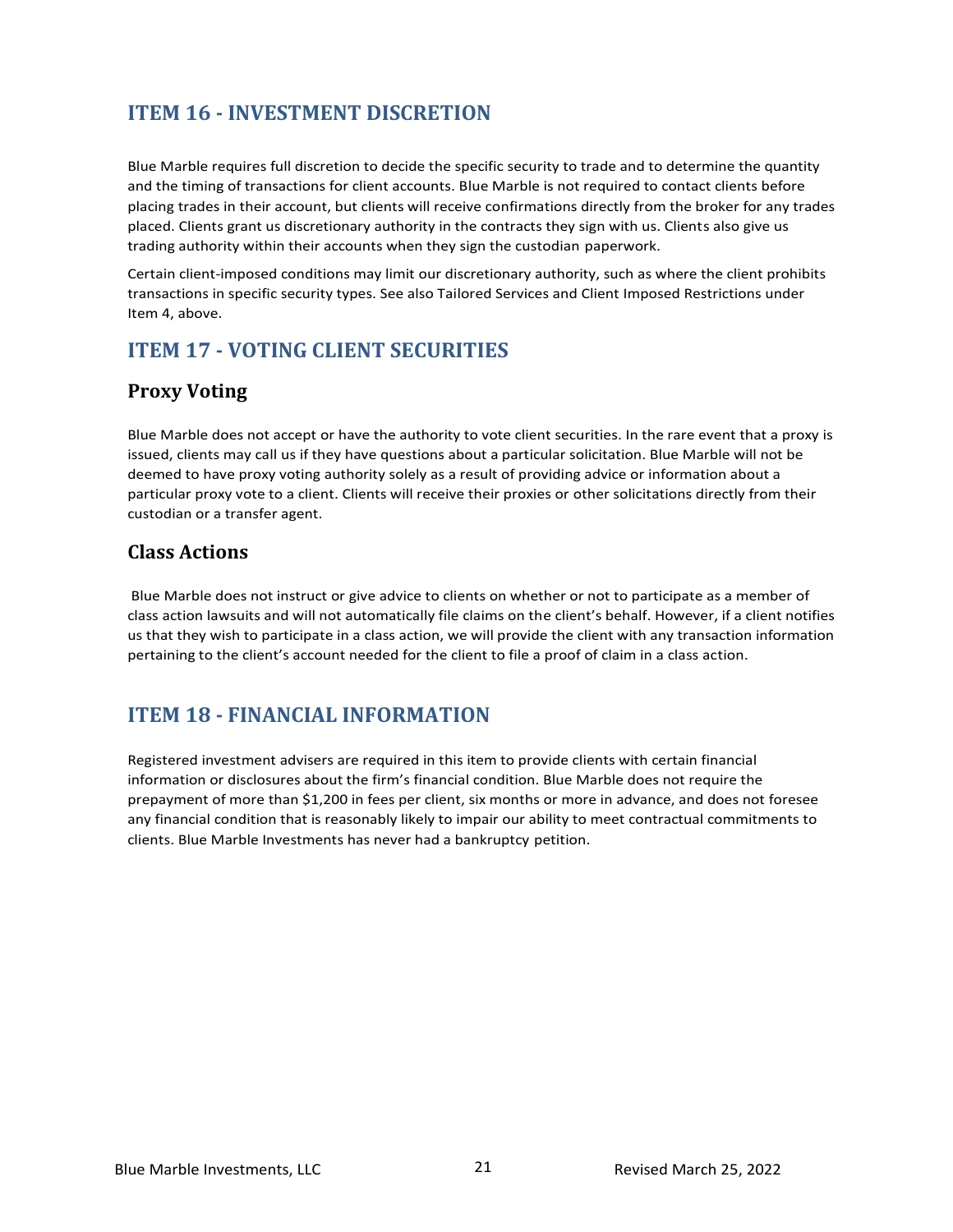# <span id="page-20-1"></span><span id="page-20-0"></span>**Form ADV, Part 2B Brochure Supplement**

**Arturo Tabuenca CRD # 2134379**

# **Blue Marble Investments, LLC**

1085 Higuera Street Suite 120 San Luis Obispo, CA 93401 805.595.1820

March 25, 2022

This brochure supplement provides information about Arturo Tabuenca that supplements the Blue Marble Investments, LLC brochure. You should have already received a copy of that brochure. Please contact us at 805.595.1820 if you did not receive our brochure or if you have any questions about the contents of this supplement.

Additional information about Arturo Tabuenca is available on the SEC's website at [www.adviserinfo.sec.gov.](http://www.adviserinfo.sec.gov/)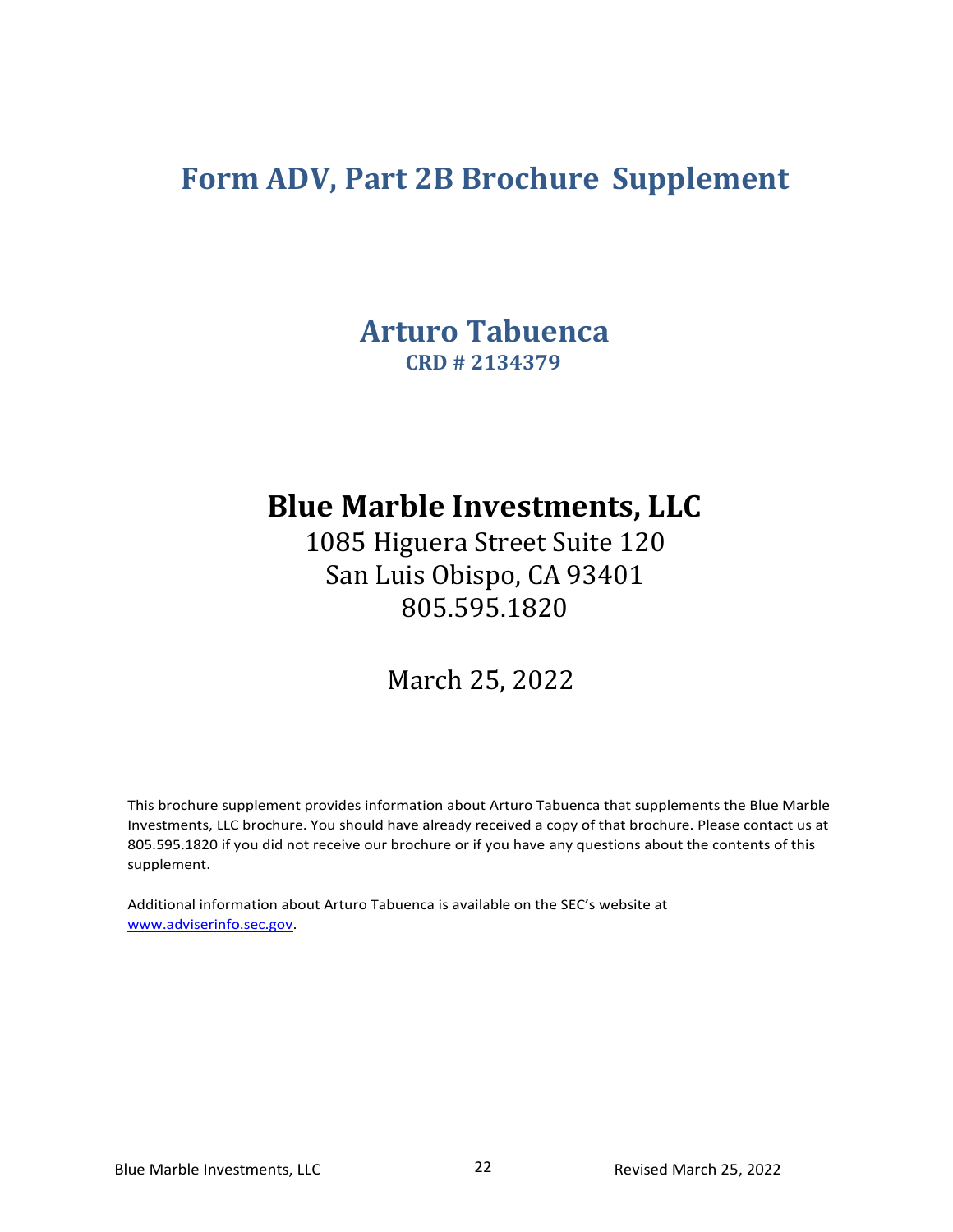# **ARTURO A. TABUENCA CRD # 2134379**

## <span id="page-21-0"></span>**ITEM 2 - EDUCATIONAL BACKGROUND AND BUSINESS EXPERIENCE**

**Arturo A. Tabuenca**, Managing Member and Portfolio Manager, b. 1968

#### *Education:*

B.A. in Business Administration; Loma Linda University, Riverside, CA; 1991

| <b>Business Background:</b> |                                                                               |
|-----------------------------|-------------------------------------------------------------------------------|
| 2000 to present             | Blue Marble Investments, LLC ("Blue Marble"); Managing Member and             |
|                             | Investment Advisor Representative (from 2000-2007 Blue Marble held JAR        |
|                             | registration with the SEC through Commonwealth Financial Network)             |
| 2015 to present             | Purshe Kaplan Sterling Investments; Registered Representative                 |
| 2007 to 2014                | Sorrento Pacific Financial, LLC, formerly Partnervest Advisory Services, LLC; |
|                             | Registered Representative;                                                    |
| 2000 to 2007                | Commonwealth Financial Network; Registered Representative;                    |
| 1993 to 2000                | Banc of America Investment Services (AKA BA Investment Services, Inc.); Vice  |
|                             | President; Financial Advisor                                                  |
| 1991 to 1993                | Great American Securities; Registered Representative                          |

## <span id="page-21-1"></span>**ITEM 3 – DISCIPLINARY INFORMATION**

Arturo Tabuenca has no disciplinary history to disclose.

# <span id="page-21-2"></span>**ITEM 4 - OTHER BUSINESS ACTIVITIES**

In addition to the investment advisory services he provides through Blue Marble, Arturo Tabuenca, Blue Marble's Portfolio Manager, is also a licensed insurance agent and a registered securities representative of Purshe Kaplan Sterling Investments ("PKS"), a non-affiliated registered broker-dealer and a member of the Financial Industry Regulation Authority ("FINRA"). Mr. Tabuenca's activities with PKS represent less than 5% of his time and are generally only conducted upon client request or for products outside the scope of Blue Marble's socially responsible objective. A conflict of interest exists to the extent that Mr. Tabuenca receives commissions and/or trailing service fees related to the sale of commissionable products, as this practice gives him an incentive to recommend products based on the compensation received, rather than on the client's needs. Therefore, clients are advised that the client is under no obligation to act on these recommendations or purchase commissionable products through Mr. Tabuenca as a registered representative. In all cases, insurance commissions will be fully disclosed to the client. Commissions from these products are separate from any fees that Blue Marble receives for advisory services. Clients have the right to utilize or decline to utilize the services of any representative of Blue Marble in their outside capacity and have the right to purchase services or products recommended by Blue Marble through another provider.

## <span id="page-21-3"></span>**ITEM 5 - ADDITIONAL COMPENSATION**

Arturo Tabuenca's compensation comes from his regular income and ownership of Blue Marble and from his other business activities described in Item 4 above.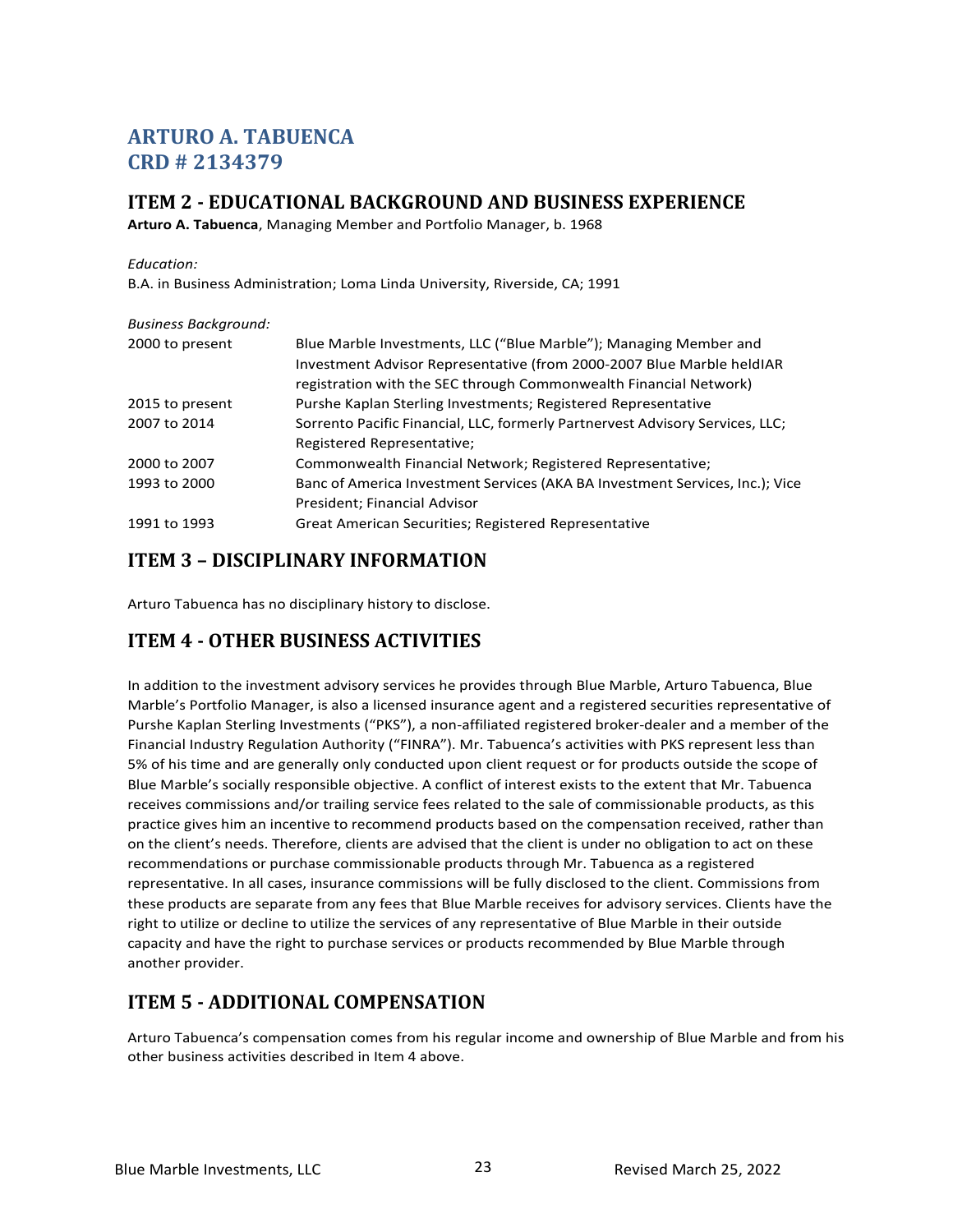## <span id="page-22-0"></span>**ITEM 6 – SUPERVISION**

Arturo Tabuenca is the Managing Member of Blue Marble and is supervised by Linda Shelby, the firm's Chief Compliance Officer. Linda Shelby is responsible for ensuring that Arturo Tabuenca adheres to all required regulations regarding the activities of an Investment Adviser Representative, as well as all policies and procedures outlined in the firm's Code of Ethics and compliance manual. The phone number for Linda Shelby is (805) 595- 1820.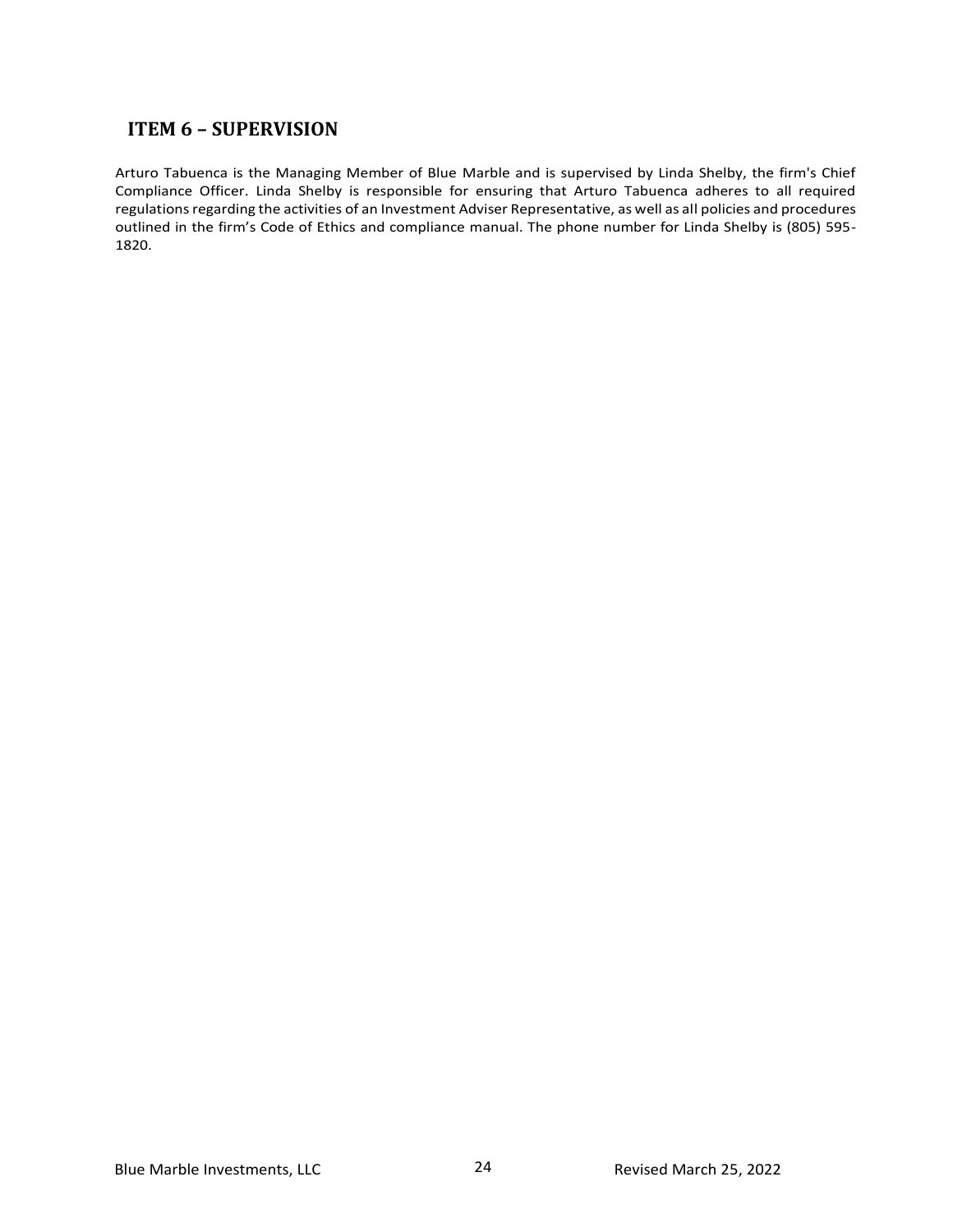# <span id="page-23-1"></span><span id="page-23-0"></span>**Form ADV, Part 2B Brochure Supplement**

**Linda Shelby CRD# 1286574**

# **Blue Marble Investments, LLC**

1085 Higuera Street Suite 120 San Luis Obispo, CA 93401 805.595.1820

March 25, 2022

This brochure supplement provides information about Linda Shelby that supplements the Blue Marble Investments, LLC brochure. You should have already received a copy of that brochure. Please contact us at 805.595.1820 if you did not receive our brochure or if you have any questions about the contents of this supplement.

Additional information about Linda Shelby is available on the SEC's website at [www.adviserinfo.sec.gov.](http://www.adviserinfo.sec.gov/)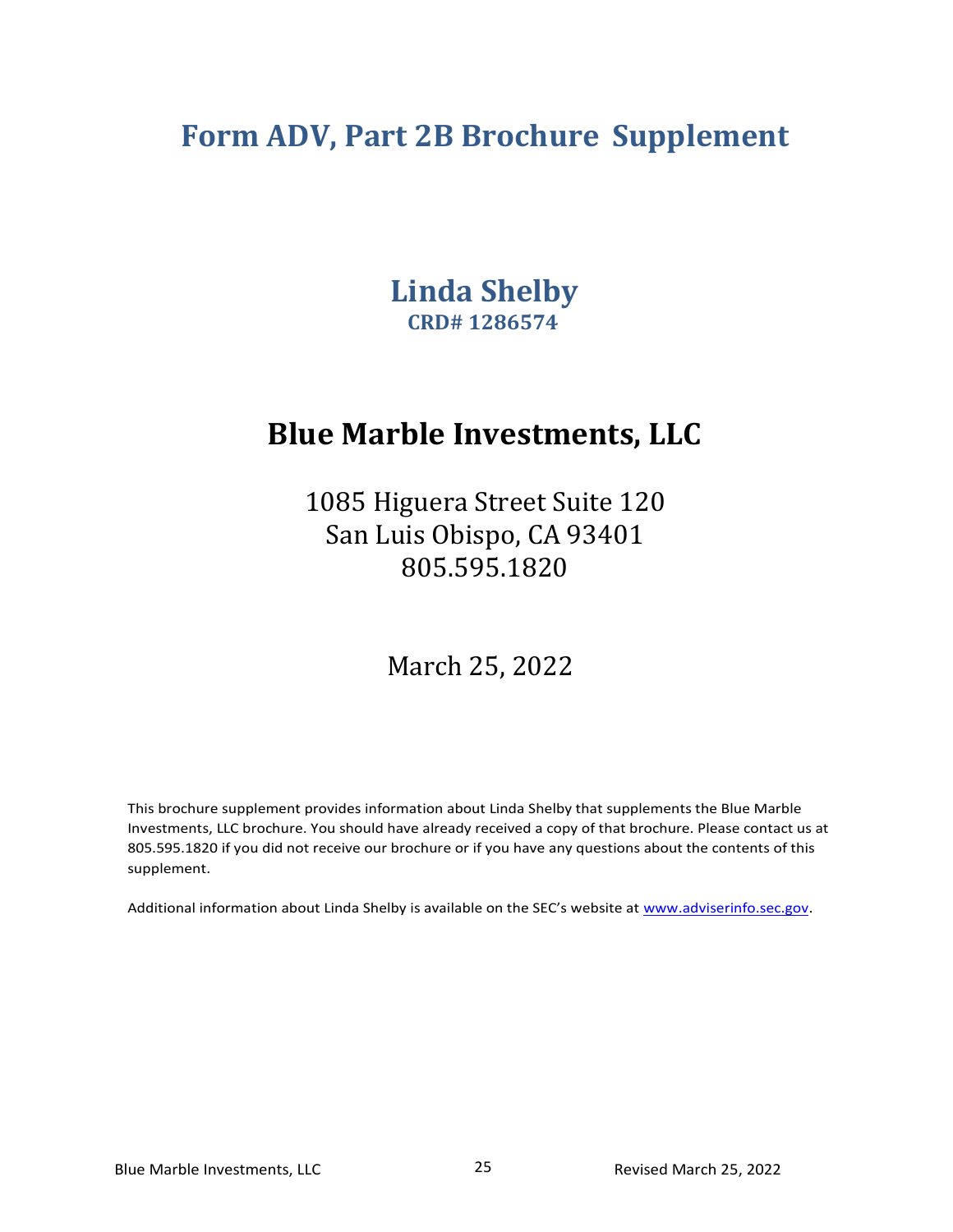# **LINDA SMITH SHELBY CRD# 1286574**

## <span id="page-24-0"></span>**ITEM 2 – EDUCATIONAL BACKGROUND AND BUSINESS EXPERIENCE**

**Linda S. Shelby**, Compliance Officer, b. 1960

*Education*:

B.A. in Business Administration/Finance; California State University, Fresno, CA; 1983

| <b>Business Background:</b> |                                                                                 |
|-----------------------------|---------------------------------------------------------------------------------|
| 2017 to present             | Blue Marble Investments, LLC; Compliance Officer; Chief Administrative Officer  |
| 1990 to 2016                | Bank of America/Merrill Lynch; Senior Vice President; Registered Representative |
|                             | and IAR; (Prior to merger with ML, Bank of America investment firms operated    |
|                             | under names: Banc of America Investment Services, Inc., BA Investment Services, |
|                             | Inc., Investment Network of America, Great Northern Annuity)                    |
| 1989 to 1990                | First Imperial Investments; Financial Advisor-Registered Representative 1988 to |
| 1989                        | Merrill Lynch; Financial Advisor-Registered Representative                      |
| 1984 to 1987                | Dean Witter Reynolds (Morgan Stanley); Financial Advisor-                       |
|                             | Registered Representative                                                       |

# <span id="page-24-1"></span>**ITEM 3 – DISCIPLINARY INFORMATION**

<span id="page-24-2"></span>Linda Shelby has no disciplinary history to disclose.

# **ITEM 4 – OTHER BUSINESS ACTIVITIES**

Linda Shelby is not actively engaged in any other business or occupation that creates a material conflict of interest.

# <span id="page-24-3"></span>**ITEM 5 – ADDITIONAL COMPENSATION**

Linda Shelby does not receive additional compensation that creates a material conflict interest.

# <span id="page-24-4"></span>**ITEM 6 – SUPERVISION**

Arturo Tabuenca is the Managing Member of Blue Marble and supervises the investment activities performed by Linda Shelby. Arturo Tabuenca is responsible for ensuring that Linda Shelby adheres to all required regulations regarding the activities of an Investment Adviser Representative, as well as all policies and procedures outlined in the firm's Code of Ethics and compliance manual. Arturo Tabuenca can be reached at 805-595-1820.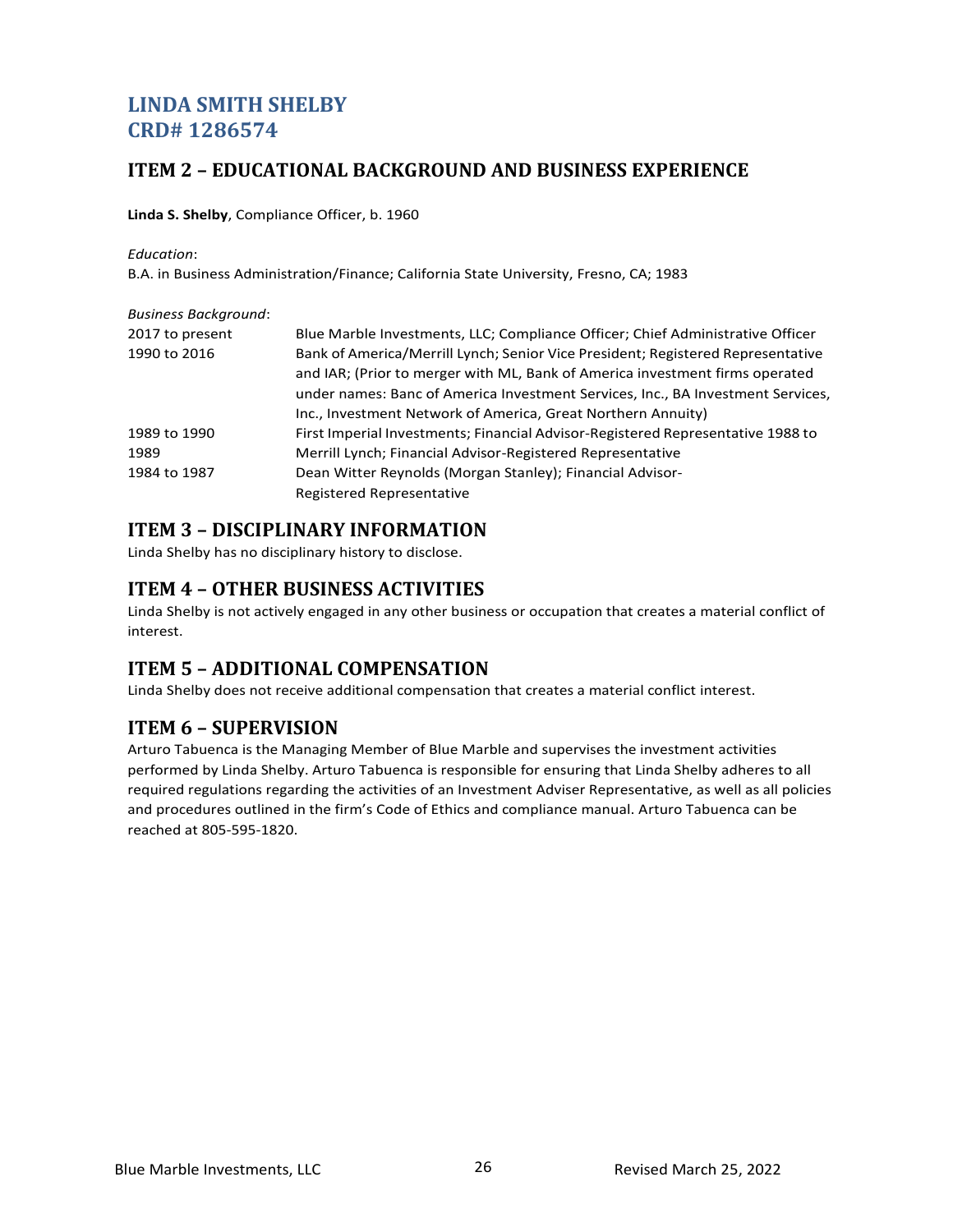# **Form ADV, Part 2B Brochure Supplement**

**Sierra Smith CRD# 7373331**

# **Blue Marble Investments, LLC**

1085 Higuera Street Suite 120 San Luis Obispo, CA 93401 805.595.1820

March 25, 2022

This brochure supplement provides information about Linda Shelby that supplements the Blue Marble Investments, LLC brochure. You should have already received a copy of that brochure. Please contact us at 805.595.1820 if you did not receive our brochure or if you have any questions about the contents of this supplement.

Additional information about Linda Shelby is available on the SEC's website at www.adviserinfo.sec.gov.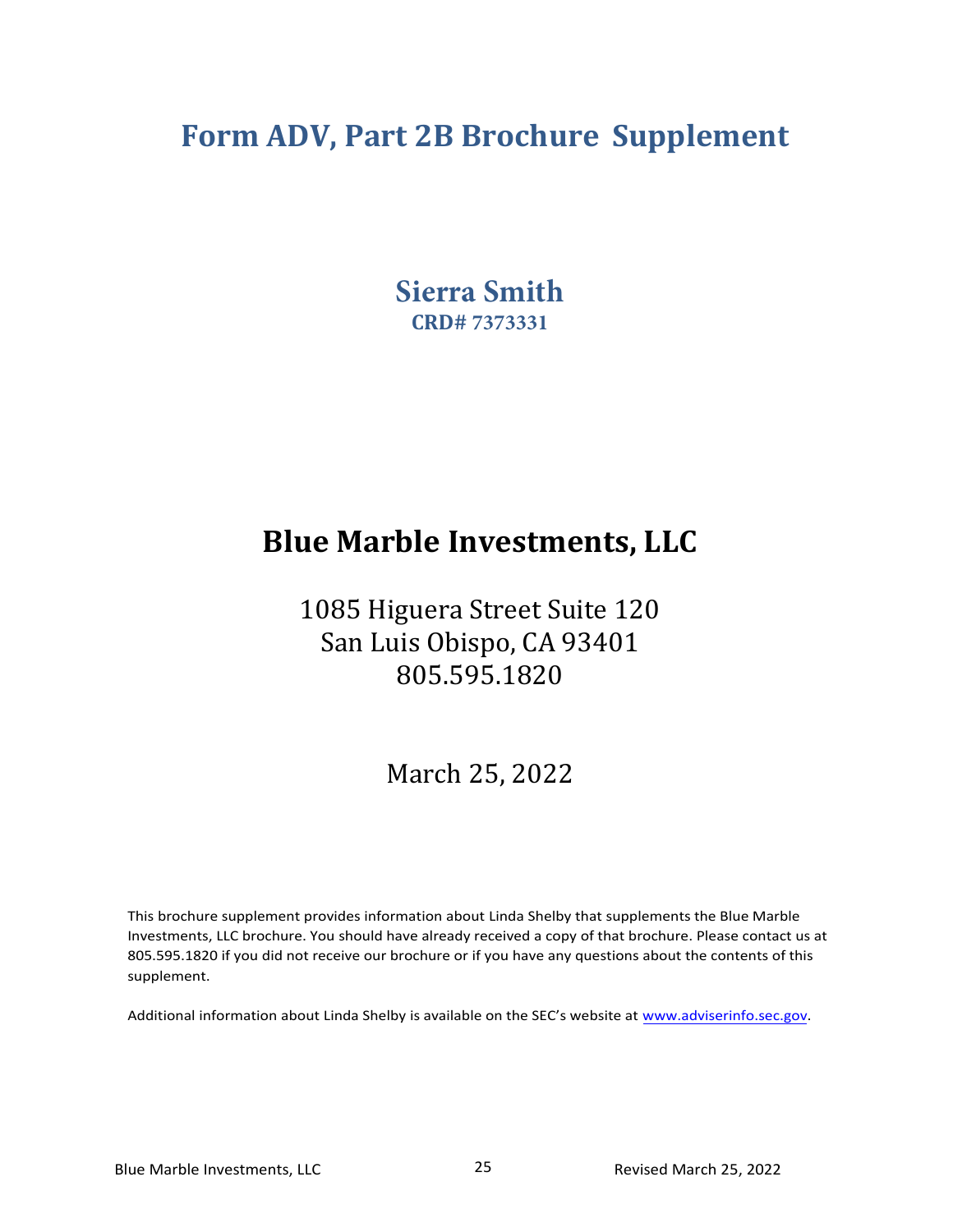# **SIERRA SMITH CRD # 7373331**

# **ITEM 2 - EDUCATIONAL BACKGROUND AND BUSINESS EXPERIENCE**

**Sierra Smith, Investment Adviser Representative**, b. 1998

Education:

B.A in Sociology/Sustainable Development, California Polytechnic State University- San Luis Obispo - 2021

Business Background:

Blue Marble Investments, LLC; Investment Adviser Representative; 01/2022 to Present Blue Marble Investments; Administrative Assistant; 04/2021 to 12/2021 U.S Green Chamber of Commerce; Global Solutions Team Manager; 01/2020 to 07/2021 Clima y Cafe, U.S Project Assistant; 07/2020 to 03/2021 Cal Poly Marine Conservation Laboratory; Research Assistant, 01/2017 to 06/2020 Student, 07/13-05/2017

## **ITEM 3 – DISCIPLINARY INFORMATION**

Sierra Smith has no disciplinary history to disclose.

# **ITEM 4 - OTHER BUSINESS ACTIVITIES**

Sierra Smith is a registered representative. From time to time, she will offer clients advice or products from this activity. Clients should be aware that these services pay a commission and involve a possible conflict of interest, as commissionable products can conflict with the fiduciary duties of a registered investment adviser. Blue Marble Investments, LLC always acts in the best interest of the client; including in the sale of commissionable products to advisory clients. Clients are in no way required to utilize the services of any representative of Blue Marble Investments, LLC in such individual's outside capacity.

# **ITEM 5 - ADDITIONAL COMPENSATION**

Sierra Smith does not receive any economic benefit from any person, company, or organization, other than Blue Marble Investments, LLC in exchange for providing clients advisory services through Blue Marble Investments, LLC.

## **ITEM 6 – SUPERVISION**

As a representative of Blue Marble Investments, LLC, Sierra Smith is supervised by Linda Shelby, the firm's Chief Compliance Officer. Linda Shelby is responsible for ensuring that Sierra Smith adheres to all required regulations regarding the activities of an Investment Adviser Representative, as well as all policies and procedures outlined in the firm's Code of Ethics and compliance manual. The phone number for Linda Shelby is (408)893-9013.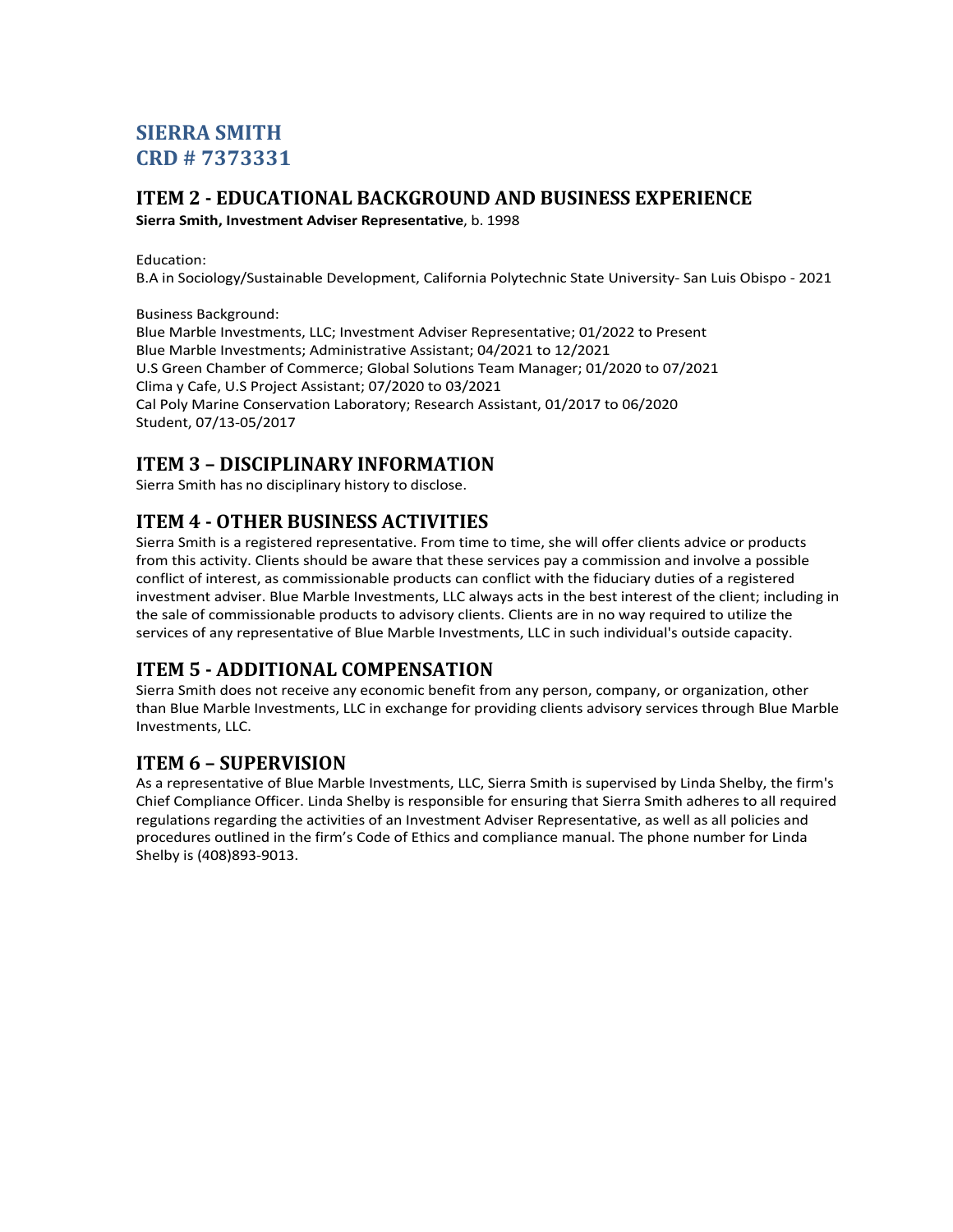# **Blue Marble Investments, LLC CRD #141354**

1085 Higuera Street Suite 120 San Luis Obispo, CA 93401 805.595.1820 [www.bluemarble.com](http://www.bluemarble.com/) [www.earthfolio.net](http://www.earthfolio.net/)

# **Form ADV, Part 2A Appendix 1 Wrap Fee Program Brochure**

March 25, 2022

This wrap fee program brochure provides information about the qualifications and business practices of Blue Marble Investments, LLC. If you have any questions about the contents of this brochure, please contact us at 805.595.1820. The information in this brochure has not been approved or verified by the United States Securities and Exchange Commission or by any state securities authority.

Any reference or use of the terms "registered investment adviser" or "registered," does not imply that Blue Marble Investments, LLC or any person associated with Blue Marble Investments, LLC has achieved a certain level of skill or training.

Additional information about Blue Marble Investments, LLC is available on the SEC's website at [www.adviserinfo.sec.gov.](http://www.adviserinfo.sec.gov/)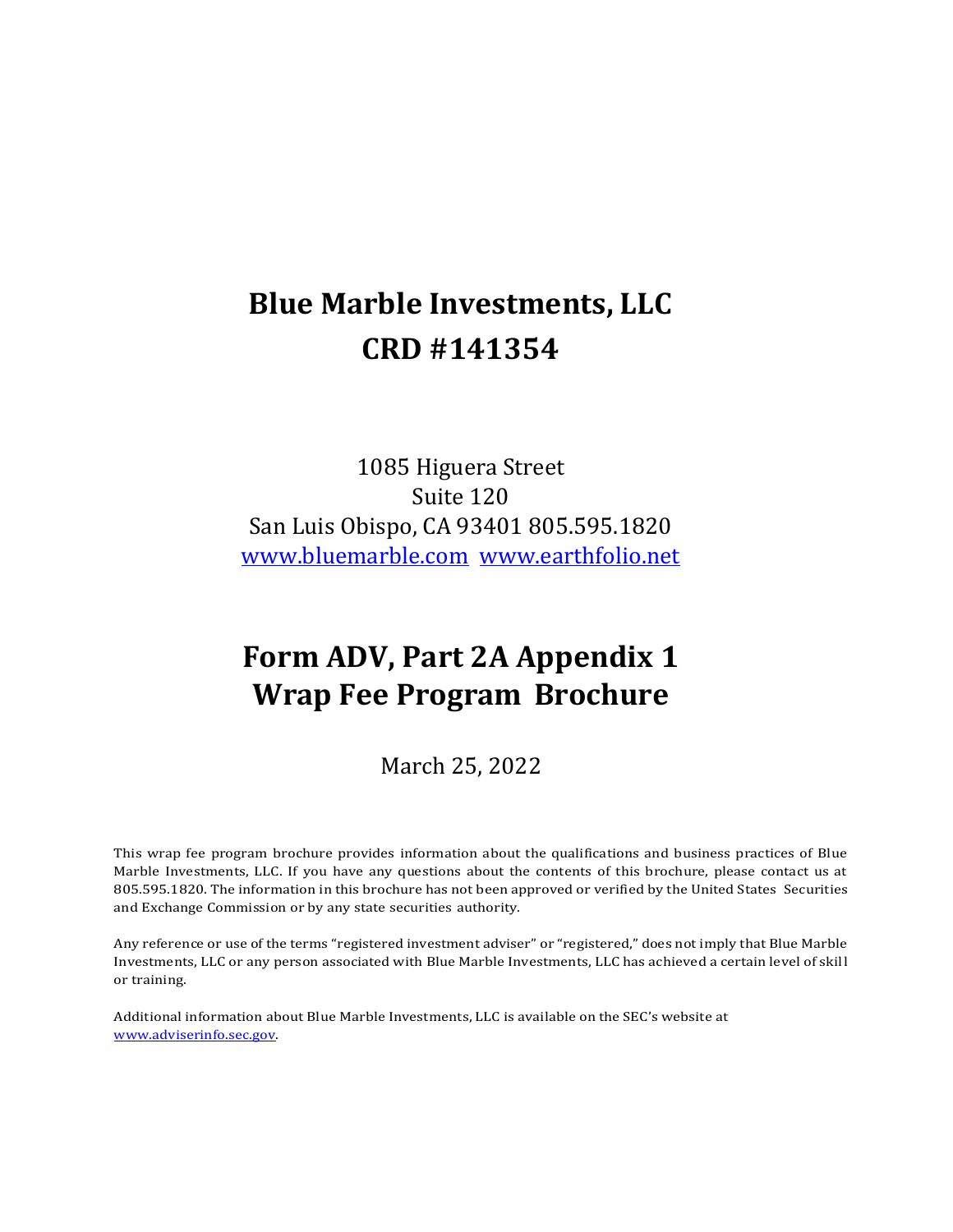# <span id="page-28-0"></span>**ITEM 2 - MATERIAL CHANGES**

The purpose of this page is to inform you of any material changes since the last annual update to this wrap fee program brochure. If you are receiving this wrap fee program brochure for the first time, this section may not be relevant to you.

The material changes in this brochure from the last annual updating amendment to this Wrap Fee Program Brochure on 02/01/2021. Material changes relate to Blue Marble Investments, LLC ("Blue Marble") 's policies, practices or conflicts of interests only.

Please note that our new address effective November 1, 2019 is 1085 Higuera Street, Suite 120, San Luis Obispo, CA 93401. Our phone number has not changed.

Changes made on March 30, 2021:

 $\Box$  Blue Marble Investments, LLC has transitioned to registration with the United States Securities and Exchange Commission from its prior registration at the state level.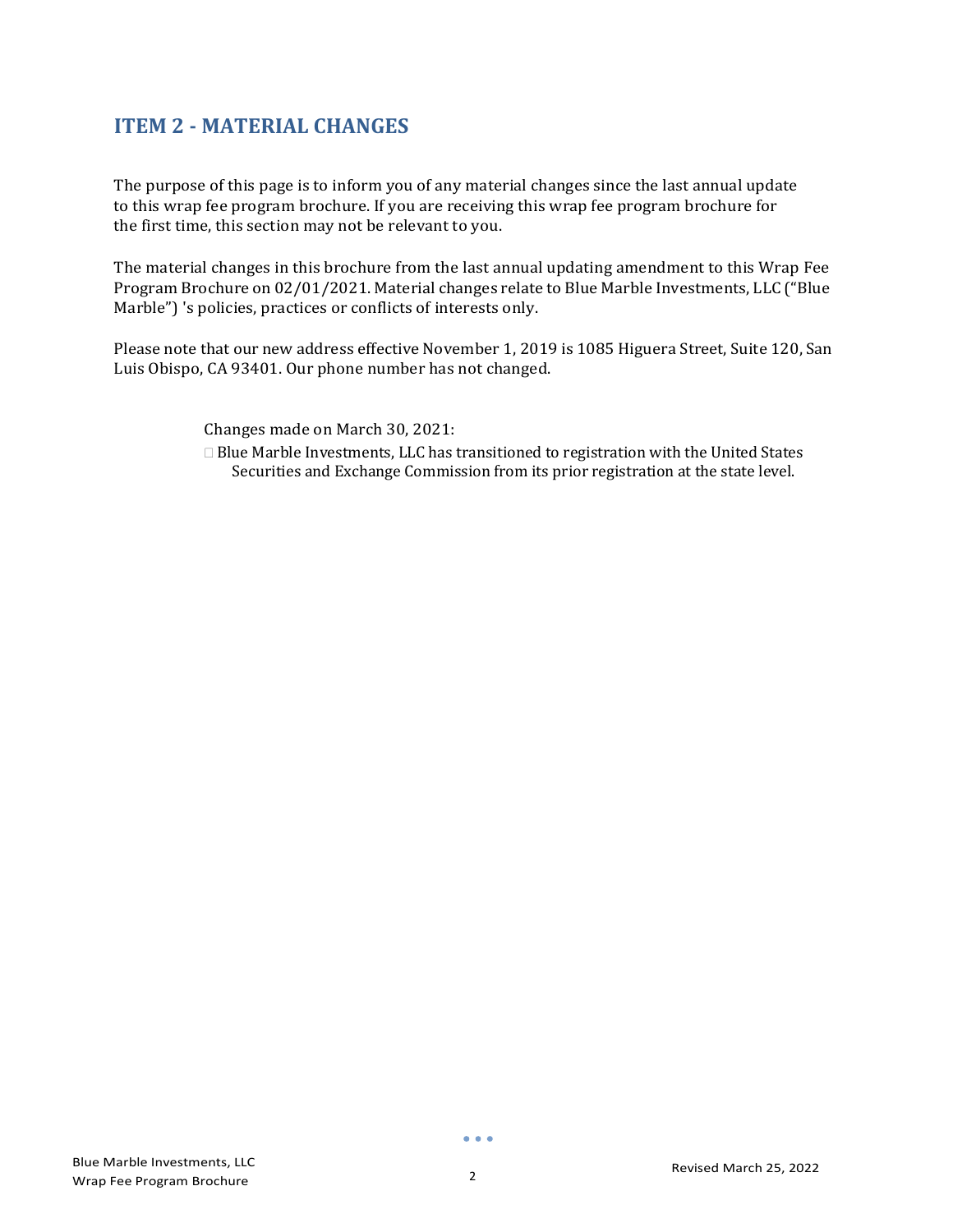# <span id="page-29-0"></span>**ITEM 3 - TABLE OF CONTENTS**

| Codes of Ethics, Participation or Interest in Client Transactions and Personal Trading 12 |  |
|-------------------------------------------------------------------------------------------|--|
|                                                                                           |  |
|                                                                                           |  |
|                                                                                           |  |

 $\mathbf{3}$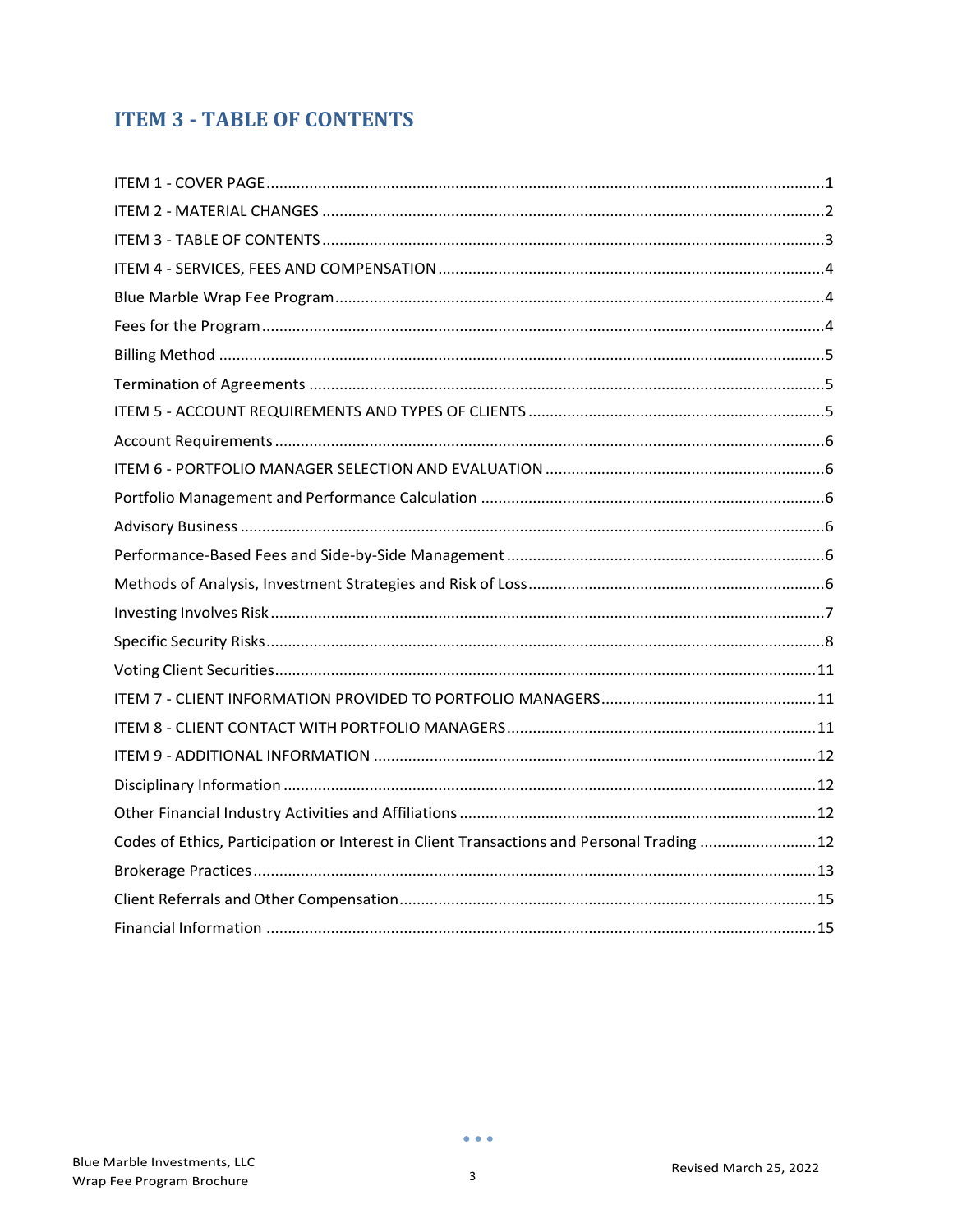# <span id="page-30-0"></span>**ITEM 4 - SERVICES, FEES AND COMPENSATION**

Blue Marble Investments, LLC ("Blue Marble," "we," "our," or "us") is a privately owned limited liability company headquartered in San Luis Obispo, California. Blue Marble is registered as an investment adviser with the State of California.

We are a socially active investment firm that offers managed portfolios that promote social progress and environmental sustainability. Blue Marble registered as an independent investment adviser in 2007. From 2000 to 2007, Blue Marble's manager provided socially responsible investment advice as Blue Marble Investments through another registered investment advisory firm. Arturo Tabuenca is Blue Marble's Managing Member and principal owner.

### <span id="page-30-1"></span>**Blue Marble Wrap Fee Program**

Blue Marble offers discretionary account management to clients through a wrap fee program featuring EarthFolio® model portfolios, as described in this brochure. Blue Marble is both the sponsor and currently the only portfolio manager for our wrap fee program.

In 2007, Blue Marble launched the EarthFolio® portfolio series. EarthFolio® is a collection of online professionally managed model portfolios that feature ESG screened (environmental, social, governance) mutual funds. The EarthFolio® model portfolios are designed to diversify the client's assets and are available in a range of asset allocation strategies to address various investment objectives. Our current eight portfolios are: Conservative; Balanced; Growth; High Growth; Fossil Free Conservative; Fossil Free Balanced; Fossil Free Growth; and Fossil Free High Growth.

Prior to opening an account, a client will complete a questionnaire on the website, which once completed will suggest the most appropriate model based on the answers provided by the client that pertained to the client's investment objectives, risk tolerance, and investment time horizon. If the client decides to open an account with Blue Marble, the client will complete an application and receive new account forms online, including an investment advisory agreement and Blue Marble's Form ADV Part 2 brochure.

#### <span id="page-30-2"></span>**Fees for the Program**

Clients participating in our wrap fee program pay a single bundled fee to Blue Marble for our advisory services and commissions on transactions instead of paying these fees separately. Clients' EarthFolio® accounts are charged an annual management fee of 0.50% of assets under management. Blue Marble does not negotiate fees on Earthfolio portfolios.

The fees described include transaction costs for securities transactions, but do not include other fees charged by the custodian, such as wire transfer and electronic fund fees, handling, or transfer fees. In addition, if a client transfers assets in kind to an EarthFolio® account, the client will pay the initial transaction costs to liquidate the portfolio. Clients in the program ultimately bear these costs in addition to the wrap fees charged directly to the client.

Participating in the wrap fee program may cost a client more or less than purchasing investment management and trading services separately. Factors that may affect the cost of a wrap fee program relative to other compensation arrangements include: the advisory fees the client would pay for Blue Marble's investment management services if the fees were un- bundled; the transaction and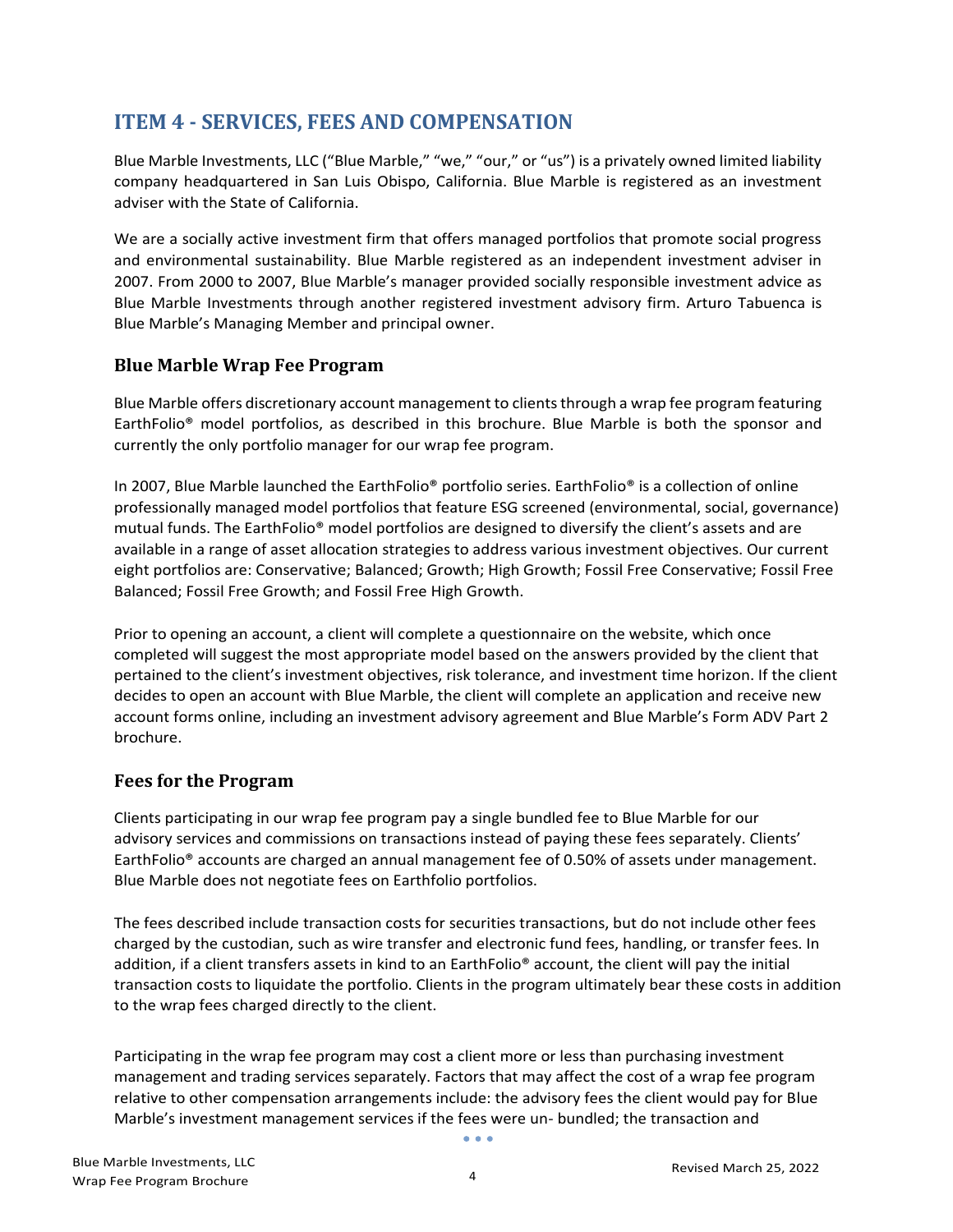execution fees the custodian would charge to the client under a non-wrap fee arrangement, and the frequency and volume of trading activity in the client's account. Under the terms of this wrap fee program, Blue Marble will pay trading and execution costs imposed by the custodian for transactions in client accounts. This arrangement may present a potential conflict of interest for Blue Marble, as Blue Marble has a financial disincentive to engage in active trading. Blue Marble generally limits our recommendations to no-load, load waived, and no-transaction fee mutual funds that incur no brokerage commissions. Due to the breadth of such funds available, we believe that this does not meaningfully restrict our portfolio management options and mitigates the conflict.

## <span id="page-31-0"></span>**Billing Method**

Management fees will be billed quarterly in arrears and will be deducted from the account the following quarter. The initial fee for a new account will be pro-rated for the number of days in the billing period that the account is under Blue Marble's management. Initial and subsequent fees will be based on the account's market value as of the close of business on the last business day of the billing period for which the fee is due.

When it deducts fees directly from client accounts at a selected custodian, Blue Marble will be deemed to have limited custody of client's assets and must have written authorization from the client to do so. Clients will receive all account statements and billing invoices that are required in each jurisdiction, and they should carefully review those statements for accuracy. Client invoices will include the fee, the formula used to calculate the fee, the fee calculation itself, the time period covered by the fee, the amount of assets \$ment, and the name of the custodian(s).

#### <span id="page-31-1"></span>**Termination of Agreements**

Per the terms of the advisory agreement, clients may terminate the agreement without penalty, and full refund of Blue Marble's fees, within five business days of signing the advisory agreement, thereafter either party may terminate the agreement upon thirty (30) days' notice to the other party. Notice may be given by mail, telephone or email. Upon notice of termination, Blue Marble will calculate the final fees due for services provided through the effective date of termination. Any advisory fees that we have earned for the services provided will be due upon termination. If the final fees are not debited from the client's account, we will send the client an invoice showing the advisory fees due for services rendered and not yet paid and client may make payment via personal check or wire transfer.

For contracts terminated over 5 business days after signing the advisory contract, terminations will not affect liabilities or obligations from transactions initiated in client accounts prior to termination. In the event the client terminates the investment advisory agreement, Blue Marble will not liquidate any securities in the account. In the event of client's death or disability, Blue Marble will continue management of the account until an authorized party notifies us of client's death or disability and gives us alternative instructions.

# <span id="page-31-2"></span>**ITEM 5 - ACCOUNT REQUIREMENTS AND TYPES OF CLIENTS**

Clients in Blue Marble's wrap fee program include individuals (including high net worth individuals, trusts and estates, and individual participants of retirement plans). In addition, we offer advisory services to charitable organizations and businesses.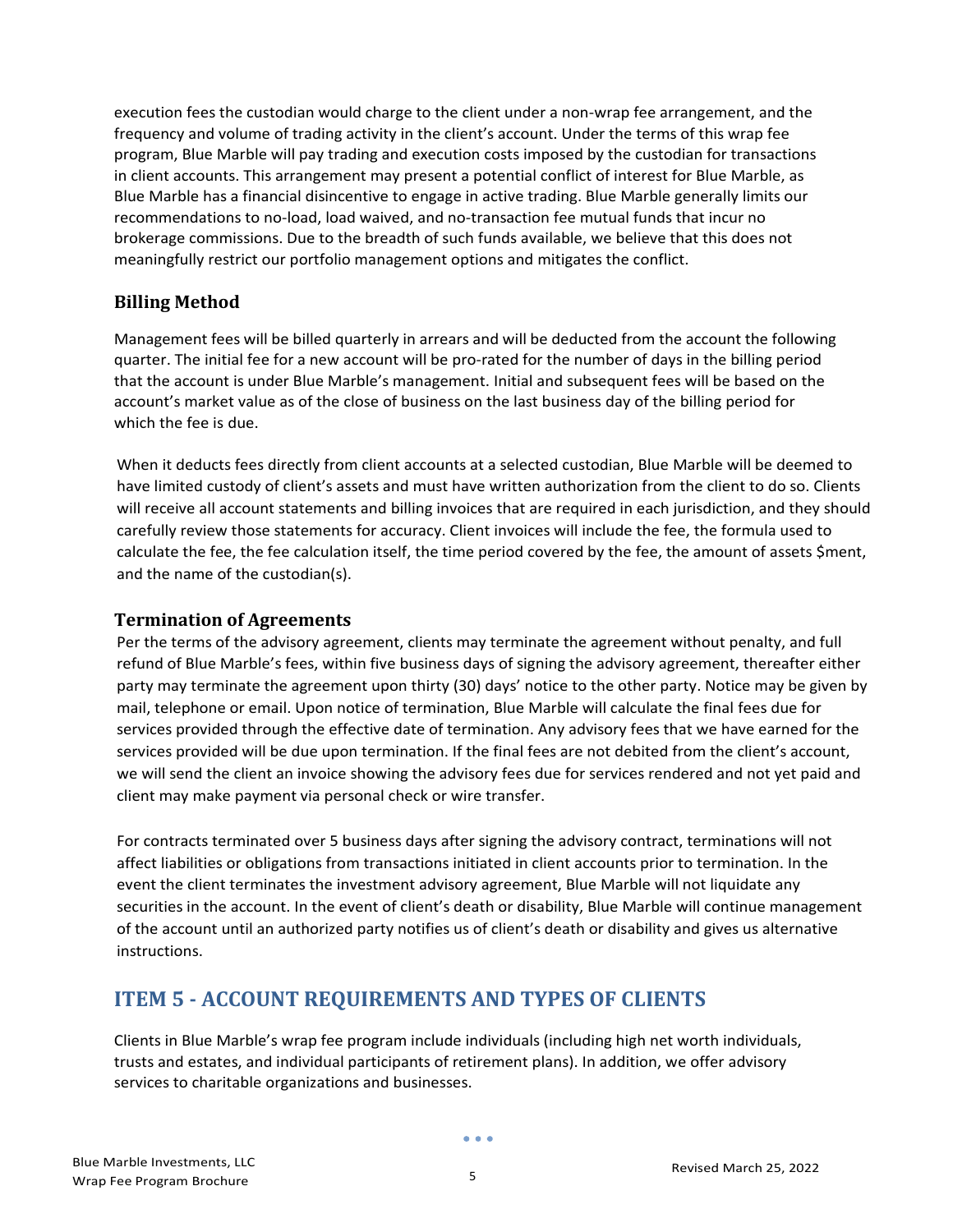## <span id="page-32-0"></span>**Account Requirements**

The minimum account size for accounts invested according to the EarthFolio<sup>®</sup> models is \$25,000. Accounts below this minimum may be accepted on an individual basis at Blue Marble's discretion.

# <span id="page-32-1"></span>**ITEM 6 - PORTFOLIO MANAGER SELECTION AND EVALUATION**

## <span id="page-32-2"></span>**Portfolio Management and Performance Calculation**

Blue Marble is the sponsor and currently the only portfolio manager of our wrap fee program. This may be a conflict of interest in that we do not review or recommend outside portfolio managers who may charge the same or lower fees than our firm for similar services. However, Blue Marble addresses this conflict by acting in its clients' best interest consistent with its fiduciary duty as sponsor and portfolio manager of the wrap fee program.

Model performance for the EarthFolio® model portfolios is calculated by a third party service provider, Longs Peak Advisory Services, LLC ("Longs Peak"). Longs Peak obtains trade information from Blue Marble when changes are made to the models. Each month, prices and dividends are downloaded from a public source for each holding within the models. New portfolio values are determined each month based on this updated price and dividend information. Time-weighted returns are calculated using these updated market values. Once the monthly time-weighted returns are calculated, the monthly returns are geometrically linked to calculate quarterly and annual returns. Three-year, five-year, ten- year, and since inception annualized returns are also calculated and graphs are created demonstrating the since inception growth of \$50,000.

## <span id="page-32-3"></span>**Advisory Business**

This wrap fee program brochure describes the services we provide to clients of the Blue Marble wrap fee program and our investment and trading policies as they relate to wrap fee program clients. In addition to accounts managed according to the EarthFolio<sup>®</sup> model portfolios, Blue Marble accepts new clients that want a more customized portfolio and do not want an EarthFolio® account. Blue Marble has also entered into licensing agreements with Envestnet Asset Management Inc. ("Envestnet"), under which Blue Marble will provide Envestnet with our investment models. The other services Blue Marble offers are described in more detail in our Form ADV Part 2A brochure.

## <span id="page-32-4"></span>**Performance-Based Fees and Side-by-Side Management**

Blue Marble does not charge performance-based fees or other fees based on a share of capital gains on or capital appreciation of the assets of a client.

# **Assets Under Management**

As of December 2021, Blue Marble's discretionary assets under management totaled \$ 134,501,416.00 and non-discretionary assets under management totaled \$ 0.00.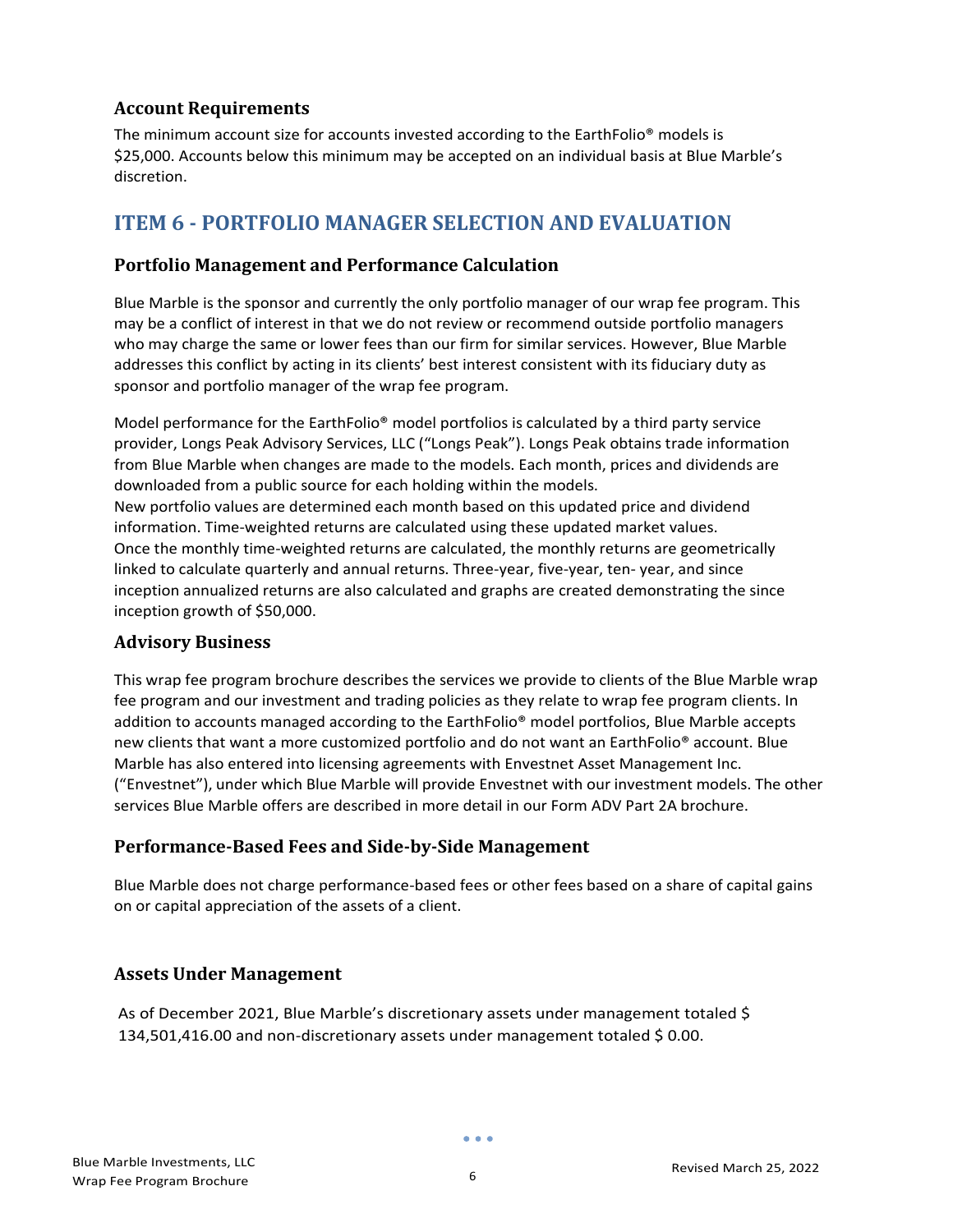## <span id="page-33-0"></span>**Methods of Analysis, Investment Strategies and Risk of Loss**

#### *EarthFolio® Model Portfolios*

The EarthFolio® models are socially and environmentally screened portfolios designed to provide a diversified asset allocation to clients based on the client's investment objectives and risk tolerance.

EarthFolio® comes in a range of portfolio styles, each designed to help match the needs of varying investors based on their individual goals, risk tolerances, and time horizons.

#### *The EarthFolio® Investment Process*

Blue Marble follows a multi-step process in determining the securities to include in the model portfolios:

*Step 1 - Fund Universe:* EarthFolio® invests exclusively in mutual funds categorized as Sustainable or Socially Responsible which are screened for environmental, social and corporate governance (ESG)

*Step 2 - Asset Allocation:* EarthFolio® models are strategically allocated across a range of portfolio objectives designed to maximize long-term returns and lower risk.

*Step 3 - Fund Selection:* Final mutual fund selections are made based on relative quality and performance in areas such as capitalization, style consistency, operating expenses, and passive management.

*Step 4 - Portfolio Construction*: Portfolios are implemented based on client's responses to the investment questionnaire identifying their investment goals and risk tolerances.

*Step 5 - Management and Monitoring:* Individual asset allocations are periodically rebalanced to their original portfolio objectives and underlying mutual funds are monitored relative to peer performance and benchmarks.

Blue Marble monitors the performance of each holding against a stated benchmark. Additionally, active rebalancing is employed by Blue Marble in an effort to maintain the portfolio's integrity, and enhance its ability to pursue long-term growth.

## *EarthFolio®' s Integration of ESG Criteria*

EarthFolio® models are globally diversified and invest in a broad range of equity funds, fixedincome funds, and money market funds. Mutual funds selected for EarthFolio® must pass rigorous financial screens, and just as importantly, invest in companies committed to ethical practices. Ethical practices fall into three broad categories: the environment, social progress, and corporate governance.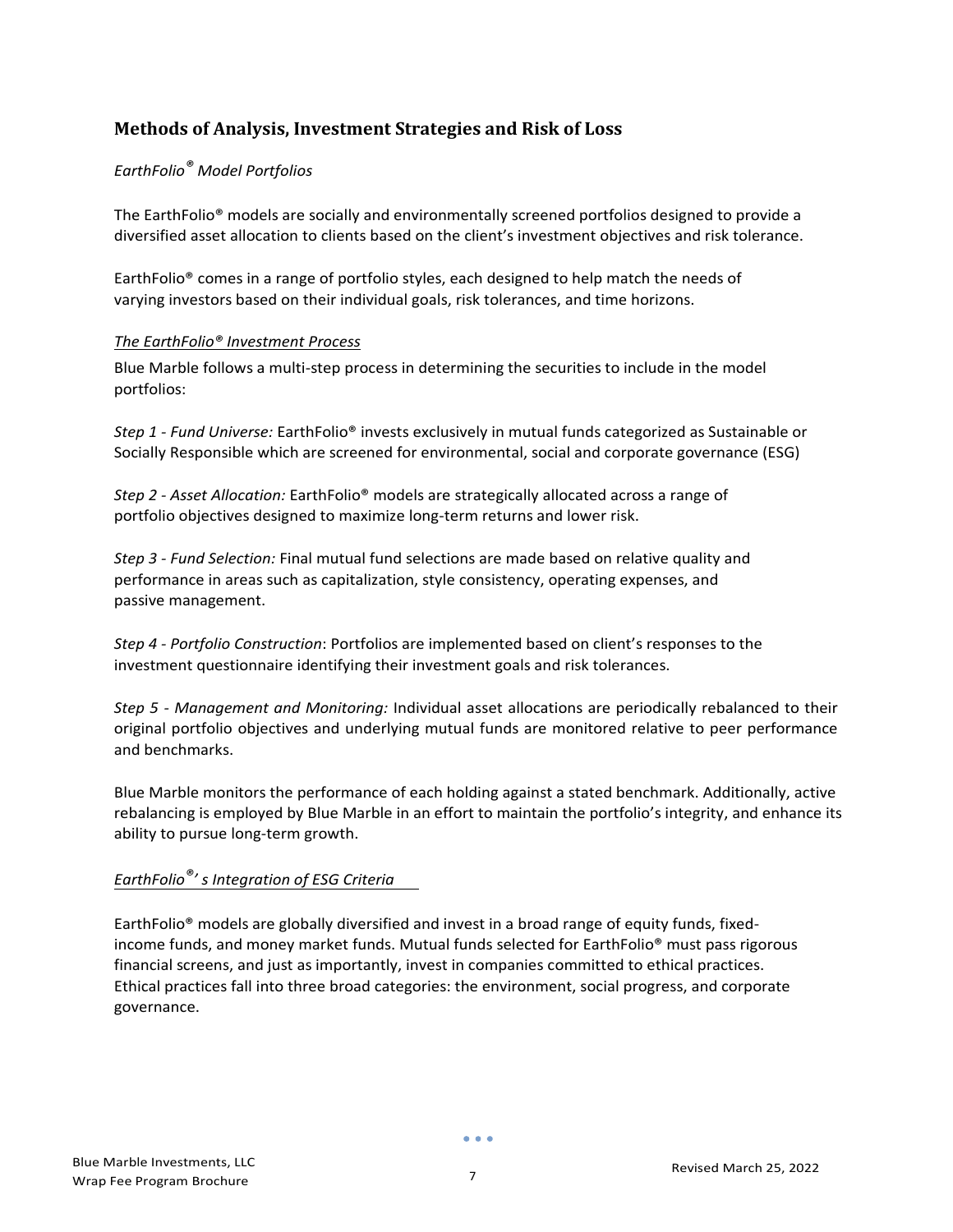This type of investing is classified as Socially Responsible Investing, Sustainable Investing or ESG Investing and is the hallmark of EarthFolio®. Some of the most common ESG screens employed include:

Conservation Clean Tech Equality and Diversity Human Rights Fair Labor Animal Welfare Non-Violence Corporate Governance Healthy Living Community Development

#### <span id="page-34-0"></span>**Investing Involves Risk**

Investing in securities always involves the risk that you will lose money. Before investing in the securities markets, clients should be prepared to bear that risk. Over time, a client's account value will fluctuate. At any time, your assets may be worth more or less than the amount you invested. Blue Marble makes no guarantees or promises that our market analysis will be accurate or the investment strategies we use will be successful.

Clients investing in an EarthFolio® account will have a model portfolio recommended to them based on their investment profile as determined by an interactive web-based questionnaire. Clients may decide to invest in a portfolio different than the one recommended; however, clients should understand that if they choose a model that was not recommended, the model may not be as appropriate for the client (may have higher risk or lower return potential) as the model recommended, based on the client's time horizon and risk tolerance.

## <span id="page-34-1"></span>**Specific Security Risks**

#### *General Risks of Owning Securities*

The prices of securities held in client accounts and the income they generate may decline in response to certain events taking place around the world. These include events directly involving the issuers of securities held as underlying assets of mutual funds in a client's account, conditions affecting the general economy, and overall market changes. Other contributing factors include local, regional, or global political, social, or economic instability and governmental or governmental agency responses to economic conditions. Finally, currency, interest rate, and commodity price fluctuations may also affect security prices and income.

#### *Mutual Funds (Open-end Investment Company)*

A mutual fund is a company that pools money from many investors and invests the money in stocks, bonds, short-term money-market instruments, other securities or assets, or some combination of these investments. The portfolio of the fund consists of the combined holdings it owns. Each share represents an investor's proportionate ownership of the fund's holdings and the income those holdings generate. The price that investors pay for mutual fund shares is the fund's per share net asset value (NAV) plus any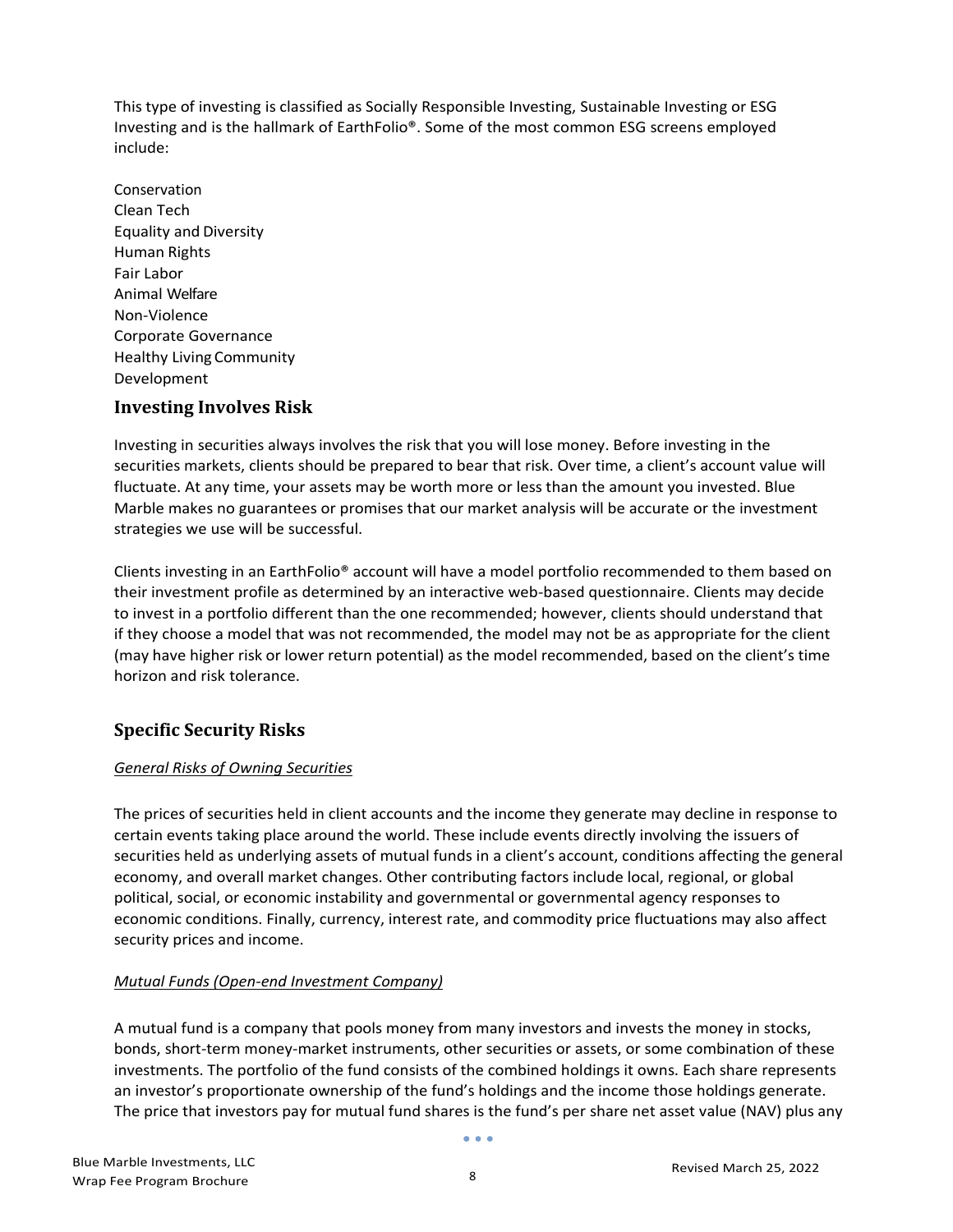shareholder fees that the fund imposes at the time of purchase (such as sales loads).

Mutual funds have benefits such as professional management, diversification, affordability, and liquidity. However, they also have features that some investors might view as disadvantages:

#### *Costs Despite Negative Returns*

Investors must pay management costs and internal fund expenses regardless of how the fund performs. Depending on the timing of their investment, investors may also have to pay taxes on any capital gains distribution they receive. This includes instances where the fund went on to perform poorly after purchasing shares.

#### *Lack of Control*

Investors typically cannot ascertain the exact make-up of a fund's portfolio at any given time, nor can they directly influence which securities the fund manager buys and sells or the timing of those trades.

#### *Price Uncertainty*

With an individual stock, investors can obtain real-time (or close to real-time) pricing information with relative ease by checking financial websites or by calling a broker or your investment adviser. Investors can also monitor how a stock's price changes from hour to hour—or even second to second. By contrast, with a mutual fund, the price at which an investor purchases or redeems shares will typically depend on the fund's NAV, which the fund might not calculate until many hours after the investor placed the order. In general, mutual funds must calculate their NAV at least once every business day, typically after the major U.S. exchanges close.

#### *Different Types of Funds*

When it comes to investing in mutual funds, investors have literally thousands of choices. Most mutual funds fall into one of three main categories; money market funds, bond funds (also called "fixed income" funds), and stock funds (also called "equity" funds). Each type has different features and different risks and rewards. Generally, the higher the potential return, the higher the risk of loss.

#### *Money Market Funds*

Money market funds have relatively low risks, compared to other mutual funds (and most other investments). By law, they can invest in only certain high quality, short-term investments issued by the U.S. Government, U.S. and foreign corporations, state and local governments, and bank issued certificates of deposit. Money market funds try to keep their net asset value (NAV), which represents the value of one share in a fund, at a stable \$1.00 per share. However, the NAV may fall below \$1.00 if the fund's investments perform poorly. Investor losses have been rare, but they are possible. Money market funds pay dividends that generally reflect short-term interest rates, and historically the returns for money market funds have been lower than for either bond or stock funds. That is why "inflation risk," the risk that inflation will outpace and erode investment returns over time, can be a potential concern for investors in money market funds. Money Market Funds are only used minimally within the active management of our portfolios.

#### *Stock Funds*

Although a stock fund's value can rise and fall quickly (and dramatically) over the short term, historically stocks have performed better over the long term than other types of investments. This is true for corporate bonds, government bonds, and treasury securities. Overall "market risk" poses the greatest potential danger for investors in stocks funds. Stock prices can fluctuate for a broad range of reasons—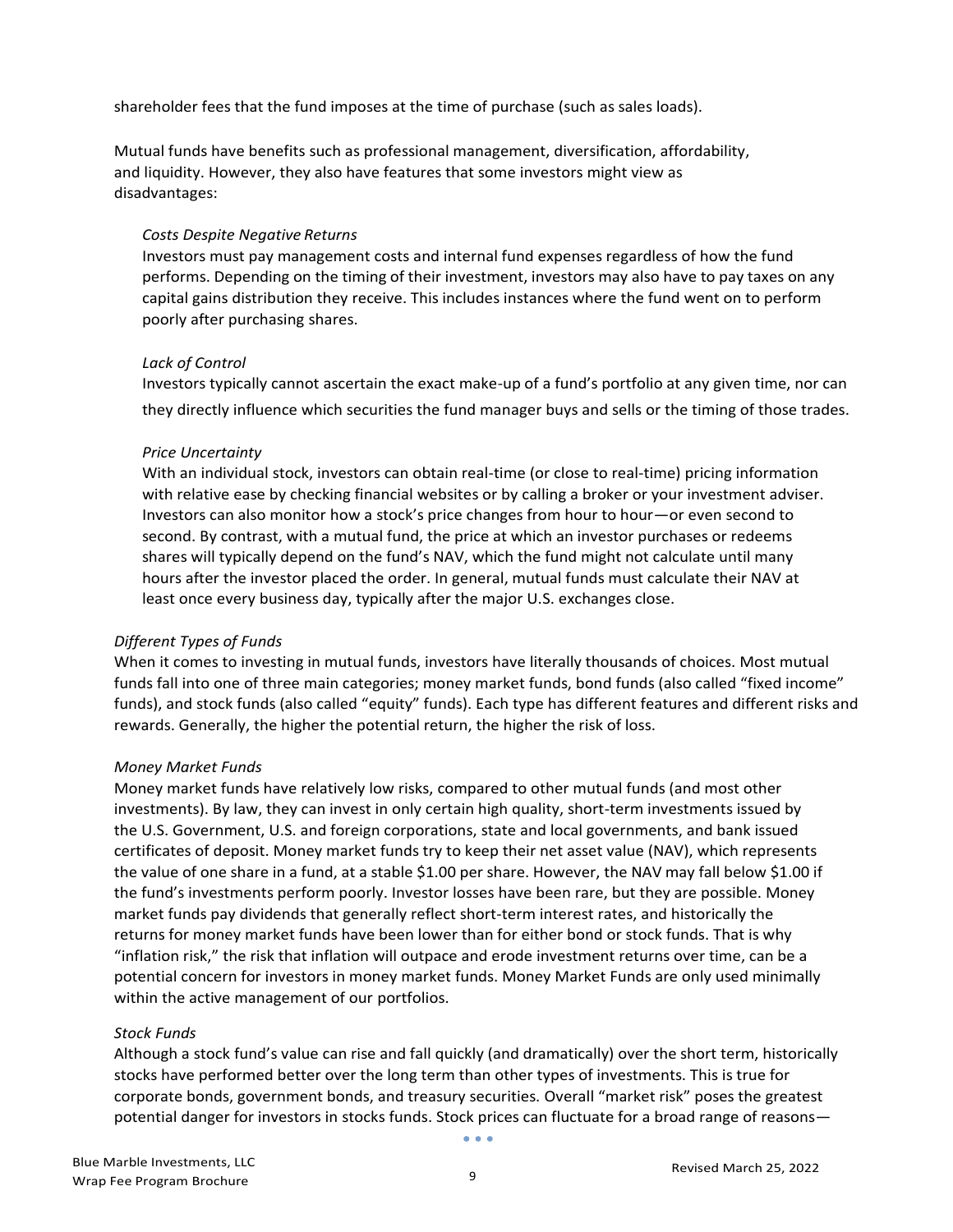such as the overall strength of the economy or demand for particular products or services. Not all stock funds are the same. For example:

#### *Growth Funds*

Growth funds focus on stocks that may or may not pay a regular dividend but have the potential for large capital gains. These funds favor companies expected to grow earnings, which could result in stock prices rising faster than the economy, and may be smaller and less seasoned companies. The smaller and less seasoned companies that may be in a growth fund have a greater risk of price volatility. Growth stocks, which can be priced on future expectations rather than current results, may decline substantially when expectations are not met or general market conditions weaken.

#### *Equity Income Funds*

Equity income funds stress current income over growth, and may invest in stocks that pay regular dividends. These funds are subject to dividend payout risk, which is the possibility that a number of the companies in which the fund invests will reduce or eliminate the dividend on the securities held by the fund.

#### *Small Cap Funds*

Funds that invest in stocks of small companies involve additional risks. Smaller companies typically have higher risk of failure, and are not as established as larger blue-chip companies are. Historically, smaller- company stocks have experienced a greater degree of market volatility than the overall market average.

#### *Mid Cap Funds*

Funds that invest in companies with mid-range market capitalizations involve additional risks. The securities of these companies may be more volatile and less liquid than the securities of larger companies.

#### *Index Funds*

Index funds aim to achieve the same return as a particular market index, such as the S&P 500 Composite Stock Price Index or the Calvert U.S. Large Cap Core Index, by investing in all—or perhaps a representative sample—of the companies included in an index.

#### *International Funds*

International investments are subject to additional risks, including currency fluctuation, political instability, and potential illiquid markets.

#### *Emerging Market Funds*

Funds that invest in foreign securities of smaller, less-developed countries involve special additional risks. These risks include, but are not limited to currency risk, political risk and risk associated with varying accounting standards. Investing in emerging markets may accentuate these risks.

#### *Sector Funds*

Sector funds may specialize in a particular industry segment, such as technology or consumer products stocks. Funds that invest exclusively in one sector or industry involve additional risks. The lack of industry diversification subjects the investor to increased industry-specific risk.

#### *Bond Funds*

Bond funds generally have higher risks than money market funds, largely because they typically pursue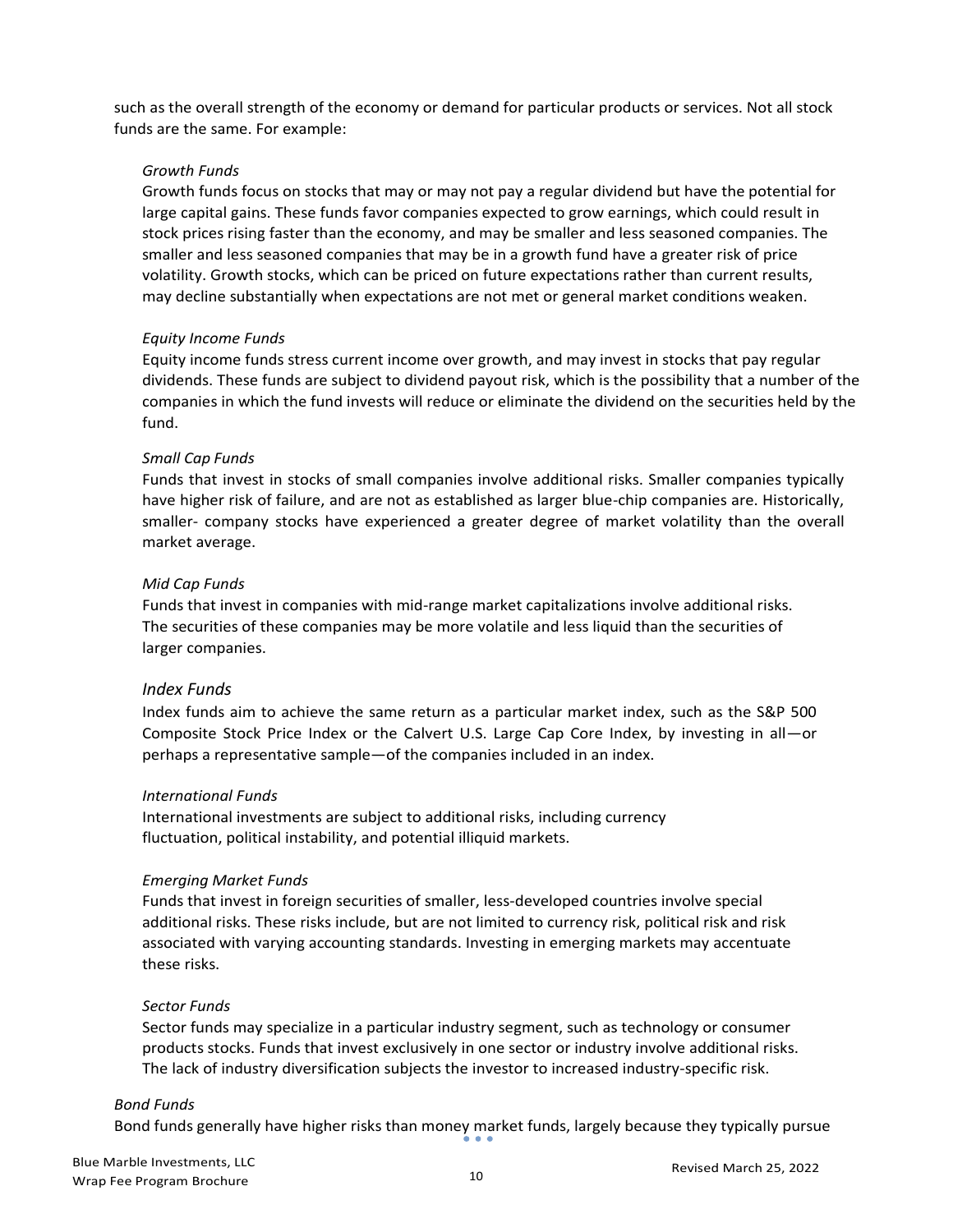strategies aimed at producing higher yields. Unlike money market funds, the SEC's rules do not restrict bond funds to high quality or short-term investments. Because there are many different types of bonds, bond funds can vary dramatically in their risks and rewards.

Some of the risks associated with bond funds include:

#### *Credit Risk*

There is a possibility that companies or other issuers may fail to pay their debts (including the debt owed to holders of their bonds). Consequently, this affects mutual funds that hold these bonds. Credit risk is less of a factor for bond funds that invest in insured bonds or U.S. Treasury Bonds. By contrast, those that invest in the bonds of companies with poor credit ratings generally will be subject to higher risk.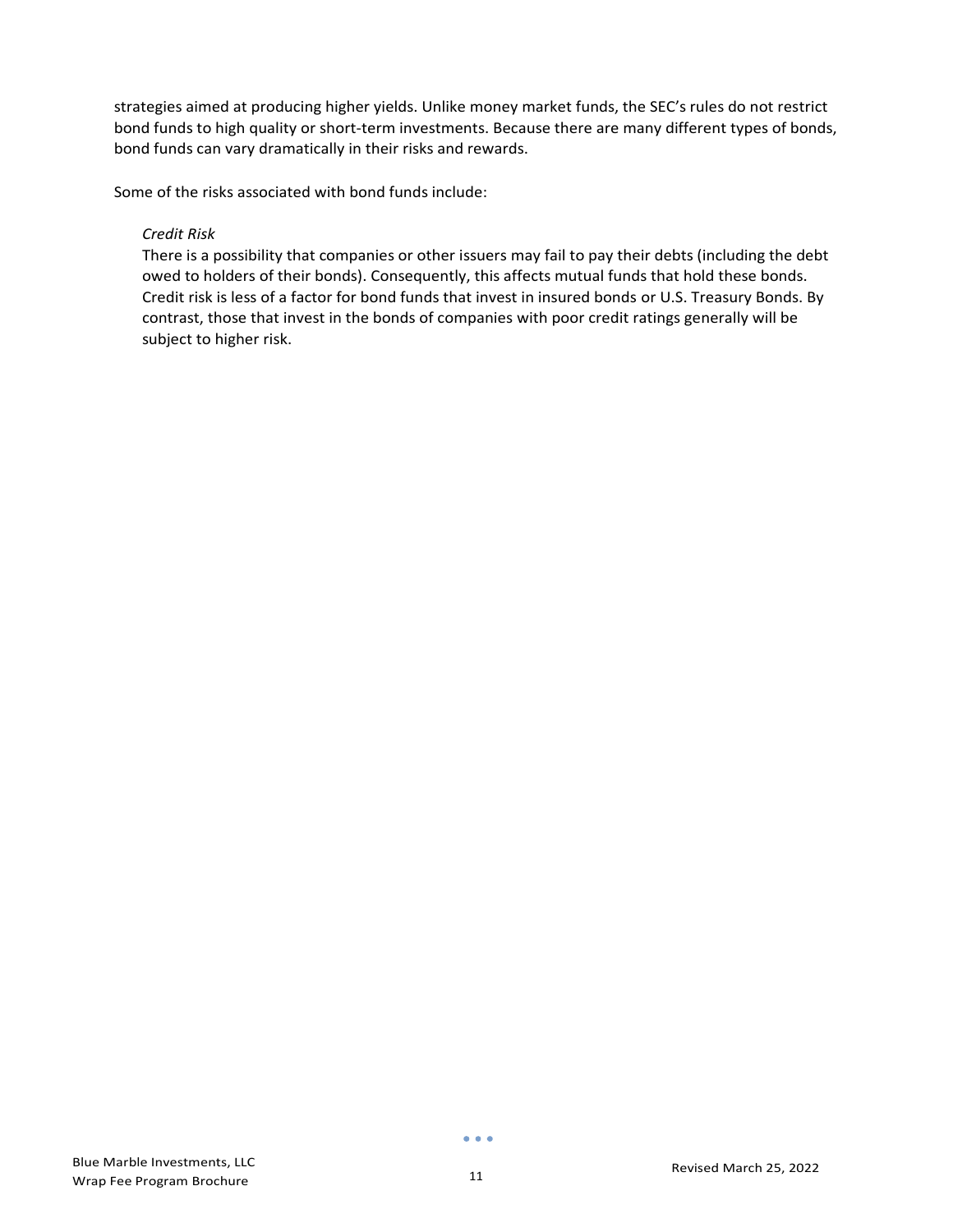#### *Interest Rate Risk*

There is a risk that the market value of the bonds will go down when interest rates go up. Because of this, investors can lose money in any bond fund, including those that invest only in insured bonds or U.S. Treasury Bonds. Funds that invest in longer-term bonds tend to have higher interest rate risk.

#### *Prepayment Risk*

Issuers may choose to pay off debt earlier than the stated maturity date on a bond. For example, if interest rates fall, a bond issuer may decide to "retire" its debt and issue new bonds that pay a lower rate. When this happens, the fund may not be able to reinvest the proceeds in an investment with as high a return or yield.

#### *TIPS Funds*

Treasury Inflation Protected Securities (TIPS) are inflation-indexed securities structured to remove inflation risk. TIPS are indexed to an inflationary gauge to protect investors from the decline in the purchasing power of their money. The value of TIPS will increase with inflation but will decrease with deflation.

#### *Tax Consequences of Mutual Funds*

When investors buy and hold an individual stock or bond, the investor must pay income tax each year on the dividends or interest the investor receives. However, the investor will not have to pay any capital gains tax until the investor actually sells and makes a profit. Mutual funds are different. When an investor buys and holds mutual fund shares, the investor will owe income tax on any ordinary dividends in the year the investor receives or reinvests them. Moreover, in addition to owing taxes on any personal capital gains when the investor sells shares, the investor may have to pay taxes each year on the fund's capital gains. That is because the law requires mutual funds to distribute capital gains to shareholders if they sell securities for a profit that cannot be offset by a loss.

#### *Cash and Cash Equivalents*

Cash and cash equivalents are the most liquid of investments. Cash and cash equivalents are considered very low-risk investments meaning, there is little risk of losing the principal investment. Typically, low risk also means low return and the interest an investor can earn on this type of investment is low relative to other types of investing vehicles. Cash and cash equivalents are used minimally within the active management of our portfolios.

#### <span id="page-38-0"></span>**Voting Client Securities**

#### *Proxy Voting*

Blue Marble does not accept or have the authority to vote client securities. In the rare event that a proxy is issued, clients may call us if they have questions about a particular solicitation. Blue Marble will not be deemed to have proxy-voting authority solely as a result of providing advice or information about a particular proxy vote to a client. Clients will receive their proxies or other solicitations directly from their custodian or a transfer agent.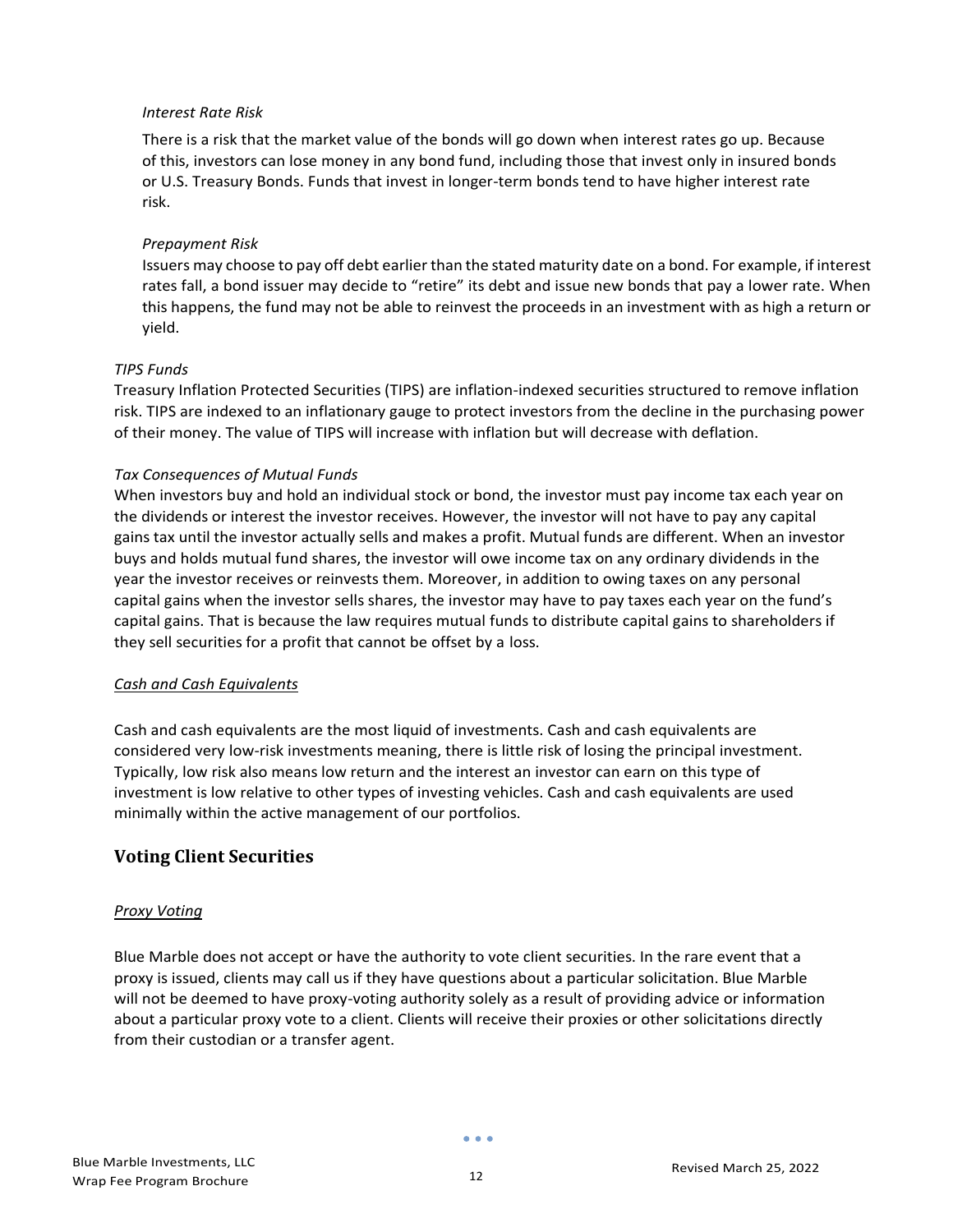#### *Class Actions*

Blue Marble does not instruct or give advice to clients on whether or not to participate as a member of class action lawsuits and will not automatically file claims on the client's behalf. However, if a client notifies us that they wish to participate in a class action, we will provide the client with any transaction information pertaining to the client's account needed for the client to file a proof of claim in a class action.

# <span id="page-39-0"></span>**ITEM 7 - CLIENT INFORMATION PROVIDED TO PORTFOLIO MANAGERS**

Clients investing in EarthFolio® accounts will complete a web-based interactive questionnaire which contains questions about the investor's time horizon and risk tolerance. The questionnaire is designed to help the investor determine his/her appropriate investment profile based on the answers he/she provides and to recommend the EarthFolio® portfolio that appears to best match his/her appropriate profile. The client may choose not to invest in the recommended model portfolio. The client's account will be managed according to the selected model portfolio. It is the client's responsibility to keep Blue Marble informed of any changes to their investment objectives.

# <span id="page-39-1"></span>**ITEM 8 - CLIENT CONTACT WITH PORTFOLIO MANAGERS**

We have no restrictions on clients' ability to contact and consult with Blue Marble.

# <span id="page-39-2"></span>**ITEM 9 - ADDITIONAL INFORMATION**

#### <span id="page-39-3"></span>**Disciplinary Information**

Blue Marble and our personnel seek to maintain the highest level of business professionalism, integrity, and ethics. Blue Marble does not have any disciplinary information to disclose.

## <span id="page-39-4"></span>**Other Financial Industry Activities and Affiliations**

Arturo Tabuenca, Blue Marble's Portfolio Manager, is also a licensed insurance agent and a registered securities representative of Purshe Kaplan Sterling Investments ("PKS"), a non- affiliated registered broker-dealer and a member of the Financial Industry Regulation Authority ("FINRA"). Mr. Tabuenca's activities with PKS represent less than 5% of his time and are generally only conducted upon client request or for products outside the scope of Blue Marble's socially responsible objective. A conflict of interest exists to the extent that Mr. Tabuenca receives commissions and/or trailing service fees related to the sale of commissionable products, as this practice gives him an incentive to recommend products based on the compensation received, rather than on the client's needs. Therefore, clients are advised that the client is under no obligation to act on these recommendations or purchase commissionable products through Mr. Tabuenca as a registered representative. In all cases, insurance commissions will be fully disclosed to the client. Commissions from these products are separate from any fees that Blue Marble receives for advisory services. Clients have the right to utilize or decline to utilize the services of any representative of Blue Marble in their outside capacity and have the right to purchase services or products recommended by Blue Marble through another provider.

 $\bullet$   $\bullet$   $\bullet$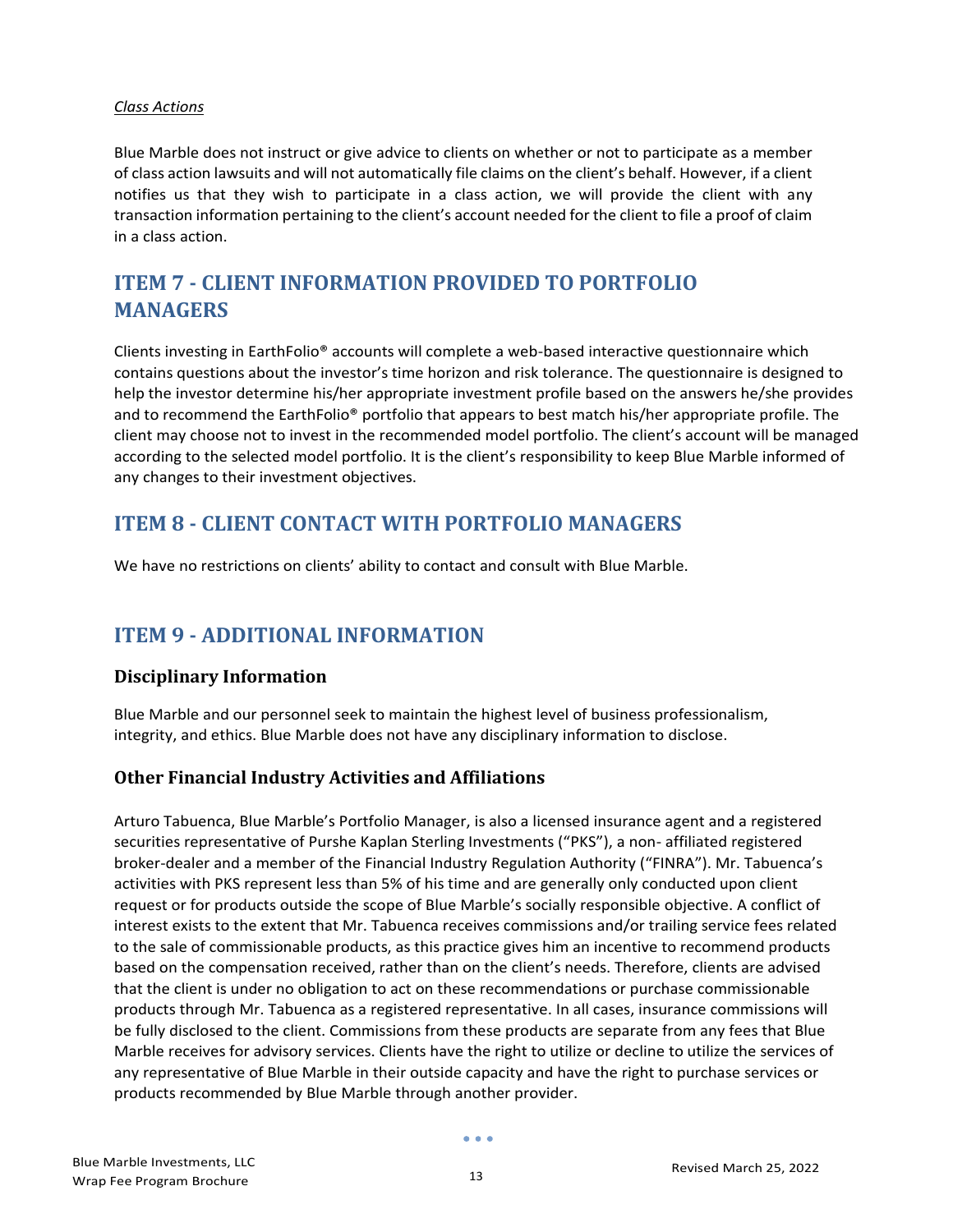Sierra Smith is a registered representative. From time to time, she will offer clients advice or products from this activity. Clients should be aware that these services pay a commission and involve a possible conflict of interest, as commissionable products can conflict with the fiduciary duties of a registered investment adviser. BLUE MARBLE INVESTMENTS, LLC always acts in the best interest of

the client; including in the sale of commissionable products to advisory clients. Clients are in no way required to utilize the services any representative of BLUE MARBLE INVESTMENTS, LLC in such individual's outside capacity.

## <span id="page-40-0"></span>**Codes of Ethics, Participation or Interest in Client Transactions and Personal Trading**

#### *Code of Ethics*

Blue Marble believes that we owe clients the highest level of trust and fair dealing. As part of our fiduciary duty, we place the interests of our clients ahead of the interests of the firm and our personnel. Blue Marble and its personnel do not have a material financial interest in recommendations made to client accounts. We have adopted a Code of Ethics that emphasizes the high standards of conduct that Blue Marble seeks to observe. Blue Marble's personnel are required to conduct themselves with integrity at all times and follow the principles and policies detailed in our Code of Ethics.

Blue Marble's Code of Ethics attempts to address specific conflicts of interest that either we have identified or that could likely arise. Our personnel are required to follow clear guidelines from the Code of Ethics in areas such as gifts and entertainment, other business activities, prohibitions of insider trading, and adherence to applicable state and federal securities laws. Blue Marble will provide a complete copy of the Code of Ethics to any client or prospective client upon request.

#### *Personal Trading Practices*

Individuals who formulate investment advice for clients, or who have access to nonpublic information regarding any clients' purchase or sale of securities, are subject to Blue Marble's personal trading policies. Blue Marble and our personnel may purchase or sell securities for ourselves that we also recommend to clients. This includes related securities (e.g., warrants, options, or futures). This presents a conflict of interest as we have an incentive to favor our personal trades over client transactions or use the information about the transactions we intend to make for clients to our personal benefit. Our policies to address these conflicts include the following:

- 1. As a fiduciary to our clients, we always seek to put our clients' interests first. Clients receive the opportunity to act on investment recommendations prior to and in preference to accounts of Blue Marble and our personnel.
- 2. Blue Marble prohibits trading in a manner that takes personal advantage of our knowledge of client transactions or price movements caused by client transactions.
- 3. At times, we might wish to trade in the same security that we plan to trade for a client. For mutual funds, if we traded on the same day as clients, we would receive the same price, since mutual funds, are issued and redeemed once daily at the fund's net asset value ("NAV"). For stocks or other securities where prices fluctuate during the day, we will place our own transactions after we place client trades. Since prices fluctuate, this does not guarantee that clients will get better prices than our personnel.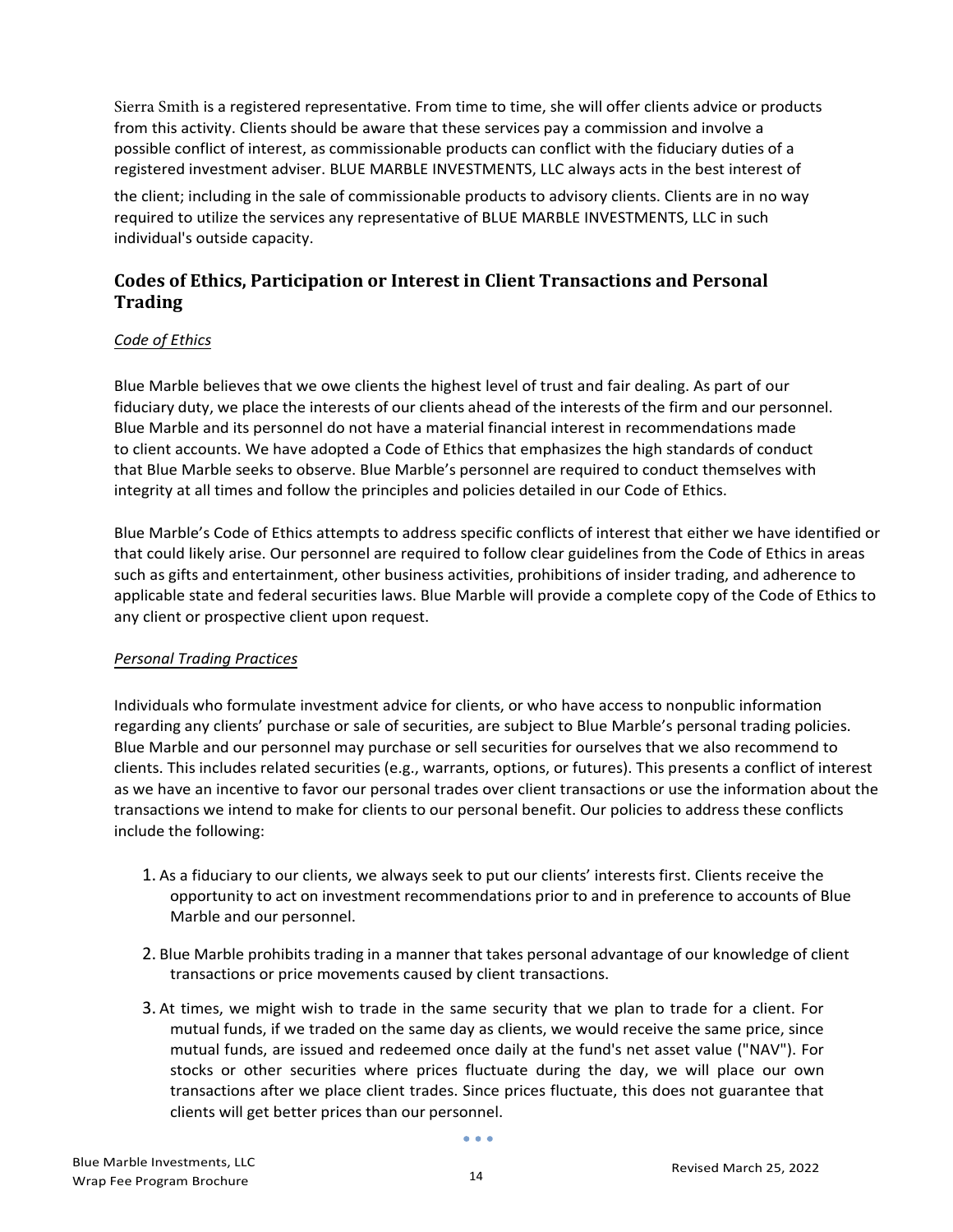Because these policies are intended to protect the interests of clients, we may make exceptions where we feel clients would not be harmed. Blue Marble maintains required personal securities transaction records.

### <span id="page-41-0"></span>**Brokerage Practices**

All Blue Marble client accounts are held at an independent qualified custodian (generally a broker- dealer, bank, trust company, or other financial institution). Blue Marble requires clients to open an account with TD Ameritrade Institutional, a division of TD Ameritrade, Inc. Member FINRA/SIPC/NFA ("TD Ameritrade"), a registered broker-dealer. The client will enter into a separate agreement with TD Ameritrade to custody the assets. Blue Marble is independently owned and operated and is not affiliated with TD Ameritrade.

By requiring clients to use TD Ameritrade, Blue Marble believes we may be able to more effectively manage the client's portfolio, achieve favorable execution of client transactions, and overall lower the costs to the portfolio. Clients may not direct Blue Marble to place trades through any outside brokers. Not all investment advisers require their clients to trade through specific brokerage firms.

#### *Factors Considered in Selecting Broker-Dealers for Client Transactions*

Blue Marble considers several factors in recommending TD Ameritrade to clients, including selection of mutual funds with no transaction fees, technology interface, execution, pricing, reasonableness of fees, service, stability, and history. In addition to SIPC coverage, TD Ameritrade provides each client with \$149.5 million of protection for securities and \$2 million of cash protection through supplemental coverage provided by London insurers. Blue Marble may also take into consideration the availability of the products and services we receive or that TD Ameritrade offers that assist us in managing and administering clients' accounts.

TD Ameritrade provides us with access to their institutional trading and custody services, which are typically not available to TD Ameritrade retail investors. TD Ameritrade's services include brokerage, custody, research and access to mutual funds and other investments that are otherwise generally available only to institutional investors or would require a significantly higher minimum initial investment. TD Ameritrade does not generally charge clients separately for custody but is compensated by account holders through transaction fees and other expenses related to securities trades that are executed through TD Ameritrade.

#### *Research and Other Benefits*

Blue Marble participates in the institutional advisor program (the "Program") offered by TD Ameritrade. TD Ameritrade offers to independent investment advisors services, which include custody of securities, trade execution, clearance and settlement of transactions. Blue Marble receives some benefits from TD Ameritrade through our participation in the Program.

There is no direct link between Blue Marble's participation in the program and the investment advice we gives to our clients, although Blue Marble receives economic benefits through our participation in the program that are typically not available to TD Ameritrade retail investors. These benefits include the following products and services (provided without cost or at a discount): receipt of duplicate client statements and confirmations; research related products and tools; consulting services; access to a trading desk serving Advisor participants; access to block trading (which provides the ability to aggregate securities transactions for execution and then allocate the appropriate shares to client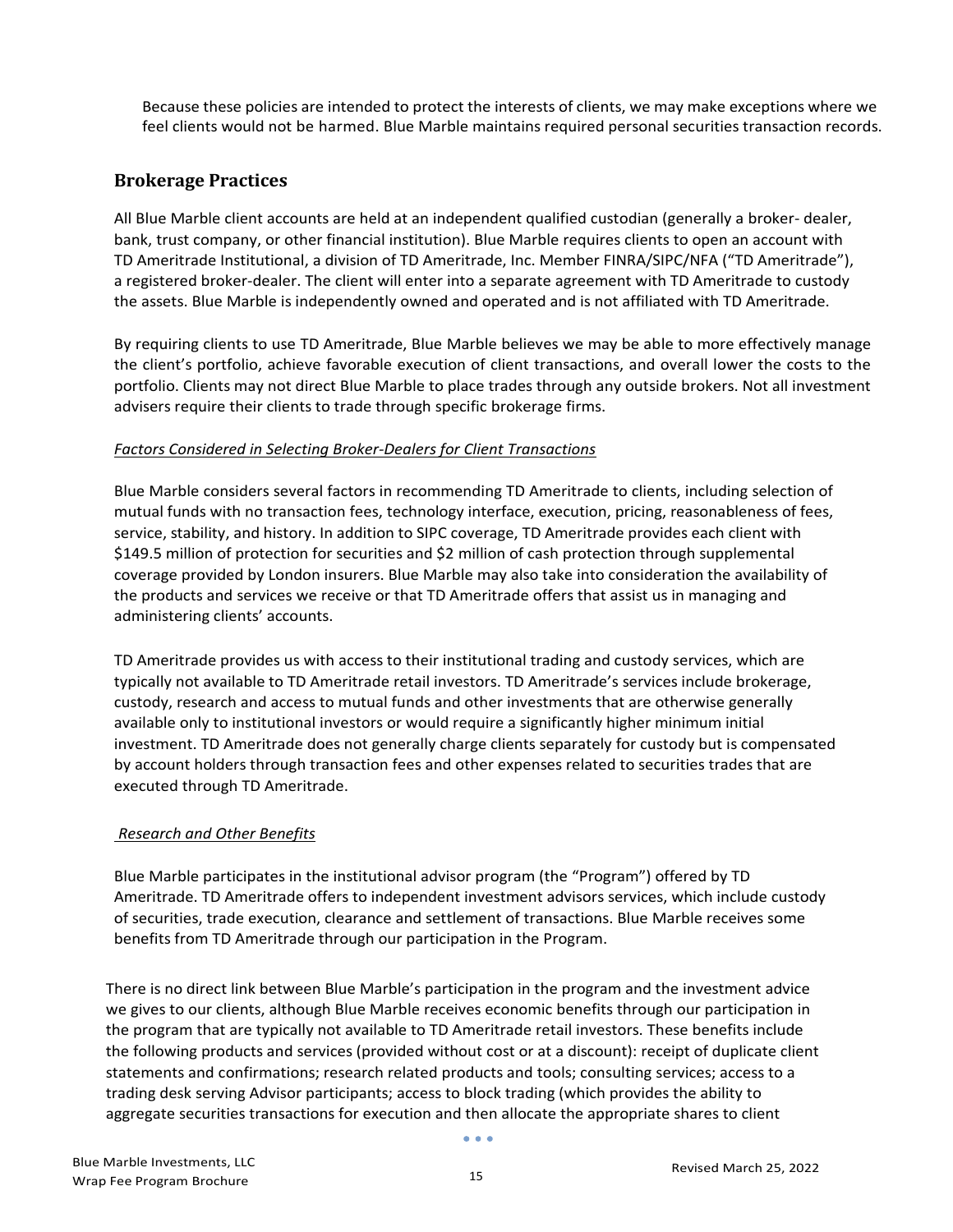accounts); the ability to have advisory fees deducted directly from client accounts; access to an electronic communications network for client order entry and account information; access to mutual funds with no transaction fees and to certain institutional money managers; and discounts on compliance, marketing, research, technology, and practice management products or services provided to Blue Marble by third party vendors.

Some of the products and services made available by TD Ameritrade through the program may benefit Blue Marble but may not benefit client accounts. These products or services may assist Blue Marble in managing and administering client accounts, including accounts not maintained at TD Ameritrade. Other services made available by TD Ameritrade are intended to help Blue Marble manage and further develop our business enterprise. The benefits received by Blue Marble or our personnel through participation in the program do not depend on the amount of brokerage transactions directed to TD Ameritrade. As part of our fiduciary duties to clients, Blue Marble endeavors at all times to put the interests of our clients first. Clients should be aware, however, that the receipt of economic benefits by Blue Marble or our related persons in and of itself creates a potential conflict of interest and may indirectly influence the Blue Marble's choice of TD Ameritrade for custody and brokerage services.

#### *Account Reviews*

Accounts are reviewed on a regular basis by the Portfolio Manager to determine their conformity with client investment objectives, guidelines and Blue Marble's investment strategy. The review process is based on a variety of factors, which include but are not limited to: each model's investment strategy, a client's stated investment objectives, the economic environment, outlook for the securities markets and the merits of the securities and/or mutual funds in which the accounts are invested. Each client account will be reviewed at least quarterly. In addition, a special review of an account may be triggered by one or more of the following: 1) a change in the client's investment objectives, guidelines and/or financial situation communicated by the client, 2) change in diversification, 3) tax considerations, 4) cash added or withdrawn from account, and 5) purchase or sale of a security or mutual fund in the account.

#### *Account Reporting*

Each client receives a written statement from the custodian that includes an accounting of all holdings and transactions in the account for the reporting period. Blue Marble does not provide additional reporting on the accounts we manage.

## <span id="page-42-0"></span>**Client Referrals and Other Compensation**

#### *Support Products and Services*

We receive an economic benefit from TD Ameritrade in the form of the support products and services they make available to us and other independent investment advisors whose clients maintain their accounts at TD Ameritrade. These products and services, how they benefit us, and the related conflicts of interest are described in our Form ADV Part 2A brochure. We do not base particular investment advice, such as buying particular securities for our clients, on the availability of TD Ameritrade's products and services to us. Other than the benefits from TD Ameritrade discussed immediately above, we do not receive any compensation form third parties for advisory services we provide to clients and we do not pay any third party for referrals.